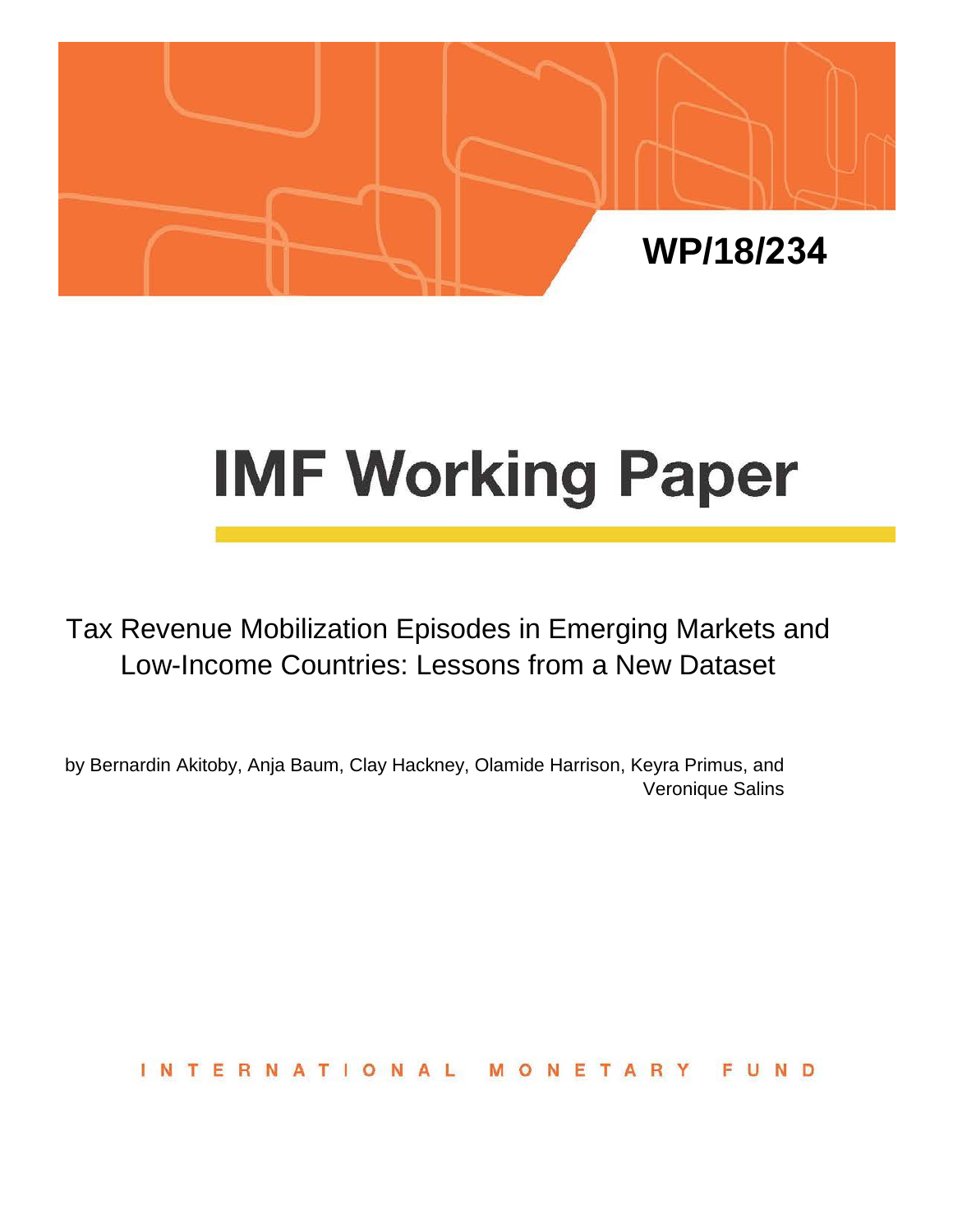© 2018 International Monetary Fund WP/18/234

#### **IMF Working Paper**

#### Fiscal Affairs Department

# **Tax Revenue Mobilization Episodes in Emerging Markets and Low-Income Countries: Lessons from a New Dataset**

## **Prepared by Bernardin Akitoby, Anja Baum, Clay Hackney, Olamide Harrison, Keyra Primus, and Veronique Salins[1](#page-1-0)**

Authorized for distribution by Michael Keen

November 2018

*IMF Working Papers* **describe research in progress by the author(s) and are published to elicit comments and to encourage debate.** The views expressed in IMF Working Papers are those of the author(s) and do not necessarily represent the views of the IMF, its Executive Board, or IMF management.

#### **Abstract**

How do countries mobilize large additions to tax revenue—defined as an average increase in the tax-to-GDP ratio of 0.5 percent per year over three years or more? To answer this question, we build a novel dataset covering 55 episodes of large tax revenue increases in low-income countries and emerging markets. We find that: (i) reforms of indirect taxes and exemptions are the most common tax policy measures; (ii) multi-pronged tax administration reforms often go hand in hand with tax policy measures; and (iii) sustainability of the episodes hinges on tax administration reforms in the key compliance areas (risk-based audits, registration, filing, payment, and reporting).

JEL Classification Numbers: E62, H2

Keywords: tax revenue mobilization, tax policy, revenue administration

Authors' e-mail addresses: **BAkitoby@imf.org; [ABaum@imf.org;](mailto:ABaum@imf.org) [CHackney@imf.org;](mailto:CHackney@imf.org)** [OHarrison@imf.org;](mailto:OHarrison@imf.org) [KPrimus@imf.org;](mailto:KPrimus@imf.org) [VSalins@imf.org](mailto:VSalins@imf.org)

<span id="page-1-0"></span><sup>&</sup>lt;sup>1</sup> We are grateful for helpful comments and suggestions from Enriko Aav, Katherine Baer, Ruud De Mooij, Vitor Gaspar, Jiro Honda, Michael Keen, Alexander Klemm, Mario Mansour, Andrew Okello, Abdelhak Senhadji, Juan Toro, and participants of IMF's Fiscal Affairs Department seminar, as well as for generous support from FAD staff, particularly the Tax Policy and Revenue Administration divisions for review of the country cases. We are similarly grateful for the detailed suggestions and comments from in-depth review by various IMF staff. This paper is followed by three case-study papers on fragile states, low-income countries, and emerging markets (Akitoby et al. 2018 a-c).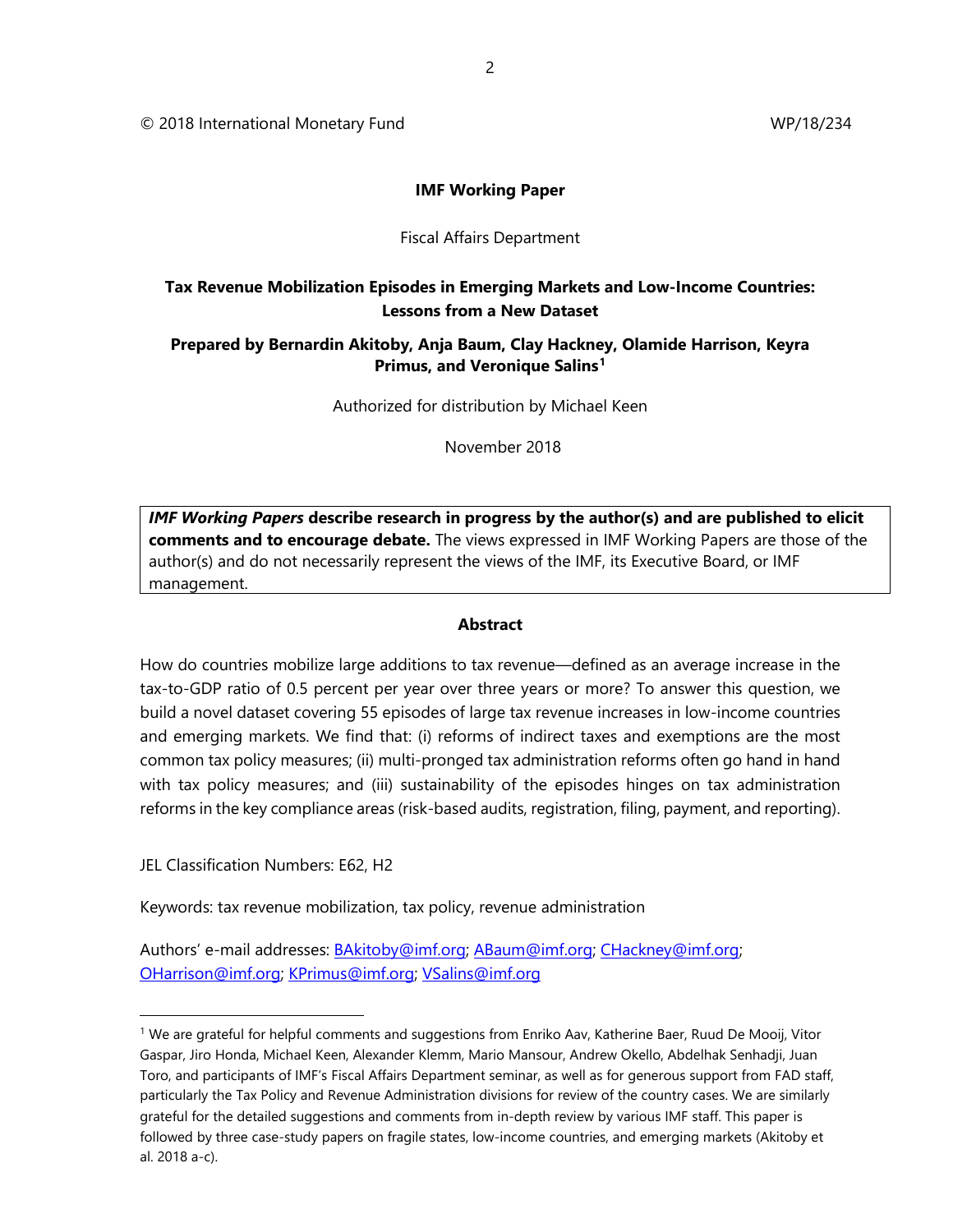| V. TAX POLICY AND ADMINISTRATION REFORMS BEHIND REVENUE MOBILIZATION17 |  |
|------------------------------------------------------------------------|--|
|                                                                        |  |
|                                                                        |  |
|                                                                        |  |
|                                                                        |  |

# **TABLES**

# **FIGURES**

| 7. Initial Revenue Ratios at the Onset of Successful Revenue Mobilization  14 |  |
|-------------------------------------------------------------------------------|--|
|                                                                               |  |
| 9. Comparison of Tax Revenue to GDP per Capita Performance Matrix 17          |  |
|                                                                               |  |
|                                                                               |  |
|                                                                               |  |
|                                                                               |  |

**Contents** 

# Page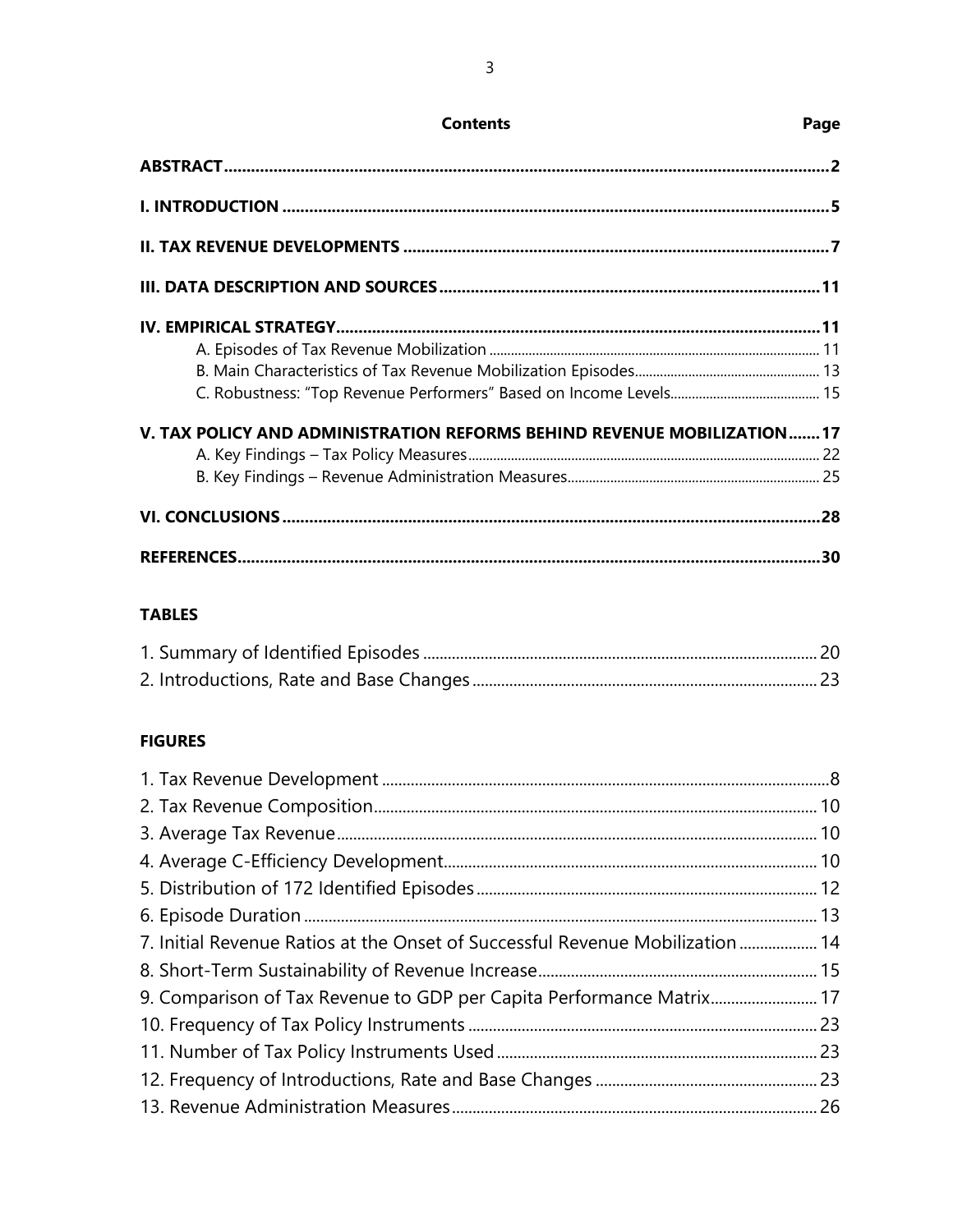|--|

## **APPENDIXES**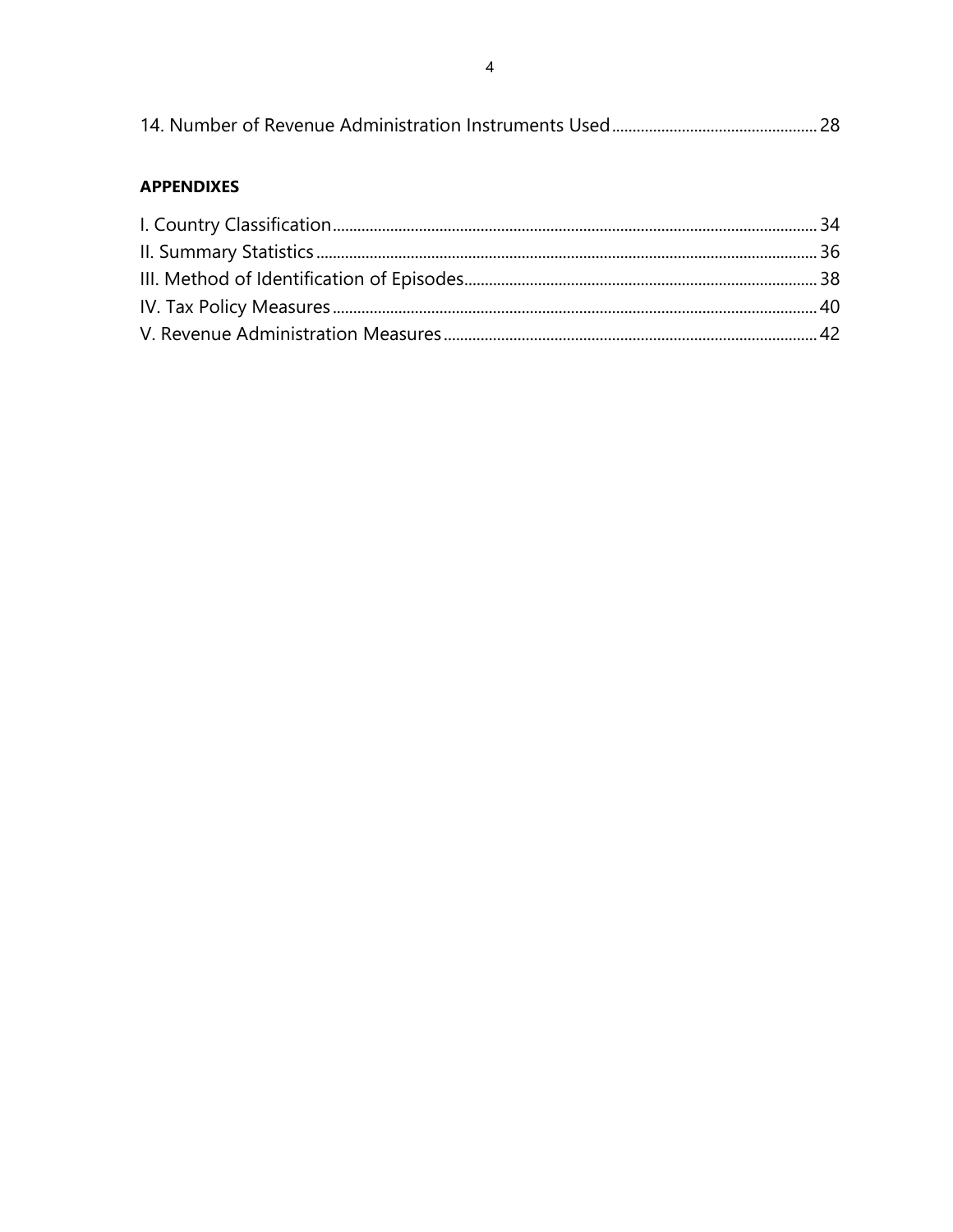## **I. INTRODUCTION**

**Tax revenue mobilization is a central concern of economic policymaking in many** 

**countries.** Experience has shown that while some countries exhibit marked increases in their taxto-GDP ratios, others show little or no increase in their ratios over extended periods. Greater domestic resource mobilization is critical for many countries. In particular, in developing countries, enhancing mobilizing tax revenue is integral for governments to create fiscal space to fund public investment and deliver public services. Enhancing tax revenue collection is therefore at the top of fiscal policymakers' agendas in many countries.

**In recent years, there has been wider and renewed interest by many governments and multilateral institutions in enhancing tax capacity**, stemming from the recognition that tax capacity is at the core of state building and development (Besley and Persson, 2009, 2010; IMF, 2011; Gaspar et. al, 2016a, 2016b). The importance of building tax capacity was underscored by the G-20 leaders in 2010, who called on the IMF and development institutions to monitor revenue mobilization efforts.<sup>[2](#page-4-0)</sup> The UN member countries have also collectively recognized the need to raise tax revenue to fund the Sustainable Development Goals (SDGs) by 2030, and made strengthening domestic resource mobilization a specific target (SDGs target 17.1). Similarly, in 2015, partner countries to the Addis Tax Initiative (ATI) committed to "step up domestic revenue mobilization".

**Given the daunting challenges some countries face in tackling this prominent policy issue, the paramount question to many policymakers is "how" to mobilize sufficient tax revenue.** The questions that frequently arise are: "What have other countries done to increase revenue collection?"; "How fast can a country boost tax revenue?" Answers to these questions would provide a useful tool to assist policymakers in their revenue mobilization efforts. However, the literature does not provide sufficient cross-country evidence on successful tax revenue mobilization, especially for low-income countries (LICs) and emerging markets (EMs).

**This study helps to close the gap in the literature with a novel dataset that provides a comprehensive analysis of efforts to increase tax revenues in LICs and EMs over the period 2000-2015.** The dataset covers 55 episodes of tax revenue mobilization during which revenue administration and tax policy reforms played a crucial role in increasing the tax-to-GDP ratios; of these, 29 are observed in LICs, 18 in EMs, and 8 in resource-rich (RR) economies. For the identified episodes, the tax-to-GDP ratios increased by at least an average of 0.5 percent of GDP per year over a minimum of three years. Each episode details the specific tax policy measures (with a focus on the introduction of new taxes, rate and base changes) and revenue administrative measures. The dataset, which will be released with this paper, provides a short

<span id="page-4-0"></span> $^{2}$  IMF (2011, p.6).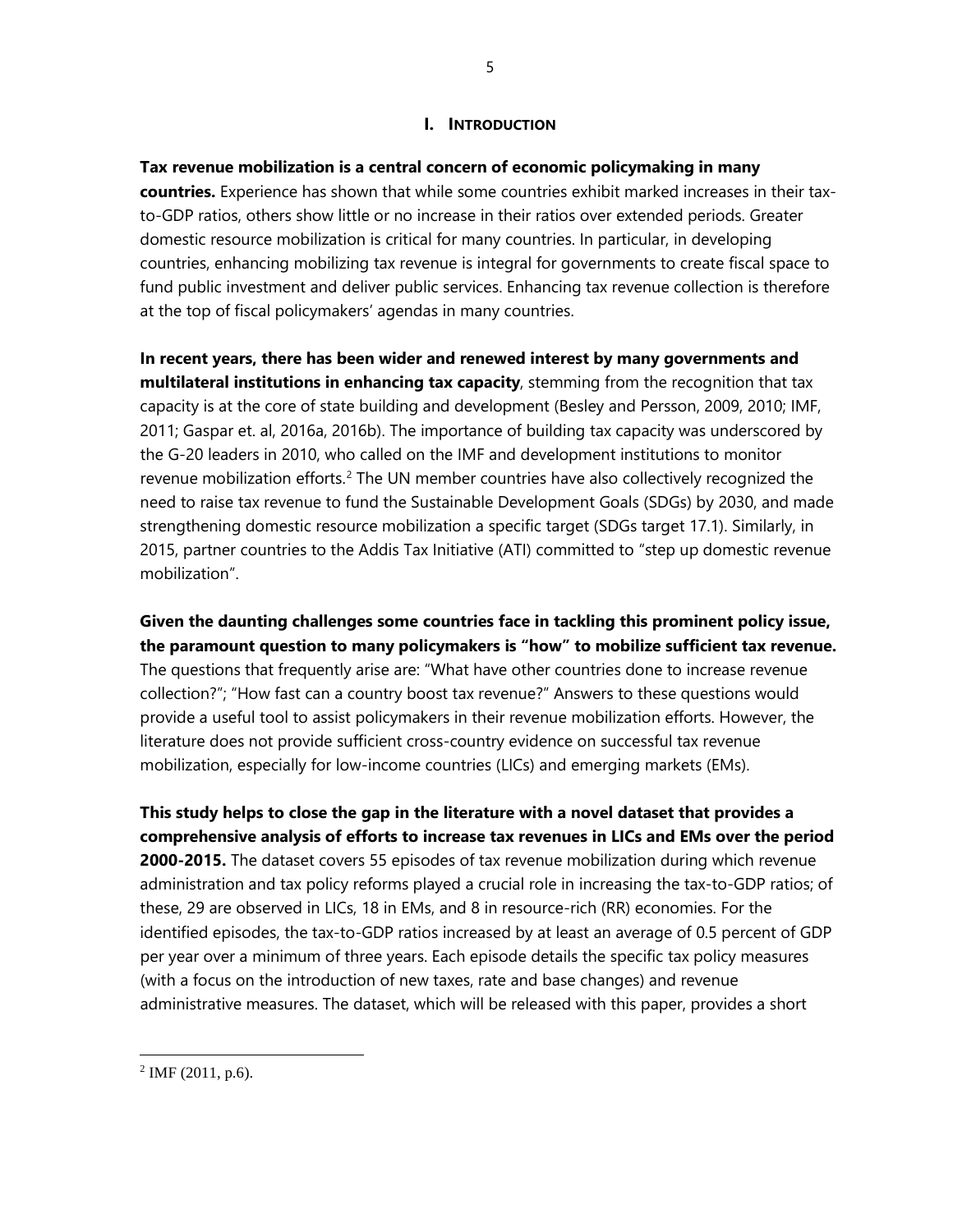descriptive summary of policy measures.<sup>3</sup> We further: (i) present the initial revenue level; (ii) record the overall revenue gain; (iii) indicate whether the revenue gain was sustained after the end of the episode; and (iv) report on IMF-supported programs accompanying the reform effort.

#### **The key findings of this paper are the following:**

- Many countries that observed large revenue increases pursued revenue administration and tax policy reforms in parallel, and only a few countries pursued either tax policy or revenue administration measures alone.
- Broadening the tax base for both direct and indirect taxes by means of revenue administration and tax policy, especially through improvements in compliance and by reducing exemptions and/or eliminating tax holidays, were frequently used measures.
- Many countries focused on indirect taxation in their revenue mobilization efforts. Besides changes to general goods and services taxes, the introduction of value added tax (VAT), its simplification and increasing its efficiency often led to significant revenue gains. Excise taxation was also used frequently. Property taxes have played a limited role during the identified episodes in both LICs and EMs.
- About one third of the increases in the tax-to-GDP ratios were sustained (they did not fall for at least three years after the increase), and another one third fell moderately (less than one third of the initial gain was lost). Sustainability of the episodes usually coincides with tax administration reforms in the key compliance areas (risk-based audits, registration, filing, payment, and reporting). Most frequently, tax revenue mobilization efforts in the latter half of the 2000s were hindered by the global financial crisis of 2007/08.

**Causality cannot be inferred.** The paper is a stocktaking exercise of what countries have done during episodes of large revenue increases. While tax policy and revenue administration measures likely contributed or were the main driver behind much of the observed revenue increase, causality cannot reliably be established given the lack of additional micro-evidence or natural control groups for most reforms. In addition, it should be noted that not all tax systems that raise more revenue are necessarily better. Examples include reforms that raise equity concerns, or revenue being raised by failing to give full and timely VAT refunds.

**Our research revealed that a high-level political commitment and buy-in from all stakeholders played a crucial role for success**. These findings are further discussed in the follow-up papers on cases studies (Akitoby et al. 2018a, Akitoby et al. 2018b, and Akitoby et al. 2018c). For example, Georgia's comprehensive tax reform was feasible only after the country had

<span id="page-5-0"></span> $3$  The dataset will be posted on the IMF external website (www.imf.org). The reference to the dataset should be as follows: Akitoby, Bernardin, Anja Baum, Clay Hackney, Olamide Harrison, Keyra Primus, and Veronique Salins, 2018, "Dataset on Large Tax Revenue Mobilization in Low-Income Countries and Emerging Markets," (Washington: International Monetary Fund).

<https://www.imf.org/~/media/Files/Publications/WP/2018/datasets/wp18234.ashx>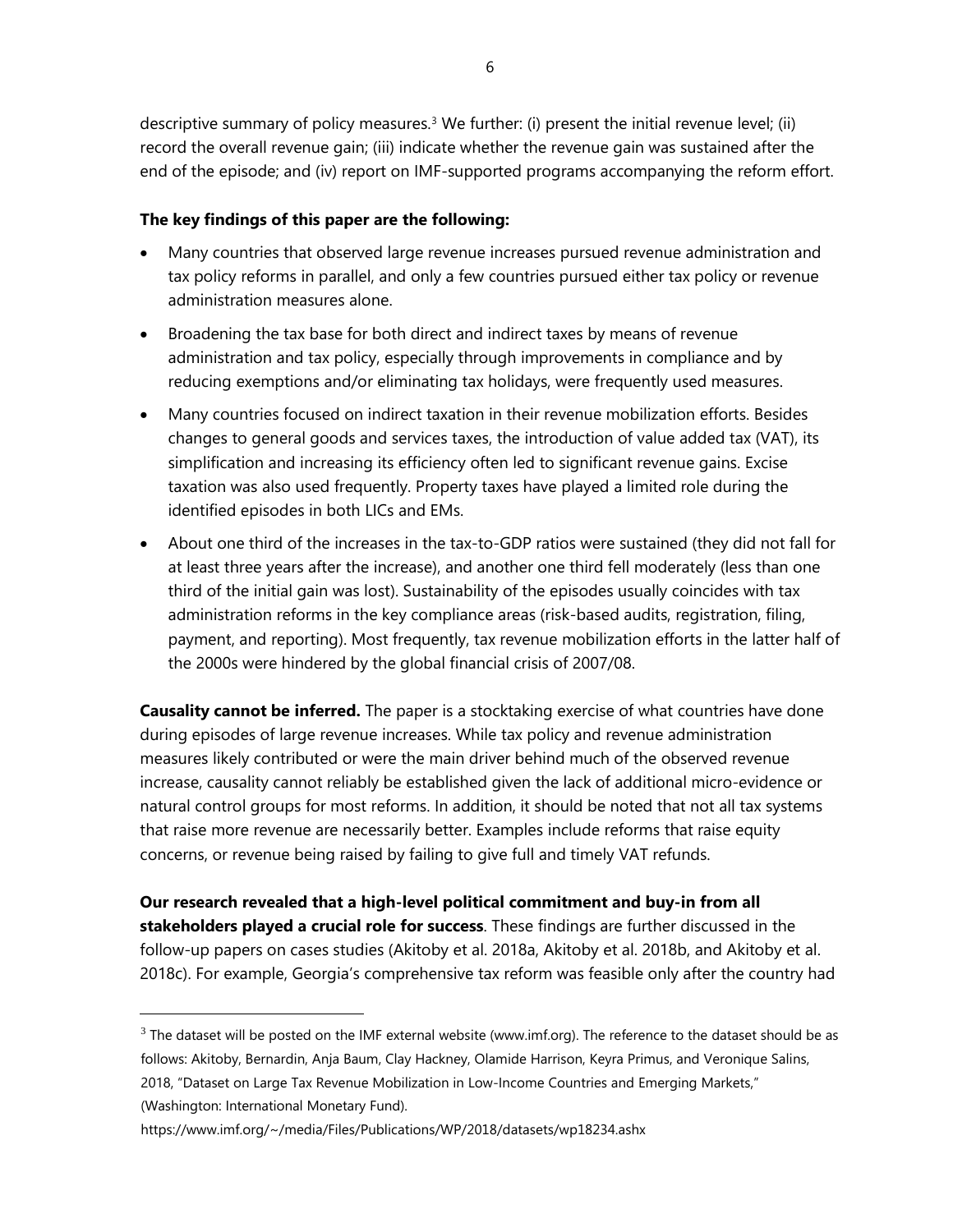reached a high degree of dysfunction, triggering a revolution. Similarly, in Ukraine, the 2004 Orange Revolution was a catalyst for tax reform. And in 2003, Liberia initiated reform after the civil war had ended. While a clear political mandate to increase revenue collection is important, it is not sufficient. A political commitment at the highest level with deep social dialogue enhances the likelihood of reforms being implemented and sustained.

**The paper is organized as follows:** Section II discusses recent tax revenue developments in LICs and EMs, and Section III provides a description of the revenue data. Section IV outlines the analytical framework for identifying revenue mobilization episodes and discusses the findings from these episodes. This section also examines improvements in tax effort by relating tax revenue ratios to the state of economic development as a robustness test. Section V discusses the revenue administration and tax policy reforms that contribute to increases in the tax-to-GDP ratios. The final section concludes.

# **II. TAX REVENUE DEVELOPMENTS[4](#page-6-0)**

**Tax revenue has been rising in LICs and EMs over the last fifteen years.** Between 2000 and 2015, two broadly similar points in the business cycle, the average tax revenue increased by 3.5 percent of GDP, and measured 16.4 percent in 2015 on (an unweighted) average. In EMs, the increase in tax revenue was less pronounced, rising by 0.9 percent of GDP between 2000 and 2015, and reaching an average 17.3 percent. These levels remain well below those of advanced economies (AEs), where the average tax-to-GDP ratio measured 25.5 percent in 2015.

**Both resource-rich (RR)[5](#page-6-1) and non-RR economies experienced overall increases in their tax revenue-to-GDP ratios** (Figure 1). Since 2000, the average annual increase was 0.2 percent for non-RR countries and 0.3 percent for RR countries. In RR LICs and EMs, favorable commodity market developments have contributed to the observed increase. However, highly volatile commodity prices and production discoveries led to more pronounced fluctuations in tax revenue—a trend not observed in non-RR countries.

<span id="page-6-0"></span><sup>&</sup>lt;sup>4</sup> Appendix I and II detail the country groupings and summary statistics across the tax revenue categories, as well as by region.

<span id="page-6-1"></span> $<sup>5</sup>$  RR countries are defined here as those with more than 20 percent of exports or fiscal revenues from</sup> nonrenewable commodities. Nonrenewable commodities are commonly oil, gas, and metals.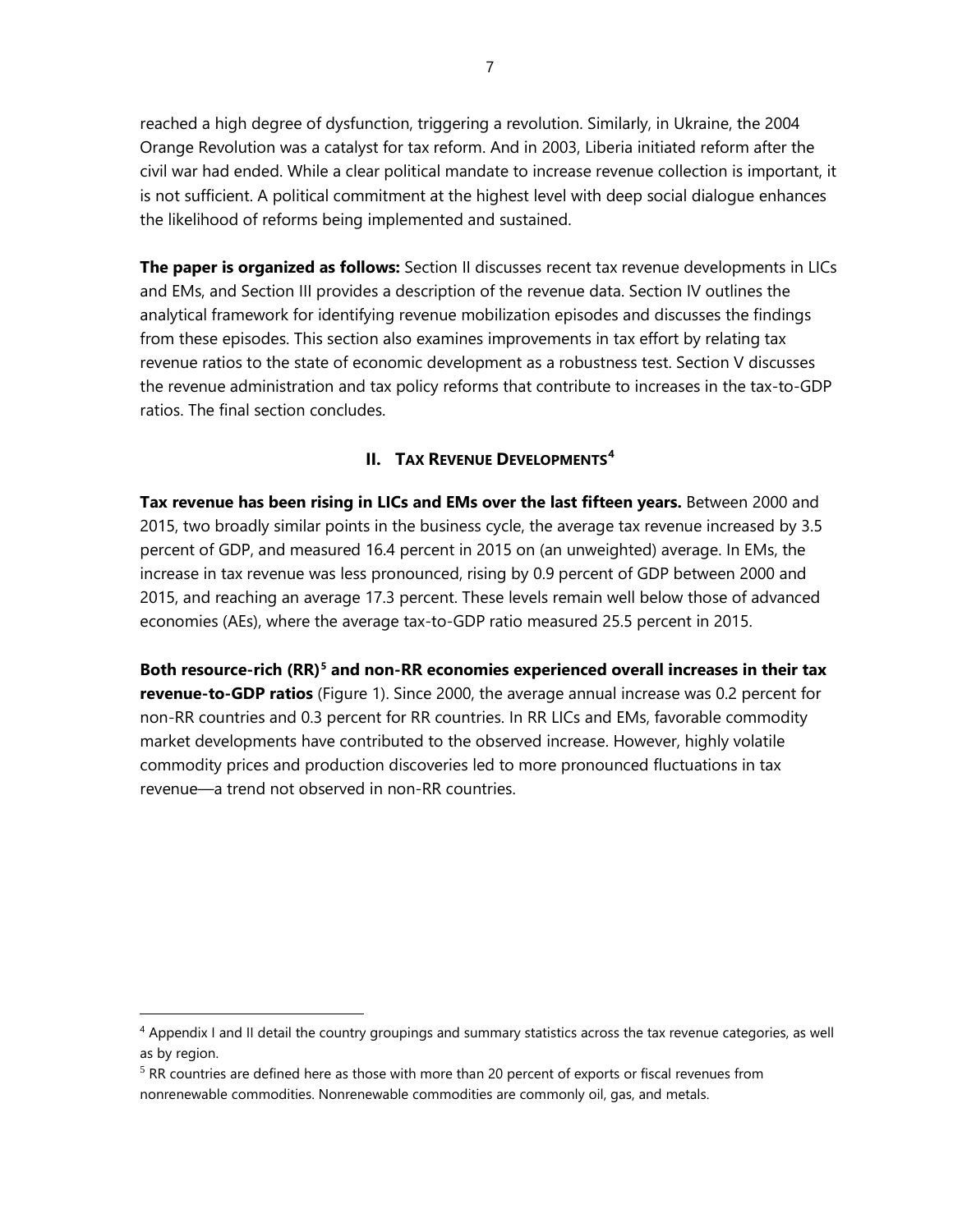

#### **Figure 1. Tax Revenue Development**

 Note: For RR countries, non-commodity revenue is computed by subtracting commodity revenue and grants from general government (GG) revenue.

Sources: WoRLD, WEO, and IMF staff estimates.

# **The average tax revenue structure has changed significantly, mostly reflecting declining trade tax revenues and a shift towards income tax and VAT, as well as increased use of excise taxes in some countries** (Figure 2, Appendix II):

- *Trade tax revenue has been declining as a share of GDP in the last decade as a result of trade liberalization.* This trend called for a rebalancing of revenue mobilization efforts towards domestic taxes, in particular direct and consumption taxes (see Keen and Ligthart (2002) for a welfare analysis of a shift towards consumption taxes). Experience has shown that increasing domestic tax revenue to compensate for trade tax revenue has been a challenge in LICs (Baunsgaard and Keen, 2010), often attributed to weak administrative capacity, which can hinder domestic revenue collection. EMs have, on average, been more successful in replacing lost revenue from trade.
- *Direct taxes increased significantly for LICs, from about 20 to 30 percent in the overall revenue share*. Average income tax (personal and corporate combined) as a share of GDP measured 6.3 percent in 2015 for EMs, up from 4.5 percent of GDP in 2000, and 5.1 percent of GDP for LICs, up from 3.3 percent of GDP in 2000. Given that more than 75% of the country cohort has data available as of 2000, it indicates that LICs have recently converged towards the income tax collection effort of EMs as opposed to composition effects. A closer inspection of the composition of income tax reveals that revenue from corporate income tax (CIT) increased modestly in LICs, in comparison to average revenue from personal income tax (PIT), which roughly doubled between 2000 and 2015. In EMs, CIT and PIT rates were reduced in many countries to stimulate growth, accompanied by a substitution towards indirect tax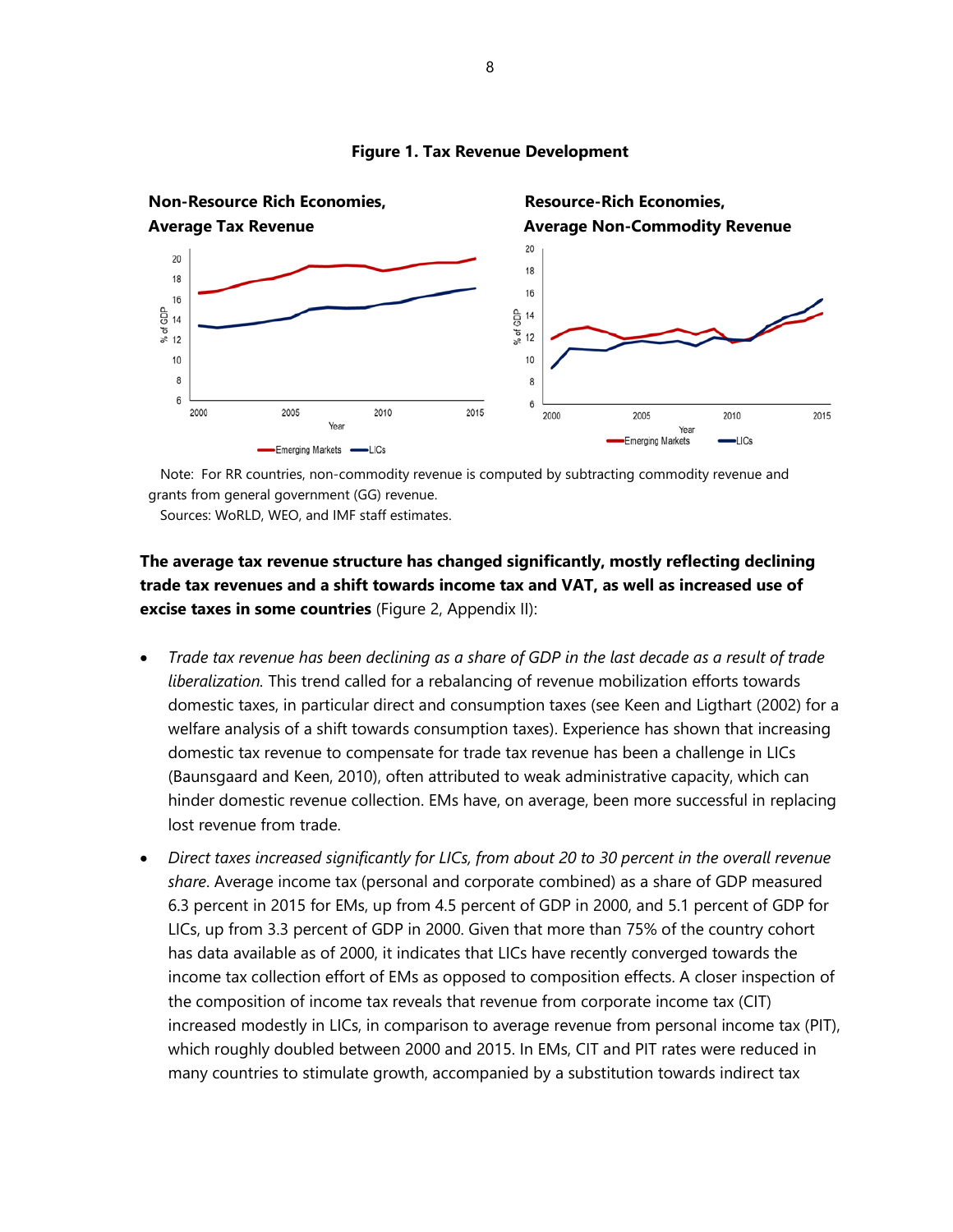revenue (see OECD, 2017). Yet, EMs recorded gains in income tax revenue equivalent to 1.2 percent of GDP between 2000 and 2015.

- *Many LICs and EMs introduced VAT, which has proved to be a robust source of revenue* (Keen, 2013). Since 2000, 23 (out of 70) LICs and 20 (out of 83) EMs introduced VAT, $^6$  $^6$  including Seychelles (2012), The Gambia (2013), Malaysia (2015), and Suriname (2016). VAT revenue accounted for approximately one third of all tax revenue in both LICs and EMs in 2015. The data also reveal that countries with VAT recorded higher tax-to-GDP ratios than those without (see Figure 3, Keen and Lockwood, 2010, and Ulfier, 2014).
- *One contributory factor to the increase in VAT revenue is enhanced collection efficiency, as measured by the C-efficiency* (Figures 2 and 4). LICs and EMs have improved average C-efficiency from 0.25 and 0.4[7](#page-8-1) in 2000 to 0.36 and 0.57 in 2015, respectively.<sup>7</sup> However, progress in improving efficiency has slowed since the global financial crisis, is on a slight decline in EMs, and remains overall low in LICs.
- *Excise tax revenue as a share of GDP has increased over the sample period.* In LICs*,* collection of excise taxes increased from 1.7 percent of GDP in 2000 to 2.1 percent of GDP in 2015. Excise taxes on a few key products are a modest source of revenue, and usually among the simplest taxes to implement. Also, excises on items such as alcohol and tobacco can address broader social or health concerns.
- *Property tax revenue, albeit still small, is on the rise.* Revenue from property tax remains below one percent of GDP for both income groups, but it is increasing steadily in EMs. The low ratios reflect weaknesses in design and implementation, especially in LICs, which have lower capacity levels. Property rights are still poorly defined in many countries and enforcement tends to be weak. Nevertheless, revenue is likely to rise further in the future if more resources are allocated to identifying, capturing and valuing all relevant properties, upkeeping of a fiscal cadaster for property taxes, and ensuring effective collection of the tax (see, for example, Norregaard 2013).

<span id="page-8-0"></span> $6$  Data source: IMF database "DART". In the here used dataset, 21 of 65 LICs and 17 of 71 EMs introduced VAT since 2000.

<span id="page-8-1"></span> $7$  C-efficiency is defined as the ratio of actual VAT to potential VAT if all final consumption were taxed at the standard rate.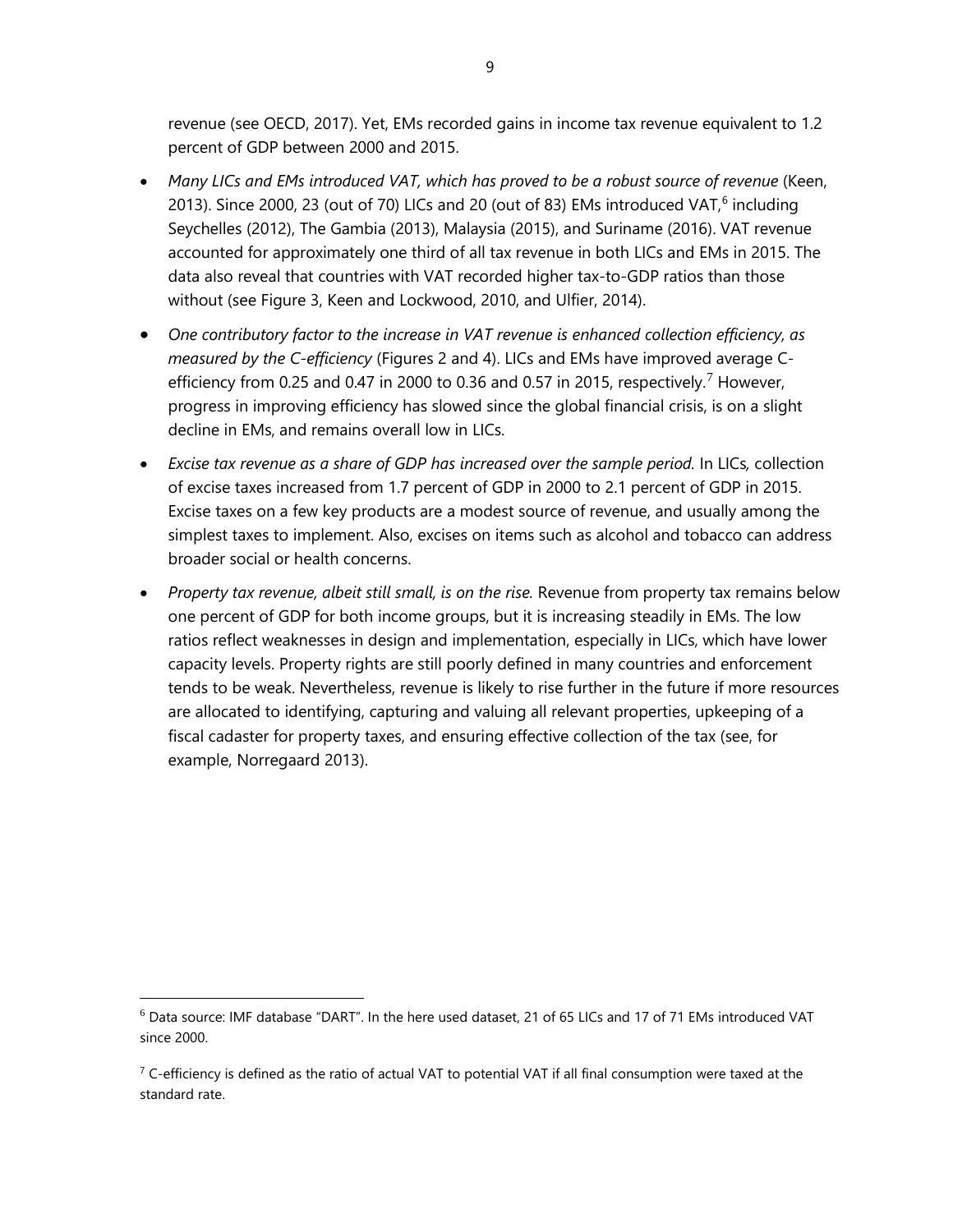

 Note: Resource-Rich data are in terms of percent of non-commodity revenue. Sources: World Revenue Longitudinal Database and IMF staff estimates.



# **Figure 3. Average Tax Revenue, 2013-2015 (percent of GDP)**





Source: IMF staff estimates. Sources: RA-Gap and IMF staff estimates.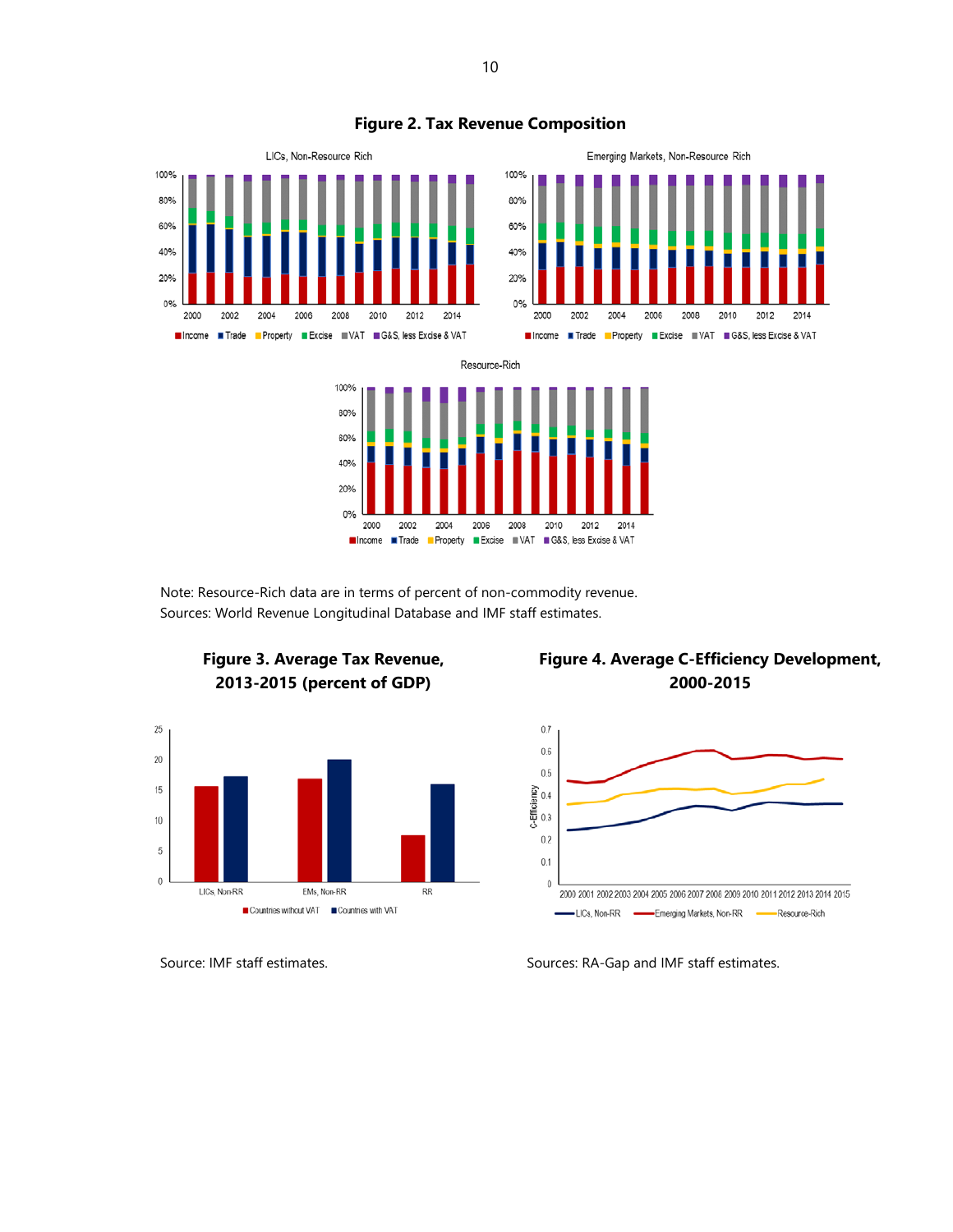## **III. DATA DESCRIPTION AND SOURCES**

**The annual data used to identify episodes of revenue mobilization cover 136 countries (71 EMs and 65 LICs) from 2000-2015.[8](#page-10-0)** The levels of government covered are important, as various government levels collect tax revenue. In cases where tax revenue data for general government (GG) are available, we use this information. Where GG data are unavailable, notably in LICs, we use central government (CG) tax revenue data as a proxy for GG data.

**Data on overall tax revenue comprise the following categories:** PIT; CIT; goods and service taxes, separated into VAT, excise taxes, and general (other) goods and services taxes; trade tax; property tax; and others. Annual data for tax revenue (including its subcategories) are taken from the publicly available World Revenue Longitudinal Database (WoRLD).<sup>[9](#page-10-1)</sup> For RR countries, given the absence of non-commodity tax revenue, non-commodity revenue is computed by subtracting total commodity revenue as well as grants from GG revenue. Data on noncommodity revenue are sourced from the World Economic Outlook (WEO) database.

**Data and descriptive information on revenue administration and tax policy measures** are assembled from published IMF country reports (e.g., IMF staff reports), internal IMF technical assistance reports, and several external sources on country-cases (World Bank, OECD, and others).

#### **IV. EMPIRICAL STRATEGY**

## **A. Episodes of Tax Revenue Mobilization**

**In the first step, we identify episodes of rapid increases in tax revenue mobilization that might be driven by fiscal policy decisions and reforms.** It may of course be that some observed tax increases are be driven by the business cycle or shifts in the composition across economic goods. We therefore adjust the tax revenue ratio to represent only its structural component, taking out the cyclical element by applying an output elasticity to tax revenue of

<span id="page-10-0"></span> $8$  Of the 71 EMs, 49 are non-RR; whereas 52 out of the 65 LICs are non-RR. Of the 136 countries in the sample, 31 are fragile states (FS). Following IMF (2017), FS have either weak institutional capacity as measured by the World Bank's Country Policy and Institutional Assessment (CPIA) score (average of 3.2 or lower) and/or experience conflict (signaled by presence of a peace-keeping or peace-building operation in the most recent three-year period).

<span id="page-10-1"></span><sup>9</sup> These data are sourced from the IMF's *Government Finance Statistics* and *World Economic Outlook* (WEO) and the OECD.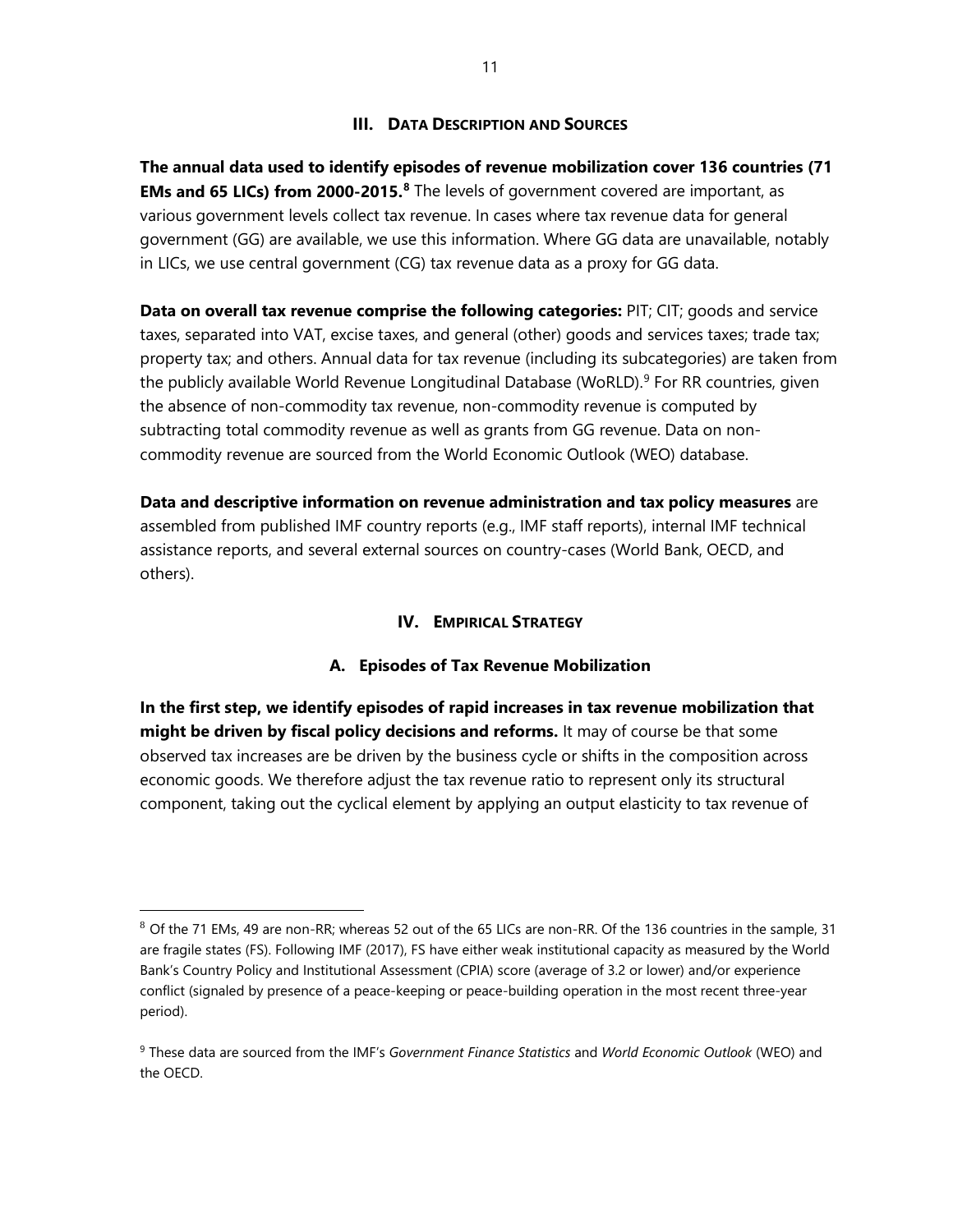one, as common in the literature.<sup>[10](#page-11-0)</sup> The initial identification thus takes the ratio of the cyclically adjusted tax revenue-to-trend GDP as a baseline.



 $\overline{a}$ 



**Episodes are defined as 3-year compounded windows of an average increase of 0.5 percent per year or more.** The first episode is triggered by the first 3-year window in which the tax-to-GDP ratio increases by an average of at least 0.5 percent per year (1.5 percent within three years). The threshold of 0.5 percent of GDP per year is often set as a target in IMF supported programs (e.g. Bangladesh 2004 and Madagascar 2016) or by governments.[11](#page-11-1) It was also suggested that to build stronger institutions and support growth, countries should aim to achieve revenue gains of 0.5 percent of GDP per year.[12](#page-11-2) Following the initial

window, successive three-year windows (including the second and third years of the previous window) for which this criterion continues to be satisfied are compounded into the same episode. The end-point of an episode is the last overlapping window fitting this criterion. From the sample of 136 countries over 2000-2015, we identify 172 episodes that fit this criterion. Of those, 61/30 are observed in non-RR/RR EMs, and 65/16 in non-RR/RR LICs. Episodes are thus relatively evenly spread over the two income groups. The RR results are robust to using non-oil GDP as the denominator rather than nominal GDP. In Section V, when we analyze the underlying policy choices, we narrow the 172 episodes down to those with more tangible tax revenue mobilization results using two additional episode qualifiers.

<span id="page-11-0"></span><sup>&</sup>lt;sup>10</sup> See Fedelino et al. (2009) for a derivation of the cyclically adjusted revenue ratio:  $R^{CA} = R * (Y^p / Y)^{s_R}$ , where *RCA* is cyclically adjusted revenue*, Yp* and *Y* are potential and total output, and *Ɛ<sup>R</sup>* is the elasticity of revenue to output. It should be noted that with an assumed revenue elasticity to GDP of one, the ratio of cyclically adjusted tax revenue-to-trend GDP is equivalent to the ratio of tax revenue to GDP.

<span id="page-11-1"></span><sup>&</sup>lt;sup>11</sup> The average country standard error for year-over-year revenue changes is 0.33 percent of GDP in non-RR countries. The average country standard error for year-over-year non-commodity revenue less grants changes is 0.44 percent of GDP in RR countries.

<span id="page-11-2"></span><sup>&</sup>lt;sup>12</sup> In the recent G20 Compact Initiative with Africa, Lagarde (2017) noted that given the increased attention to build stronger institutions and improve growth outcomes, "there is no reason why countries should not aspire to achieving revenue gains of half a percent of GDP each year."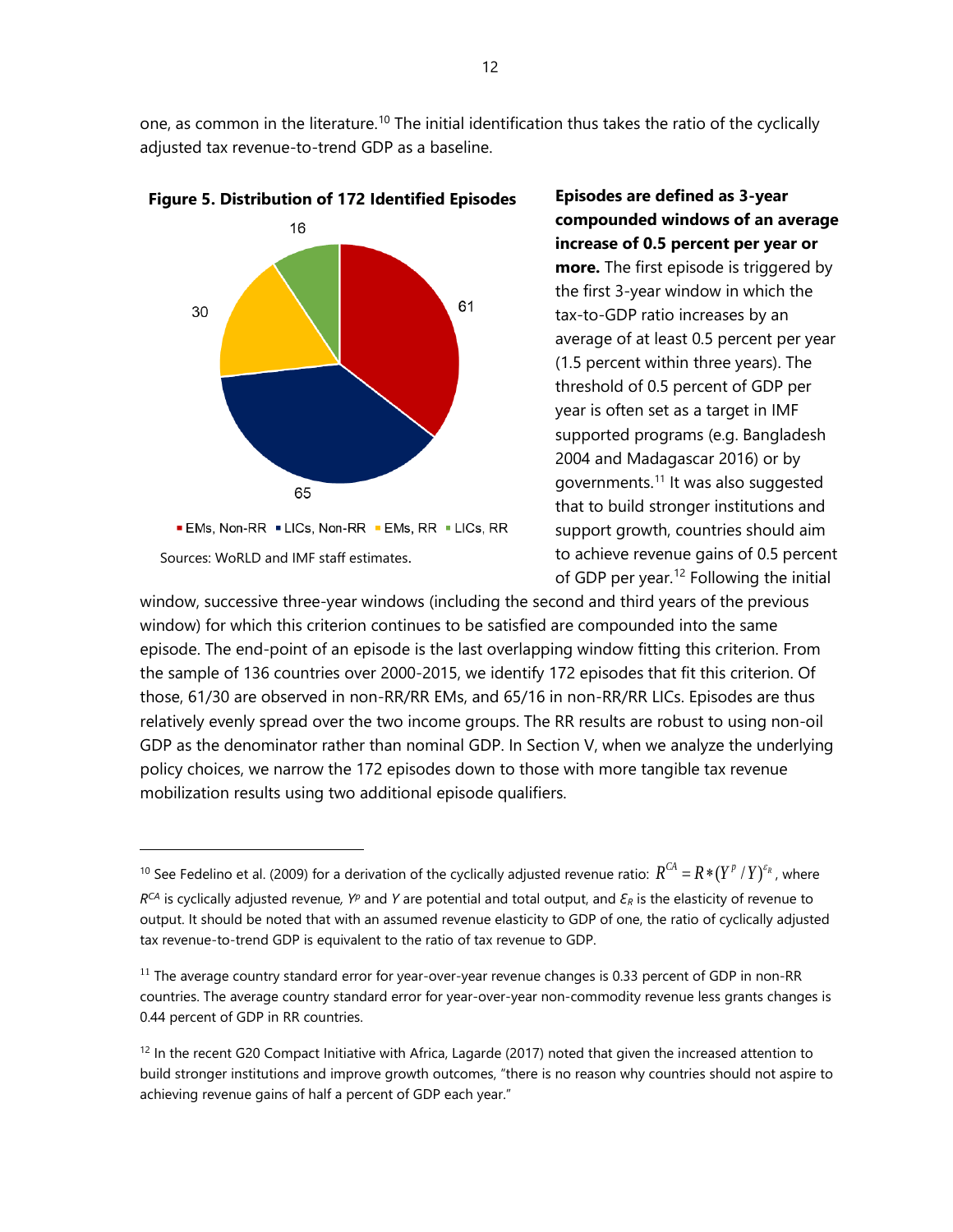## **B. Main Characteristics of Tax Revenue Mobilization Episodes**

We begin with a general characterization of all episodes during which large tax revenue increases were observed.

**Duration of episodes.** Figure 6 plots the length of the identified episodes. The average episode duration is 3.5 years in RR countries and 3.4 years in non-RR countries, with a median duration of 3 years across all countries. Episodes can also be shorter than three years if the entire 1.5 percent increase (or more) occurred within one or two years only. Indeed, 16 percent of episodes lasted only one year. Notably, 23 percent of the identified episodes lasted for longer than 5 years, implying that some countries registered a sustained increase over a significantly longer period.



**Figure 6. Episode Duration**

 Note: Episodes are defined as 3-year compounded windows of an average increase of 0.5 percent per year or more. The first episode is triggered by the first 3-year window in which the tax-to-GDP ratio increases by an average of at least 0.5 percent per year (1.5 percent within three years).

Sources: WoRLD, WEO, and IMF staff estimates.

**Initial tax ratios:** Episodes of tax revenue mobilization occurred with both low and high initial tax-to-GDP ratios (Figure 7). Figure 7 presents the initial tax ratio also in relation to the "tipping point" of tax revenue, around 13 percent of GDP, after which countries tend to experience higher and sustained economic growth, as defined in Gaspar et al. (2016a) and Gaspar et al. (2016b). For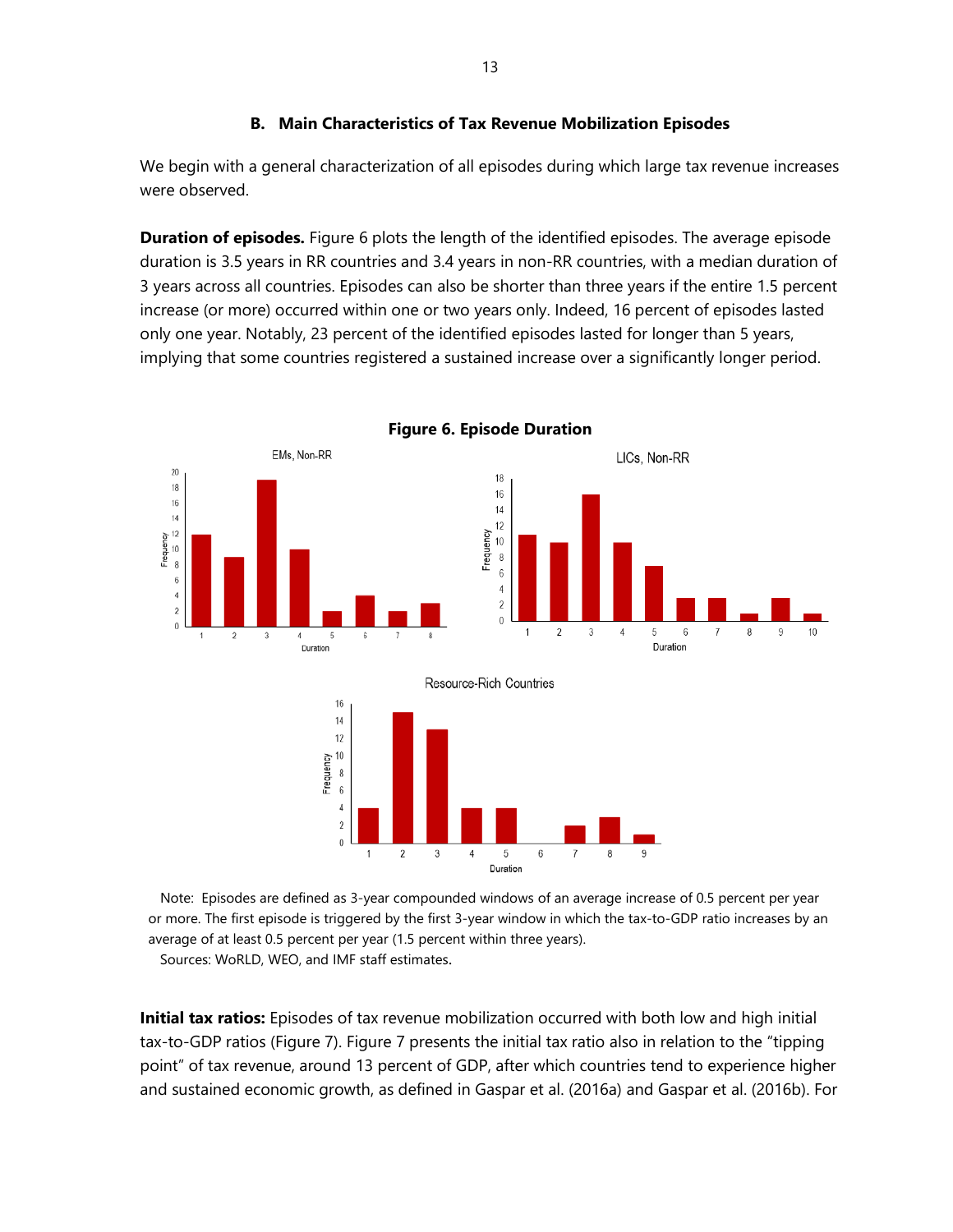LICs and RR countries, most large increases began while the tax-to-GDP/non-commodity revenue-to-GDP ratio was below 15 percent. For example, while not sustained, Afghanistan increased its tax-to-GDP ratio by 3.3 percent within two years, from an initial ratio of 5.6 percent. Liberia increased its tax-to-GDP ratio significantly from a level of 11.4 percent to above 16 percent within two years and succeeded in sustaining the increase. EMs frequently registered larger increases starting beyond a ratio of 15 percent, which reflects the higher average tax ratios in these countries. It thus seems that revenue mobilization can be achieved from a wide range of initial revenue ratios, although it is more frequently observed from a lower starting point.



**Figure 7. Initial Revenue Ratios at the Onset of Successful Revenue Mobilization**

 Note: Vertical lines represent the "tipping point" of tax revenue to GDP in Gaspar et al. (2016a) and Gaspar et al. (2016b), which finds that countries which achieve a tax-to-GDP rate of at least 12.75 experience sustained economic growth. Even past this tipping point, the data displays room from improvement. Sources: WoRLD, WEO, and IMF staff estimates.

**Sustainability of end-of-episode tax ratios**: Sustainability of the achieved revenue gain is a crucial element of any tax reform. Figure 8 shows that revenue increases were sustained/increased in slightly less than one third of the cases, while it fell by up to one third of the initial tax revenue increase in close to one third of the cases. In more than one third of the cases the gains were not sustained, which is especially the case in RR countries. In the majority of cases, the decline in tax revenue at the end of the episode was explained by macroeconomic shocks (internal or external, above all the global financial crisis) and/or revenue-reducing policy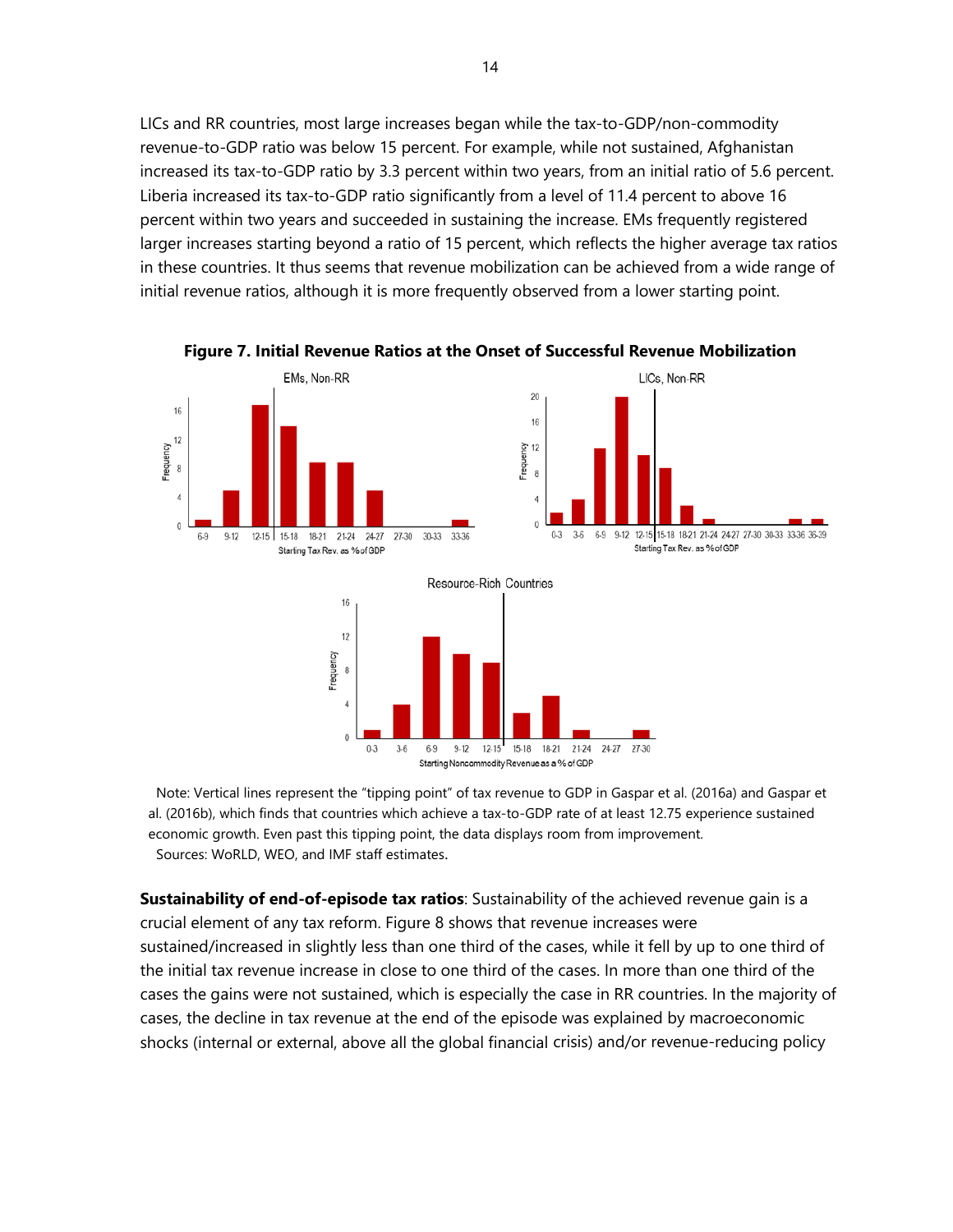

#### **Figure 8. Short-Term Sustainability of Revenue Increase**

 Notes: Sustained indicates that revenue increased or stayed the same for at least three years after the revenue period ended (two years for episodes ending in 2015). Fell moderately indicates revenue fell by less than one third of the overall increase. Fell strongly indicates a fall of more than one third of the overall increase.

Sources: WoRLD, WEO, and IMF staff estimates.

measures.[13](#page-14-0) For example, Moldova's tax revenue fell by about 1.3 percent in 2008 following a deep recession caused by the global financial crisis (GFC). In Antigua and Barbuda, and Dominica, the effects from the GFC were emphasized by a granted temporary tax relief and a reduction in personal income tax rates.

#### **C. Robustness: "Top Revenue Performers" Based on Income Levels**

**Some of the above tax-to-GDP increases might have been driven by temporary economic or structural factors, rather than underlying revenue administration or tax policy changes.** To complement the in-depth analysis of tax policy and revenue administration measures by controlling for GDP and output, we employ a second strategy for all countries, following von Haldenwang and Ivanyna (2012). This strategy relates countries' tax-to-GDP ratios to their development levels, as measured by their GDP per capita. Since the relationship likely varies

<span id="page-14-0"></span> $13$  This inference is made based on country reports and policy documents of the post-revenue mobilization periods of the in-depth analyzed country cases (presented in Section V).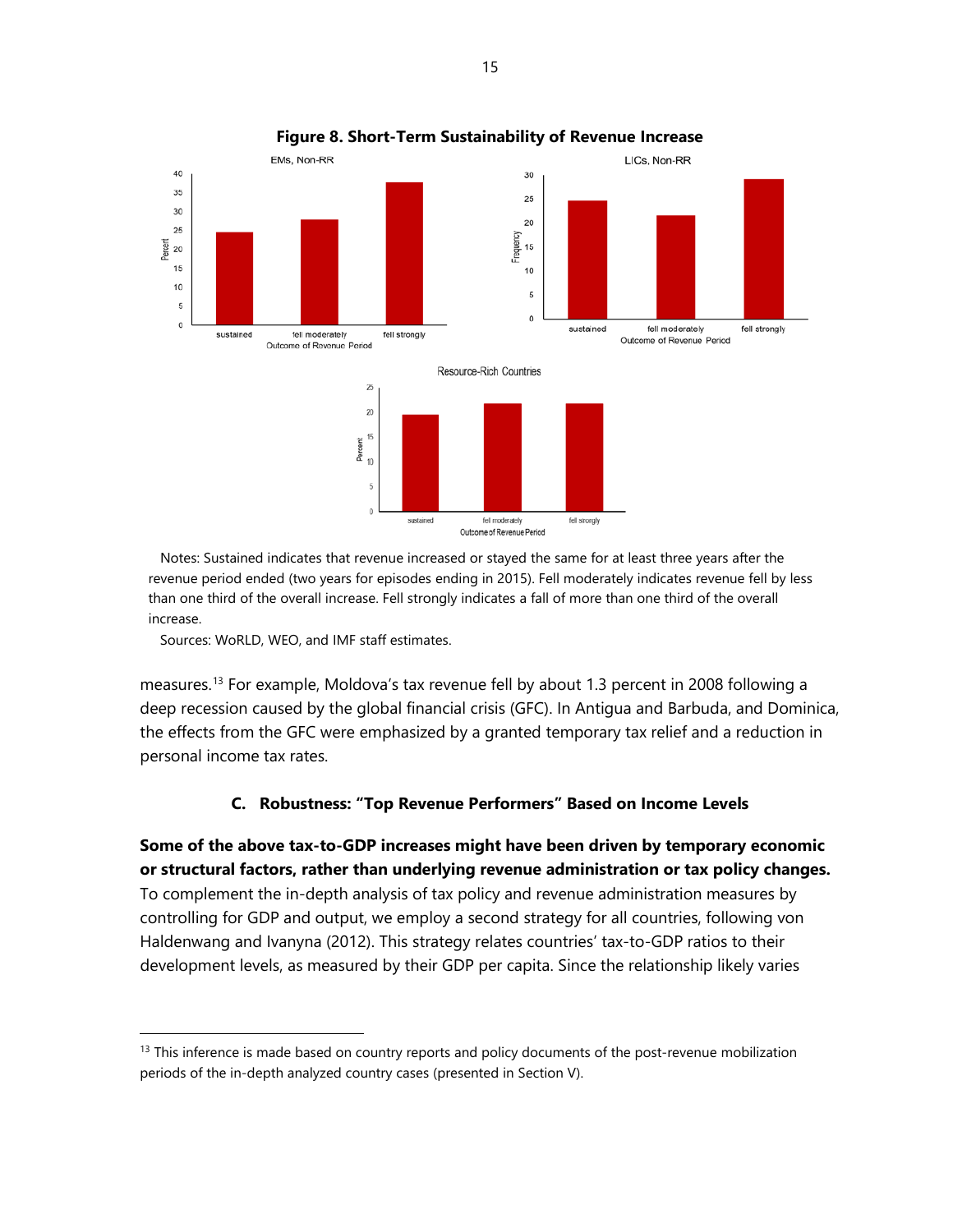across income groups, we split the analysis in line with the income categories used in the previous sections. [14](#page-15-0)

**For each income group (LICs and EMs, excluding RR economies) we regress the 2015 taxto-GDP ratio on logged GDP per capita**. We then categorize the countries into four groups: (i) "High tax performers" – countries lie above the 85<sup>th</sup> percentile of the trend line (fitted values); (ii) "Good tax performers" – countries are within the 50<sup>th</sup> and 85<sup>th</sup> percentiles; (iii) "Low tax performers" – countries fall within the 15<sup>th</sup> and 50<sup>th</sup> percentiles; and (iv) "Poor tax performers" – countries below the 15th percentile. We then plot the 2009 tax-to-GDP ratio/logged GDP per capita combinations against the 2015 categories to examine if there have been changes over time.

**Between 2009 and 2015, some countries have experienced significant changes in their tax performance, and moved categories in an upward direction** (Figure 9)**.** Overall, 18 out of 79 countries registered an improvement. The Maldives jumped two categories, from poor to good collection relative to peers. Of those 18 identified cases, all except for six (Albania, Bahamas, Jamaica, Philippines, Senegal, and Turkey) were also identified under the main identification strategy. The method is robust to varying the baseline years of the analysis. This strategy complements the first strategy as it takes a longer view and moves away from the across-theboard criterion regardless of the level of development. For instance, some countries may have fallen slightly short of the 0.5 percentage point improvement in their tax-to-GDP ratios in three consecutive years, but may still have consistently improved their ratios relative to their peers at the same level of development. These cases deserve consideration as "top tax performers" and may yield valuable lessons for countries struggling to improve their tax ratios. We add the six countries that were not in the original sample to the in-depth analysis to capture all countries that improved their tax performance.<sup>15</sup>

<span id="page-15-0"></span><sup>&</sup>lt;sup>14</sup> See, for example, Tanzi (1992); Burgess and Stern (1993); Teera and Hudson (2004); Clist and Morrissey (2011).

<span id="page-15-1"></span><sup>&</sup>lt;sup>15</sup> Albania was excluded from further analysis (and appendices III-V) because policy documents and country reports did not provide any evidence that the tax revenue increase resulted from tax policy or revenue administration reforms.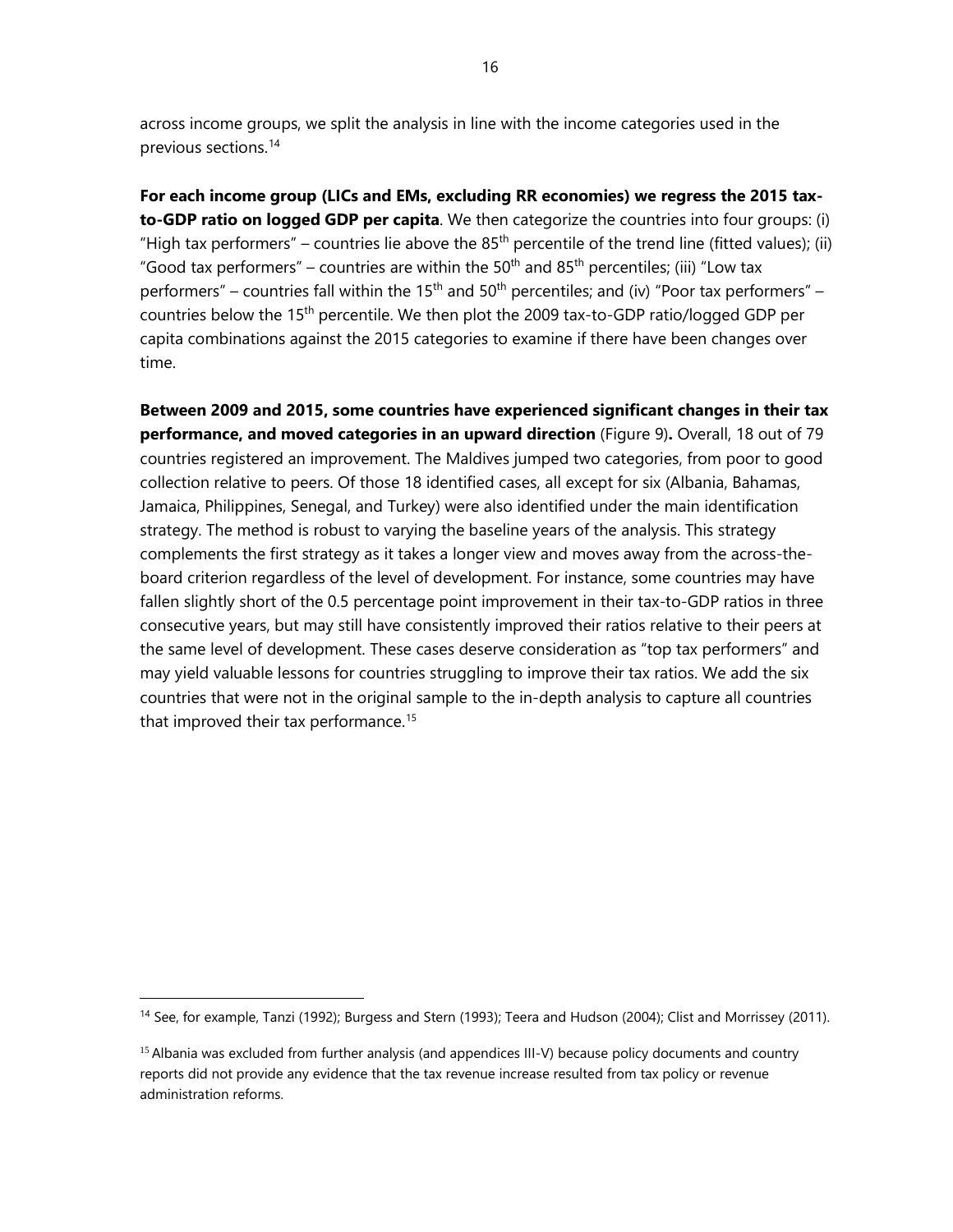

**Figure 9. Comparison of Tax Revenue to GDP per Capita Performance Matrix, 2009 vs. 2015**

Notes: Comparisons made to line of best fit based on 2015 values by country group. The residual from the 2015 line of best fit is compared to the percentile. Below the  $15<sup>th</sup>$  percentile is classified as "Poor", between the 15<sup>th</sup> and 50<sup>th</sup> percentile is "Low", from 50<sup>th</sup> to 85<sup>th</sup> is "Good" and above 85<sup>th</sup> is "High." Source: IMF staff estimates.

#### **V. TAX POLICY AND ADMINISTRATION REFORMS BEHIND REVENUE MOBILIZATION**

**For the countries and episodes identified above, we conduct a country-by-country indepth policy analysis to identify the discretionary tax revenue measures that have been implemented during the episodes.** We cannot infer causality, as several other factors, such as the sectoral composition of output, foreign aid and investment, external debt, and various political-institutional indicators would need to be controlled for to establish causality, which is beyond the scope of this paper. An ideal control group of identical countries that did not implement such measures is also, of course, not available. To focus on countries with more tangible tax revenue mobilization results, we limit the 172 episodes from the first identification method to: (i) countries that have increased their tax-to-GDP ratios by a minimum of 0.5 percent each year for at least 3 consecutive years (48 cases); and (ii) countries with beyond average tax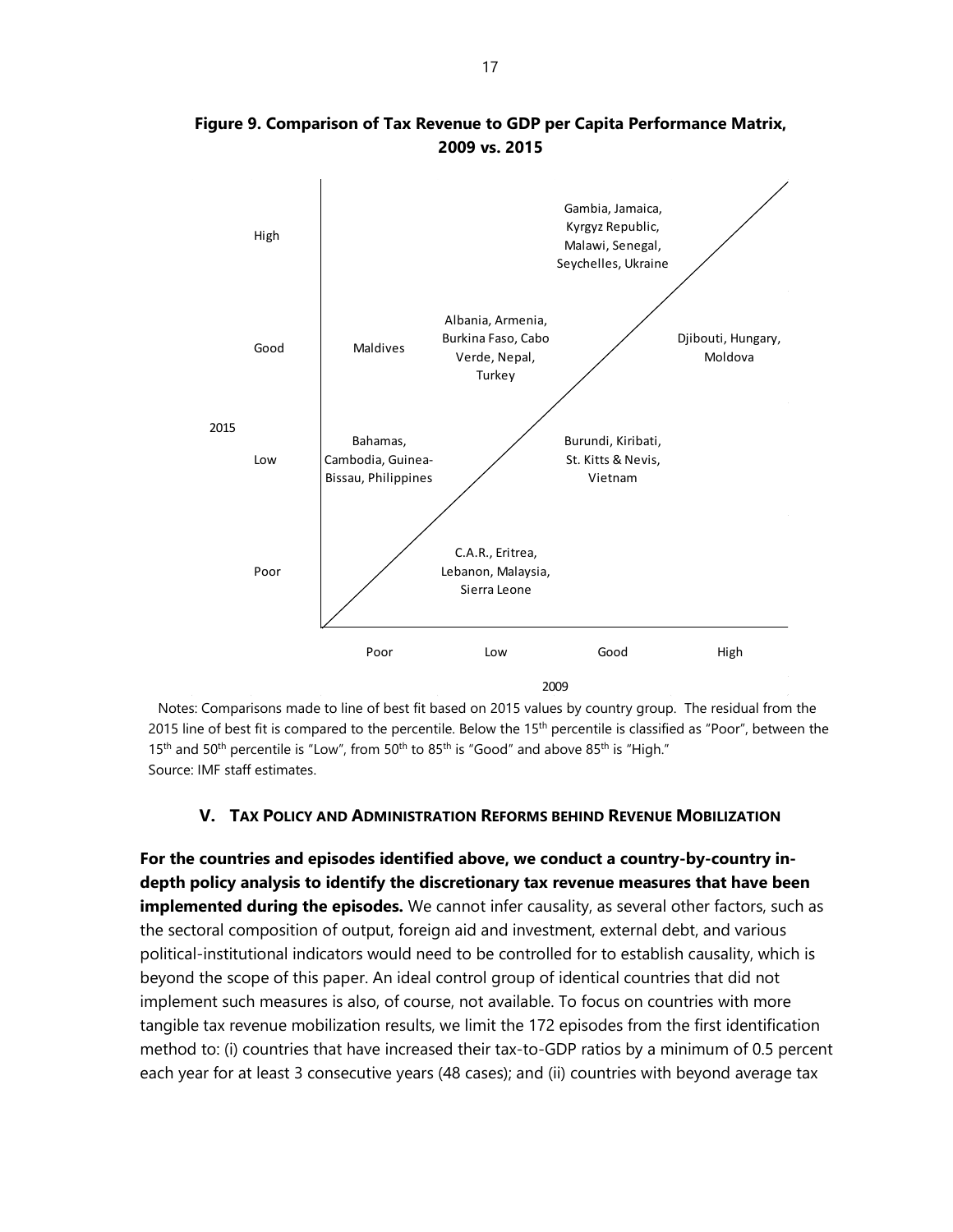increases (72 cases),  $16$  with 19 cases overlapping between the two methods. In addition, we add the 6 countries from the robustness analysis that are not identified under those two methods, giving a total of 107 countries subject to in-depth analysis. The analysis rests on information provided in published country reports (for instance IMF staff reports), internal IMF technical assistance reports, and expertise of IMF staff.

**The in-depth analysis excludes instances of revenue changes primarily driven by exogenous economic factors or external shocks.** For example, all four episodes identified in Lesotho and Swaziland were excluded, as the significant increase in tax revenues was linked primarily to the strong increase in Southern African Customs Union (SACU) revenues.

**Overall, we find evidence of underlying revenue administration and tax policy measures that coincide with the observed tax revenue increase in 55 out of 107 studied cases.** Table 1 presents details of the episodes as well as the main identified measures. This main table is accompanied by several appendices providing more information: Appendix III details the strategies under which the respective analyzed episodes have been identified, which are baseline identifications (i) and (ii), as well as the robustness analysis;<sup>[17](#page-17-1)</sup> Appendix IV provides a table with further details on the tax policy measures, separating them into tax introductions, rate changes, threshold changes, and changes to exemptions; and Appendix V splits the revenue administration measures into eight categories. The descriptive dataset, released in parallel to this paper, includes a short description of revenue administration and tax policy measures corresponding to each of these episodes.<sup>[18](#page-17-2)</sup>

**The findings below indicate that successful revenue mobilization is most frequently supported by a combination of:** (i) rationalization of exemptions; (ii) implementation of or adjustments to a broad-based VAT and other goods and services taxes; (iii) rate changes to or introduction of excises on a few selected goods; (iv) strong revenue administration management and governance arrangements; and (v) improvements in core tax administration functions.

<span id="page-17-0"></span><sup>&</sup>lt;sup>16</sup> We determine "beyond average tax increase" cases in the following way: we plot the overall tax revenue increase against the duration of the episode; a line of best fit is used to separate cases of beyond average increase per episode length from below average increase per episode length.

<span id="page-17-1"></span><sup>&</sup>lt;sup>17</sup> In the case of the Maldives, all three strategies apply, implying that between 2010 and 2015 the country achieved a significant tax revenue increase, which lasted for at least three subsequent years, and led to a shift from poor to good tax revenue performance.

<span id="page-17-2"></span> $18$  The dataset will be released in parallel to this paper, with the title "Dataset on Large Tax Revenue Mobilization in Low-Income Countries and Emerging Markets" (authors: Bernardin Akitoby, Anja Baum, Clay Hackney, Olamide Harrison, Keyra Primus, and Veronique Salins).

<https://www.imf.org/~/media/Files/Publications/WP/2018/datasets/wp18234.ashx>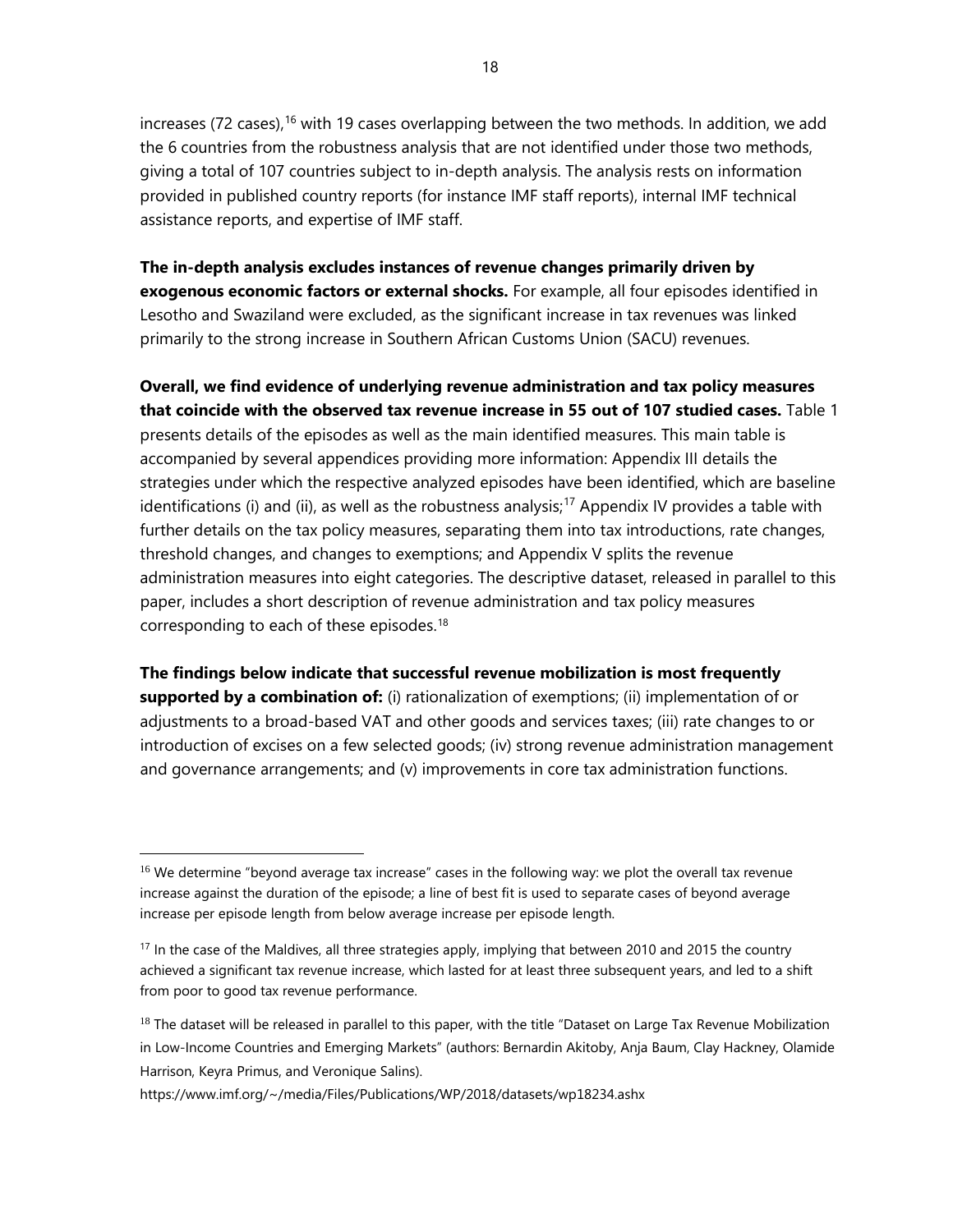**Revenue administration measures underpinned revenue mobilization efforts in almost all the episodes and country cases**, regardless of the income group and the range of tax policy measures (Table 1). Sometimes, revenue administration measures were prominent, and in a few cases the main reason for the revenue increase (Cambodia, Republic of Congo, Sierra Leone). In a few cases (St. Vincent & the Grenadines, Antigua & Barbuda, Barbados, Turkey, and Ecuador) no significant administrative measures could be identified.

**Overall, most of the reforms are broadly consistent with IMF staff advice on tax policy and revenue administration.**[19](#page-18-0) This is in line with the observation that 58 percent of the analyzed episodes were accompanied by IMF programs (last column in Table 1). As outlined in Crivelli and Gupta (2014), IMF programs tend to have a positive effect on tax revenue, especially where revenue conditionality applies, and most strongly for LICs where the revenue ratios are below the group average. Crivelli and Gupta (2014) also find that stronger institutions (less perceived corruption) strengthen the positive impact of revenue conditionality.

 $\overline{a}$ 

<span id="page-18-0"></span><sup>&</sup>lt;sup>19</sup> While acknowledging that the timing, relative importance, and precise design of appropriate tax policy reform measures varies substantially, IMF (2011) provides an extensive review of the lessons learned on revenue mobilization in developing countries.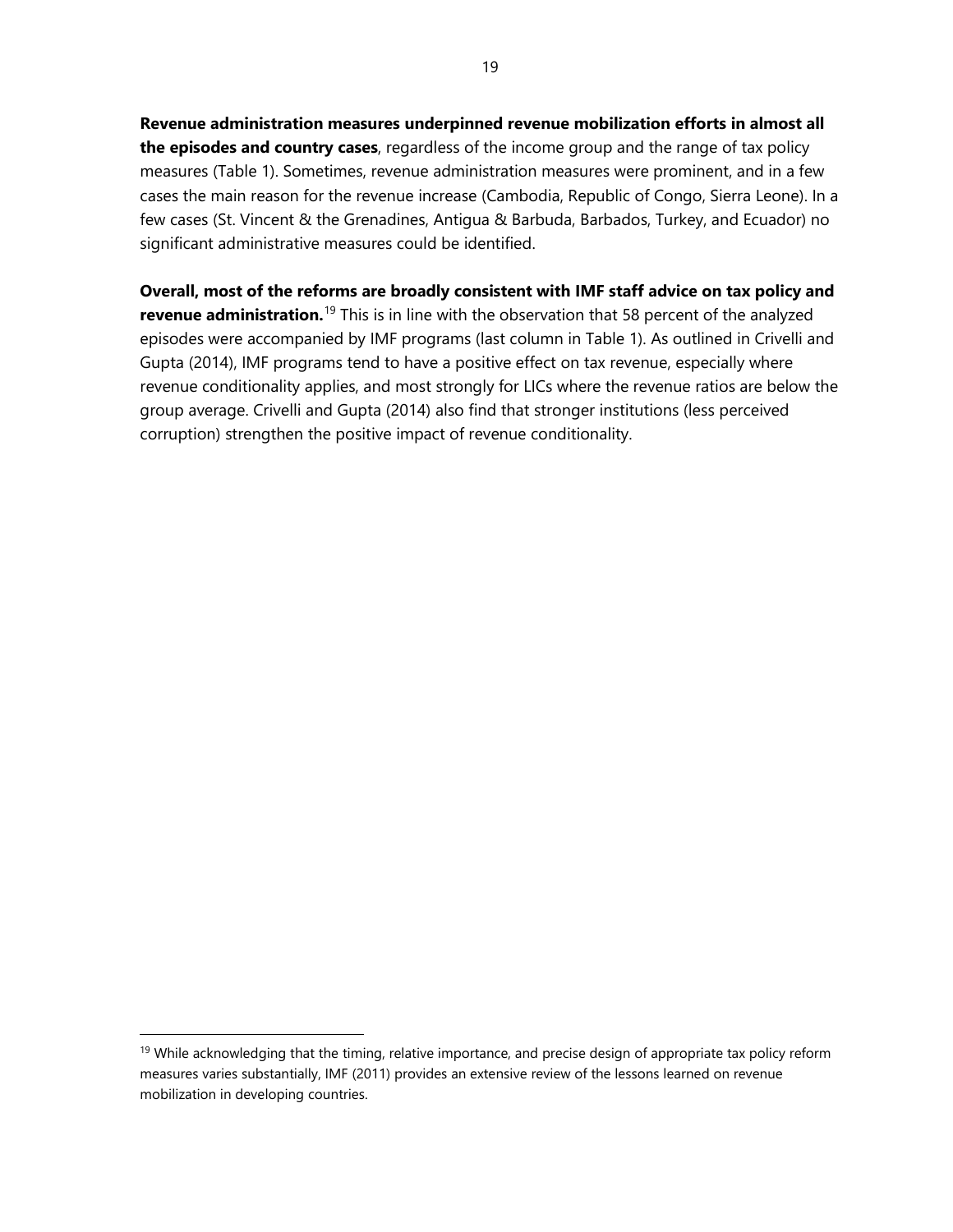|                               |           |                | Fragile Revenue in | Revenue  | Persisted |           |            | General   |           |           | Trade     |           |                                    |           |                  |                    |
|-------------------------------|-----------|----------------|--------------------|----------|-----------|-----------|------------|-----------|-----------|-----------|-----------|-----------|------------------------------------|-----------|------------------|--------------------|
| Country                       | Period    | State          | $T-1$ <sup>1</sup> | Increase | (S/FM/FS) | PIT       | <b>CIT</b> | GST       | VAT       |           |           |           | Excise Taxes Property Subsidies RA |           | Economic changes | <b>IMF Program</b> |
| Low Income Countries          |           |                |                    |          |           |           |            |           |           |           |           |           |                                    |           |                  |                    |
| Afghanistan                   | 2009-2010 | $\overline{1}$ | 5.6                | 3.3      | FS        |           |            | ٠         |           |           |           |           |                                    | $\bullet$ |                  | 2006-09            |
| Burkina Faso                  | 2009-2013 |                | 11.8               | 4.4      | <b>FM</b> |           | $\bullet$  | $\bullet$ | $\bullet$ | $\bullet$ |           | $\bullet$ |                                    | $\bullet$ | $\bullet$        | 2007-16            |
| Burundi                       | 2009-2011 |                | 12.0               | 2.2      | FS        |           |            |           | $\bullet$ | $\bullet$ |           |           |                                    | ٠         |                  | 2008-15            |
| Cabo Verde                    | 2004-2007 |                | 17.8               | 3.4      | <b>FS</b> |           |            | $\bullet$ | $\bullet$ |           | $\bullet$ |           |                                    | $\bullet$ | $\bullet$        | 2002-04/2006-09    |
| Cambodia                      | 2012-2015 |                | 10.3               | 4.0      | $\sim$    |           |            |           |           |           |           |           |                                    | ٠         |                  |                    |
| Central African Republic      | 2008-2010 |                | 7.3                | 1.9      | FS        |           |            |           | ٠         | ٠         | $\bullet$ |           | ٠                                  | ٠         |                  | 2006-09            |
| Comoros                       | 2001-2003 | -1             | 9.1                | 4.6      | FS        |           | $\bullet$  | $\bullet$ |           | ٠         | $\bullet$ |           | $\bullet$                          | ٠         | ٠                |                    |
| Dominica                      | 2004-2006 |                | 20.9               | 4.3      | <b>FM</b> |           |            |           | $\bullet$ | $\bullet$ |           |           |                                    | ٠         |                  | 2002-06            |
| Gambia, The                   | 2006-2007 |                | 12.7               | 2.8      | FS        |           |            | $\bullet$ |           | $\bullet$ | $\bullet$ |           |                                    | ٠         | $\bullet$        |                    |
| Gambia, The                   | 2011-2015 |                | 12.6               | 5.1      | $\sim$    | $\bullet$ | $\bullet$  | $\bullet$ | ٠         | $\bullet$ |           |           | $\bullet$                          | ٠         |                  | 2012-15            |
| Guinea-Bissau                 | 2009-2015 |                | 5.4                | 3.7      | $\sim$    |           |            |           |           | $\bullet$ |           |           |                                    | ٠         | $\bullet$        | 2010-13            |
| Kyrgyz Republic               | 2004-2007 |                | 14.2               | 4.5      | <b>FM</b> | $\bullet$ | ٠          |           | $\bullet$ | $\bullet$ |           |           |                                    | ٠         |                  | 2005-08            |
| Kyrgyz Republic               | 2011-2012 |                | 18.2               | 3.2      | <b>FM</b> |           | $\bullet$  | $\bullet$ | $\bullet$ | $\bullet$ |           |           |                                    | $\bullet$ | $\bullet$        | 2008-14            |
| Lao P.D.R                     | 2007-2009 |                | 10.1               | 3.0      | S         |           |            |           |           | $\bullet$ |           |           |                                    | $\bullet$ | $\bullet$        |                    |
| Liberia                       | 2006-2007 | $\overline{1}$ | 11.4               | 4.9      | S         |           |            | $\bullet$ |           | $\bullet$ |           |           |                                    | $\bullet$ |                  |                    |
| Liberia                       | 2009-2012 | -1             | 16.3               | 4.6      | <b>FM</b> | $\bullet$ | $\bullet$  | $\bullet$ |           | $\bullet$ |           |           |                                    | ٠         | $\bullet$        | 2008-15            |
| Malawi                        | 2012-2014 |                | 14.5               | 2.4      | $\sim$    |           |            |           |           |           |           |           | $\bullet$                          | ٠         |                  | 2010-15            |
| Maldives                      | 2011-2015 |                | 10.0               | 14.6     |           |           | $\bullet$  | $\bullet$ |           |           | $\bullet$ |           |                                    | ٠         |                  | 2009-12            |
| Moldova                       | 2003-2006 |                | 18.5               | 4.9      | <b>FS</b> | ٠         | $\bullet$  |           | ٠         |           |           |           |                                    | ٠         |                  |                    |
| Nepal                         | 2007-2010 |                | 8.9                | 4.0      | S         |           |            |           | $\bullet$ | $\bullet$ | $\bullet$ | ٠         |                                    | ٠         | ٠                |                    |
| Nicaragua                     | 2002-2006 |                | 10.7               | 5.1      | <b>FM</b> |           |            |           | ٠         | $\bullet$ |           |           |                                    | ٠         |                  | 2002-05            |
| Rwanda                        | 2010-2014 |                | 12.1               | 3.0      |           | $\bullet$ |            | $\bullet$ | ٠         | $\bullet$ | $\bullet$ |           |                                    | $\bullet$ |                  | 2010-16            |
| St. Vincent & the Grenadines  | 2005-2008 |                | 19.3               | 4.2      | FS        |           |            | $\bullet$ | $\bullet$ |           | $\bullet$ |           |                                    |           |                  |                    |
| Senegal                       | 2010-2015 |                | 18.0               | 1.8      | $\sim$    | $\bullet$ |            |           | $\bullet$ | $\bullet$ |           | $\bullet$ |                                    | $\bullet$ |                  | 2007-13            |
| Sierra Leone                  | 2010-2011 | -1             | 8.3                | 3.1      | FS        |           |            |           |           |           |           |           |                                    | ٠         |                  | 2006-13            |
| Solomon Islands               | 2002-2013 | -1             | 10.9               | 20.7     | $\sim$    |           |            |           |           | $\bullet$ | $\bullet$ |           |                                    | $\bullet$ | $\bullet$        | 2010-15            |
| Solomon Islands (subinterval) | 2003-2004 |                | 11.6               | 5.5      | S         |           |            |           |           |           |           |           |                                    | $\bullet$ | ٠                | $\sim$             |
| Solomon Islands (subinterval) | 2007-2008 | $\overline{1}$ | 18.6               | 6.0      | S         |           |            |           |           | $\bullet$ | $\bullet$ |           |                                    | ٠         | $\bullet$        | $\sim$             |
| Solomon Islands (subinterval) | 2009-2010 |                | 24.5               | 5.8      | S         |           |            |           |           | ٠         | $\bullet$ |           |                                    | ٠         | $\bullet$        | 2010-15            |
| Tonga                         | 2005-2006 |                | 18.8               | 2.9      | <b>FS</b> |           |            | $\bullet$ |           |           |           |           |                                    | ٠         |                  |                    |
| Tuvalu                        | 2013      |                | 15.0               | 4.0      |           |           |            |           | $\bullet$ |           |           |           |                                    | ٠         | $\bullet$        |                    |
| Uganda                        | 2013-2015 |                | 10.5               | 2.5      |           | $\bullet$ |            |           | ٠         | $\bullet$ |           |           |                                    | ٠         |                  | 2010-16            |

# **Table 1. Summary of Identified Episodes (continued)**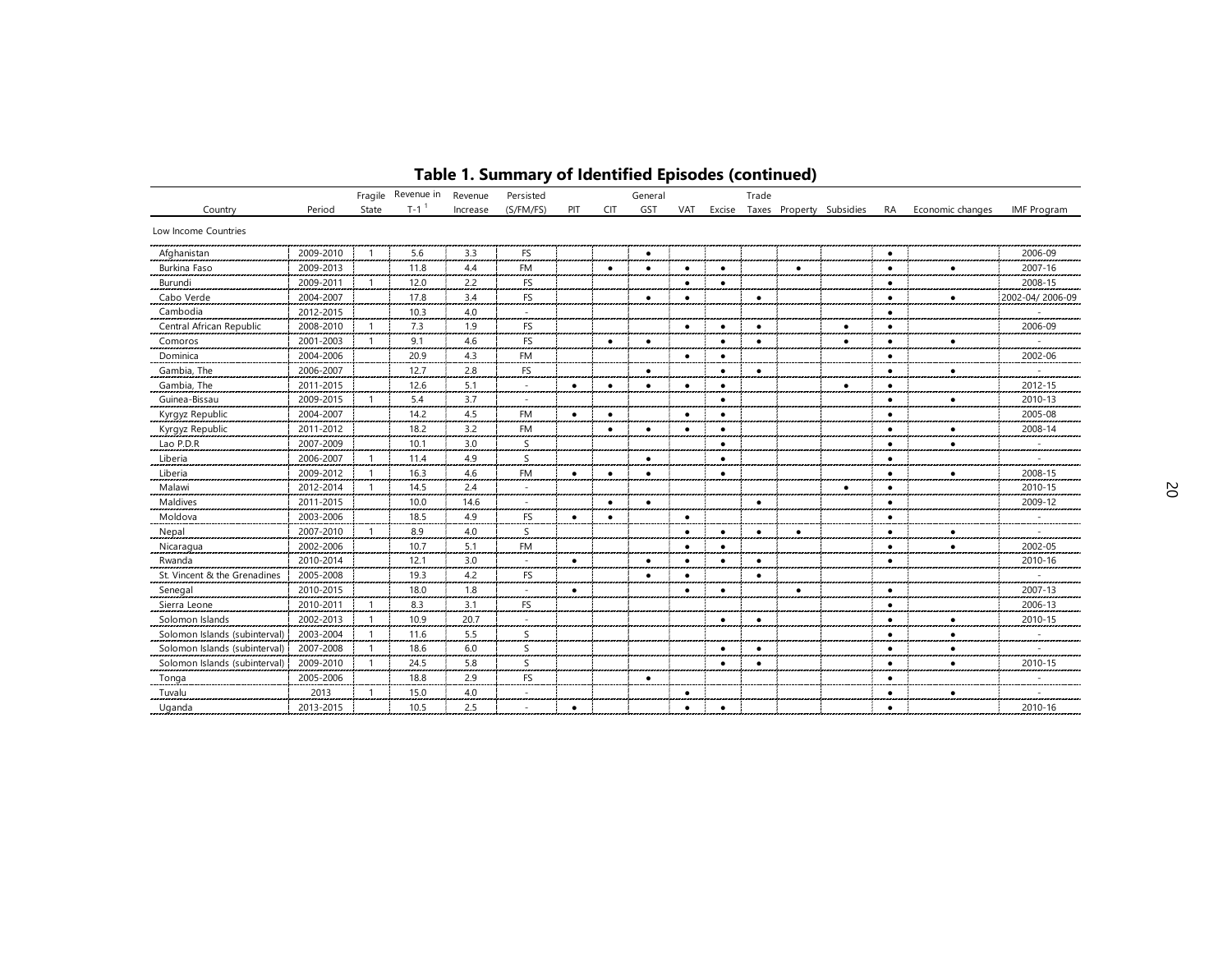|                                                |           |                | Fragile Revenue in | Revenue  | Persisted            |           |            | General   |           |           | Trade     |           |                                 |           |                  |                    |
|------------------------------------------------|-----------|----------------|--------------------|----------|----------------------|-----------|------------|-----------|-----------|-----------|-----------|-----------|---------------------------------|-----------|------------------|--------------------|
| Country                                        | Period    | State          | $T-1$ <sup>1</sup> | Increase | (S/FM/FS)            | PIT       | <b>CIT</b> | GST       | VAT       |           |           |           | Excise Taxes Property Subsidies | RA        | Economic changes | <b>IMF Program</b> |
| <b>Emerging Markets</b>                        |           |                |                    |          |                      |           |            |           |           |           |           |           |                                 |           |                  |                    |
| Antigua & Barbuda                              | 2006-2007 |                | 16.5               | 3.0      | <b>FM</b>            | $\bullet$ |            | $\bullet$ |           |           |           |           |                                 |           | $\bullet$        |                    |
| Armenia                                        | 2013-2014 |                | 16.8               | 4.0      |                      | $\bullet$ | $\bullet$  |           |           | $\bullet$ |           | $\bullet$ |                                 | $\bullet$ |                  | 2010-17            |
| Bahamas                                        | 2015      |                | 14.6               | 1.5      | $\overline{a}$       |           |            |           | $\bullet$ | ٠         | ٠         | ٠         |                                 | $\bullet$ |                  |                    |
| Barbados                                       | 2010-2011 |                | 24.8               | 1.5      | FS                   |           |            |           | $\bullet$ | $\bullet$ |           |           |                                 |           |                  |                    |
| Belize                                         | 2013-2014 |                | 22.2               | 2.6      |                      |           |            | $\bullet$ |           | $\bullet$ |           |           |                                 | $\bullet$ |                  |                    |
| Bosnia & Herzegovina                           | 2005-2006 | -1             | 21.3               | 4.1      | <b>FS</b>            |           |            | $\bullet$ | $\bullet$ |           |           |           |                                 | $\bullet$ |                  | 2002-03            |
| Bulgaria                                       | 2003-2006 |                | 19.3               | 3.6      | FS                   | $\bullet$ | $\bullet$  |           |           | $\bullet$ |           |           |                                 | $\bullet$ |                  | 2004-06            |
| Georgia                                        | 2004-2008 |                | 11.9               | 12.3     | S                    | $\bullet$ | $\bullet$  |           | $\bullet$ | $\bullet$ | $\bullet$ |           |                                 | $\bullet$ | $\bullet$        | 2004-10            |
| Jamaica                                        | 2012-2015 |                | 23.5               | 2.1      | $\sim$               | $\bullet$ | $\bullet$  | $\bullet$ | $\bullet$ | $\bullet$ | $\bullet$ |           |                                 | $\bullet$ |                  | 2010-17            |
| Morocco                                        | 2004-2008 |                | 18.7               | 7.7      | FS                   | $\bullet$ | $\bullet$  |           | $\bullet$ |           |           |           |                                 | $\bullet$ | $\bullet$        | $\sim$             |
| Namibia                                        | 2005-2007 |                | 23.1               | 6.2      | <b>FS</b>            |           |            |           | $\bullet$ |           |           |           | $\bullet$                       | $\bullet$ |                  |                    |
| Paraguay                                       | 2003-2005 |                | 8.2                | 2.6      | <b>FM</b>            |           | $\bullet$  |           | $\bullet$ | $\bullet$ |           |           |                                 | $\bullet$ |                  | 2003-05            |
| Philippines                                    | 2010-2015 |                | 13.4               | 1.6      | $\sim$               |           | $\bullet$  |           |           | $\bullet$ |           |           |                                 | $\bullet$ |                  |                    |
| Seychelles                                     | 2002-2003 |                | 24.8               | 6.9      | <b>FS</b>            |           | $\bullet$  | $\bullet$ |           |           |           |           |                                 | $\bullet$ |                  |                    |
| Seychelles                                     | 2008-2011 |                | 21.4               | 10.1     | <b>FM</b>            | $\bullet$ | $\bullet$  | $\bullet$ | $\bullet$ | $\bullet$ | $\bullet$ |           | $\bullet$                       | $\bullet$ |                  | 2008-10            |
| Turkey                                         | 2009-2013 |                | 18.0               | 3.2      |                      |           |            |           |           | $\bullet$ | $\bullet$ |           |                                 |           | $\bullet$        | 2005-08            |
| Ukraine                                        | 2005-2006 |                | 19.5               | 5.5      | S                    |           | $\bullet$  |           | $\bullet$ | $\bullet$ |           |           |                                 | $\bullet$ |                  | 2004-05            |
| Uruguay                                        | 2003-2006 |                | 16.7               | 3.4      | <b>FM</b>            |           |            |           |           | $\bullet$ |           |           |                                 | $\bullet$ | $\bullet$        | 2002-08            |
| Low Income Countries - Resource-Rich Economies |           |                |                    |          |                      |           |            |           |           |           |           |           |                                 |           |                  |                    |
| Congo, Republic of                             | 2011-2015 | $\overline{1}$ | 7.7                | 9.7      |                      |           |            |           |           |           |           |           |                                 | $\bullet$ | $\bullet$        | 2008-11            |
| Guinea                                         | 2007-2009 | $\overline{1}$ | 9.9                | 3.1      | S                    |           |            |           |           | $\bullet$ |           |           |                                 | $\bullet$ |                  | 2007-10            |
| Guinea                                         | 2011-2012 | $\overline{1}$ | 11.7               | 4.3      | <b>FM</b>            | $\bullet$ |            |           |           |           |           |           |                                 | $\bullet$ |                  |                    |
| Guyana                                         | 2004-2010 |                | 10.8               | 10.1     | S                    | $\bullet$ | $\bullet$  | $\bullet$ | $\bullet$ | $\bullet$ |           |           |                                 | $\bullet$ | $\bullet$        |                    |
| Guyana                                         | 2014-2015 |                | 21.2               | 3.9      | $\ddot{\phantom{1}}$ |           |            |           |           | $\bullet$ |           |           |                                 | $\bullet$ |                  |                    |
| Mauritania                                     | 2010-2013 |                | 17.5               | 3.0      |                      | $\bullet$ | $\bullet$  |           |           | $\bullet$ |           |           |                                 | $\bullet$ | $\bullet$        | 2006-13            |
| Emerging Markets - Resource-Rich Economies     |           |                |                    |          |                      |           |            |           |           |           |           |           |                                 |           |                  |                    |
|                                                | 2008-2011 |                | 9.5                | 3.0      | S                    |           | $\bullet$  |           | $\bullet$ |           |           |           |                                 | ٠         |                  |                    |
| Algeria                                        |           |                | 21.5               | 6.1      |                      |           |            |           |           |           |           |           |                                 |           |                  |                    |

#### **Summary of Identified Episodes (end)**

 Notes: Bullets indicate that a specific measure was adjusted during the revenue mobilization period. The column "Economic changes" indicates that economic growth occurred during the period, which might have contributed to tax revenue increases. However, none of the cases presented above can be wholly explained by favorable economic conditions alone. Persisted categories are: S - Sustained; FM - Fell moderately; and FS - Fell strongly; Sustained indicates that revenue increased or stayed the same for at least three years after the revenue period ended; FM indicates revenue fell by less than one third of the overall increase; FS indicates a fall of more than one third of the overall increase. RA – Revenue administration. Revenue for non-resource rich economies is tax revenue as a percent of GDP. For resource rich countries, noncommodity revenue less grants as a percent of GDP is used. Source: IMF staff estimates.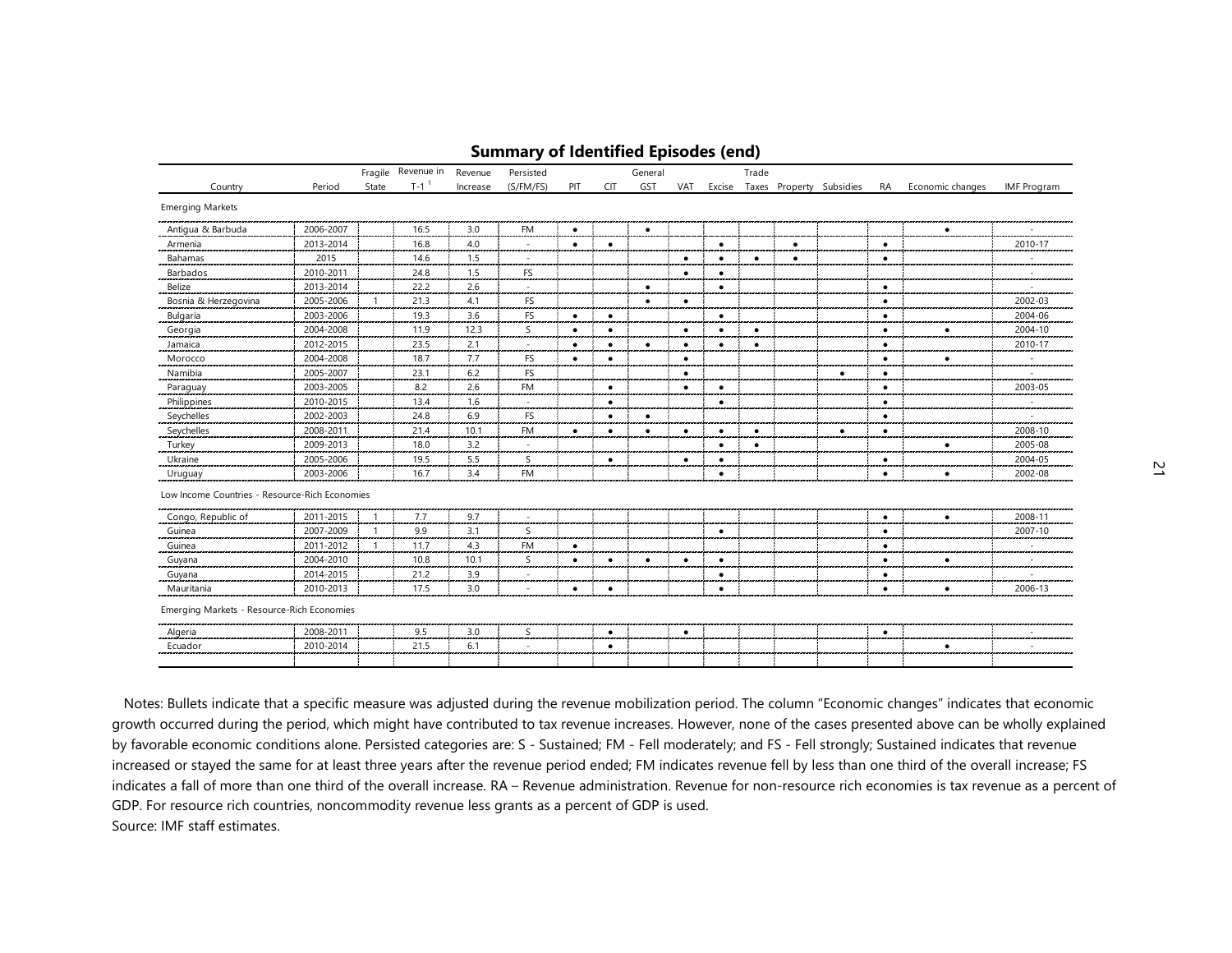#### **A. Key Findings – Tax Policy Measures**

**Large tax revenue increases often coincide with higher collection of revenue from indirect taxation.** Figure 10 shows the frequency of the different tax policy measures, presented as the ratio of the observations in a specific category to total identified tax policy measures. Changes to indirect taxation make up more than 56 percent of all discretionary tax policy changes. This result mirrors the overall increase in indirect tax ratios in both LICs and EMs. Changes to income taxes account for another 26 percent.

**Countries rely on a wide range of tax policy instruments in their revenue mobilization reforms.** As can be seen in Figure 11, most of the country-episodes used multiple tax instruments ("0" tax policy instruments indicate revenue administration was the primary reformdriver). For example, Belize, 2013-2014 (GST and excise taxes), Kyrgyz Republic, 2011-12 (CIT, VAT, excises, and other GST), and Seychelles, 2008-11 (PIT, CIT, VAT, excises, other GST, trade taxes and subsidies) all used two or more tools in parallel.

**Rate changes and reduction of exemptions are leading the tax policy mix.** We split the tax policy measures into tax introductions ("new taxes"), rate changes (positive or negative), threshold changes (increases or reductions) and changes to exemptions, the latter two falling under base broadening. Appendix IV provides a detailed breakdown per country, summarized in Table 2 and Figure 12. Rate changes are most common (85 out of 187 observations, excluding subsidies), driven by those to excise taxation. Reductions in exemptions, above all to VAT, CIT, and other goods and services taxes, are the second most frequent tax policy tool to mobilize revenue. Threshold changes are not common during the identified episodes.

**Rate increases are observed primarily for indirect taxes, while rate changes to PIT and CIT were primarily negative** (Table 2). 7 out of 10 rate changes were negative for both PIT and CIT during the identified episodes (see also Appendix IV), partly aimed at stimulating economic activity, and primarily following international trends, especially for CIT rates. Often, these reductions were balanced by tax increases in indirect tax categories (for example in The Gambia, Liberia, and Seychelles). Similarly, half of the identified 8 threshold adjustments were increases (positive direction in Table 2). The impact from threshold reductions is not necessarily positive, and changes are often aimed at re-distributional and efficiency concerns rather than revenue mobilization.

**Broadening the tax base, which has sometimes involved reducing the number of tax rates, was frequently part of revenue mobilization strategies.** For example, Georgia simplified the tax system by reducing the number of taxes to be paid from 21 to 7. Targeting the tax base more directly, Morocco reduced the number of VAT special regimes, Jamaica introduced VAT to residential electricity consumption, and Seychelles converted the narrowly applied 7 percent GST into a broad-based 12 percent GST.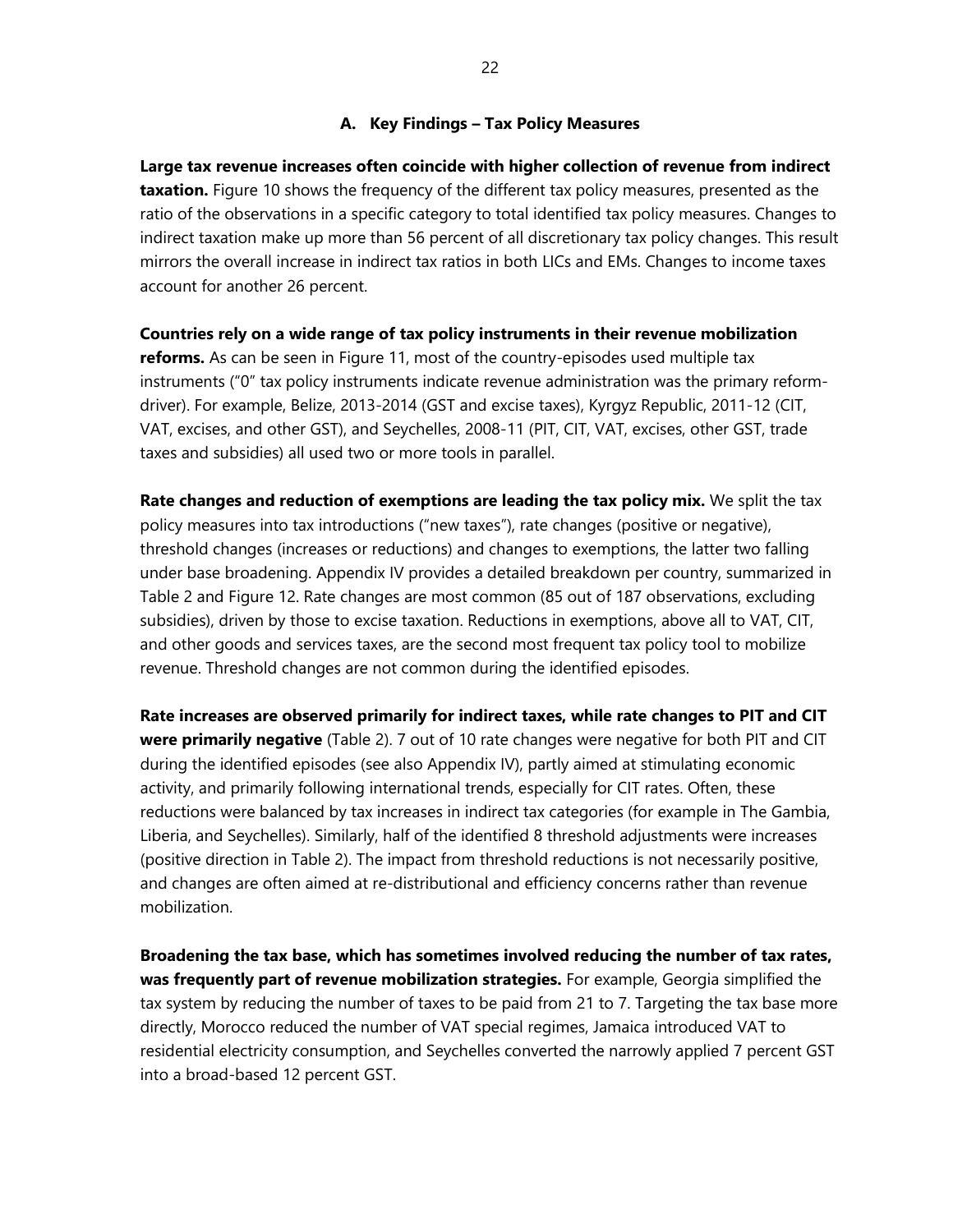**Instruments (in percent)** 30  $25$ 20 Percent  $15$  $10$  $\overline{5}$  $\Omega$ Cstratable Trade Tates Extrise Property  $\mathbb{Q}_{\check{C}}$ **JR**  $\phi^{\leftarrow}$ Cylosidies

**Figure 10. Frequency of Tax Policy** 

 Note: Ratio of observations in a specific category to total identified discretionary measures. Source: IMF staff estimates.

## **Table 2. Introductions, Rate and Base Changes**

| Tax         | Measure    | Observations   | Positive<br>Change | Negative<br>Change |
|-------------|------------|----------------|--------------------|--------------------|
|             | <b>New</b> | 5              | 5                  | 0                  |
|             | Rate       | 10             | 4                  | 7                  |
| PIT         | Threshold  | $\overline{2}$ | $\overline{2}$     | 0                  |
|             | Exemptions | 4              | 4                  | 0                  |
|             | <b>New</b> | 5              | 5                  | $\Omega$           |
| <b>CIT</b>  | Rate       | 10             | 3                  | 8                  |
|             | Threshold  | $\mathbf{1}$   | 0                  | $\mathbf{1}$       |
|             | Exemptions | 11             | 11                 | 0                  |
|             | New        | 8              | 8                  | 0                  |
| General GST | Rate       | 9              | 8                  | $\mathbf{1}$       |
|             | Threshold  | $\mathbf{1}$   | $\Omega$           | $\mathbf{1}$       |
|             | Exemptions | 11             | 11                 | 0                  |
|             | <b>New</b> | 10             | 10                 | 0                  |
| VAT         | Rate       | 6              | 3                  | 3                  |
|             | Threshold  | 4              | $\overline{2}$     | $\overline{2}$     |
|             | Exemptions | 16             | 16                 | 0                  |
| Trade       | Rate       | 13             | 13                 | 6                  |
|             | Exemptions | $\overline{7}$ | $\overline{7}$     | 0                  |
|             | <b>New</b> | 6              | 6                  | 0                  |
| Excise      | Rate       | 35             | 34                 | 5                  |
|             | Exemptions | 7              | $\overline{7}$     | 0                  |
| Property    | <b>New</b> | 3              | 3                  | 0                  |
|             | Rate       | $\overline{2}$ | $\mathbf{1}$       | $\overline{2}$     |
|             |            |                |                    |                    |

 Note: General GST (sales taxes) excludes VAT and excise tax. Positive rate and threshold changes describe an increase in the tax rate or threshold value, respectively. Columns add up to more than one if positive and negative adjustments were made in the same episode.

Source: IMF staff estimates.

# **Figure 11. Number of Tax Policy Instruments Used Per Episode**



Source: IMF staff estimates.

# **Figure 12. Frequency of Introductions, Rate and Base Changes**



Source: IMF staff estimates.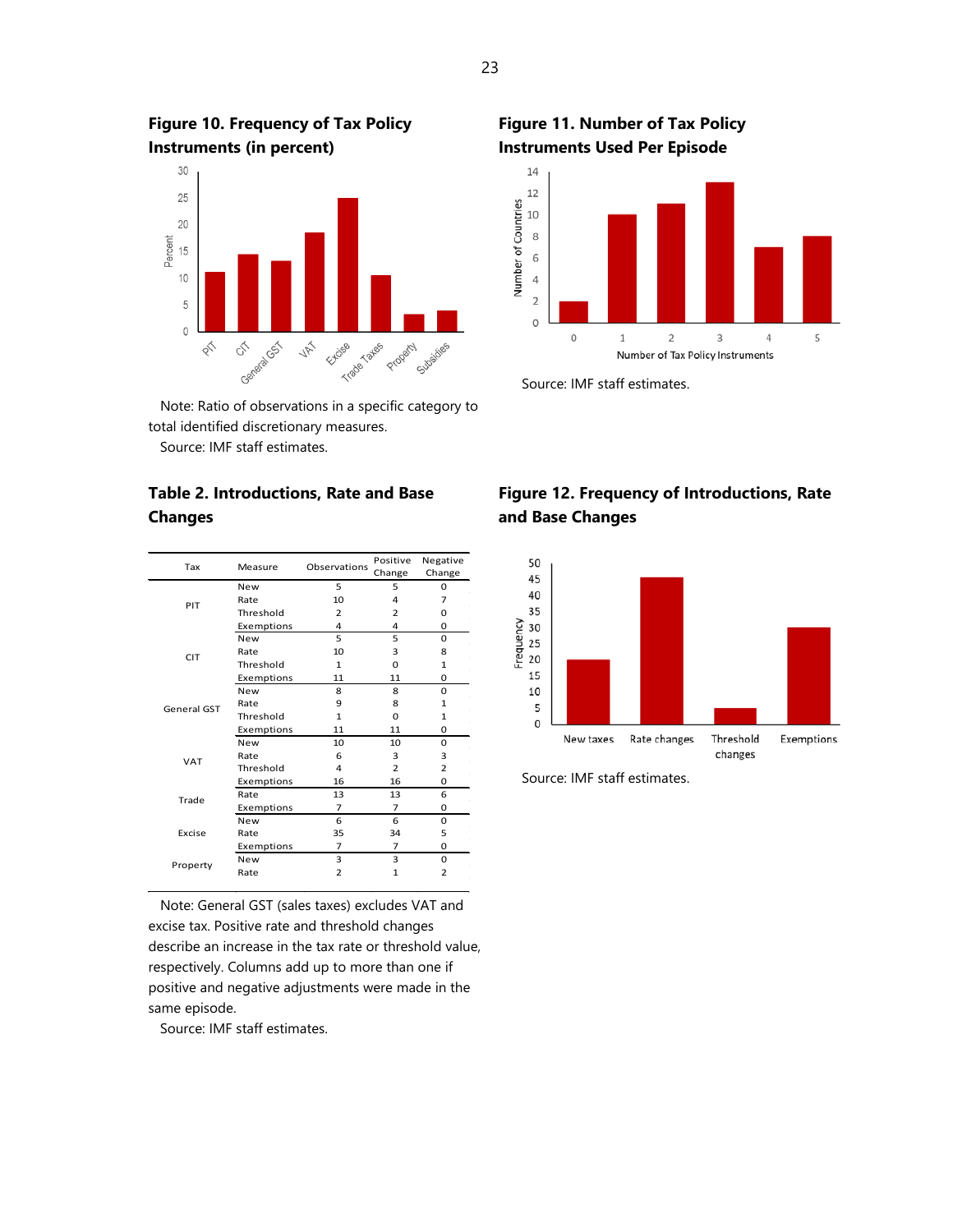**Curbing tax exemptions was a prominent measure***.* In more than half of the country episodes, various exemptions were eliminated, most frequently related to VAT, general GST, and CIT. Specific measures include reducing statutory and discretionary exemptions (for example in Guyana and Solomon Islands); ending tax holidays (Burkina Faso); ending CIT exemptions (Mauritania); and eliminating VAT exemptions (Uganda).

**VAT and other general goods and services taxation (sales taxes) were a common measure for revenue mobilization.** In some cases, it was observed that substantial increases in tax revenue resulted from the introduction of VAT (Bahamas, Bosnia and Herzegovina, Dominica, The Gambia, and Guyana), and after rate hikes (for example Barbados and Tuvalu). In 48 percent of episodes, changes to VAT (introduction, rate changes, thresholds or exemptions) were an element of the revenue mobilization strategy, and 29 percent of episodes made use of changes to other general goods and services taxation.

**Increases in excise taxation were frequently applied.** Excises are easy to implement and often used for immediate revenue needs or to balance revenue shortfalls from other reforms. In our sample, higher excise taxes were often levied on fuels, tobacco, alcoholic and non-alcoholic drinks, and cars. In other cases, increases in excise taxes were imposed on the telecom sector (for instance, Guyana and The Gambia). Changes to excises often accompanied other tax changes and did not generate large tax revenue changes by themselves.<sup>[20](#page-23-0)</sup>

**Taxing sector-specific domestic economic rents (e.g., tourism, telecom, oil), while less frequent, helped some countries to boost tax revenue.** This strategy targets sectors in which profits have an element of location-specificity that can imply high potential for revenue mobilization. Examples include the Maldives (tourism sector), and Malawi and Rwanda (telecom).

**Property taxation, and the reduction of subsidies were least frequently observed.** Property taxation has not been a common tool to mobilize revenue, being observed in only 3 percent of cases, likely because it has not been broadly implemented in many developing countries. Similarly, legal loopholes (for instance, the absence of cadaster to define property rights) and weak tax administration capacity could limit its application as a policy tool, especially at the local level to which it is often allocated. At 4 percent of observations, the reduction of subsidies was infrequent, but demonstrates revenue raising potential from targeting inefficient subsidies.

<span id="page-23-0"></span> $20$  Excise tax rates are sometimes adjusted for inflation to maintain the revenue share of excises. The database identifies rate changes beyond those that result from automatic indexation.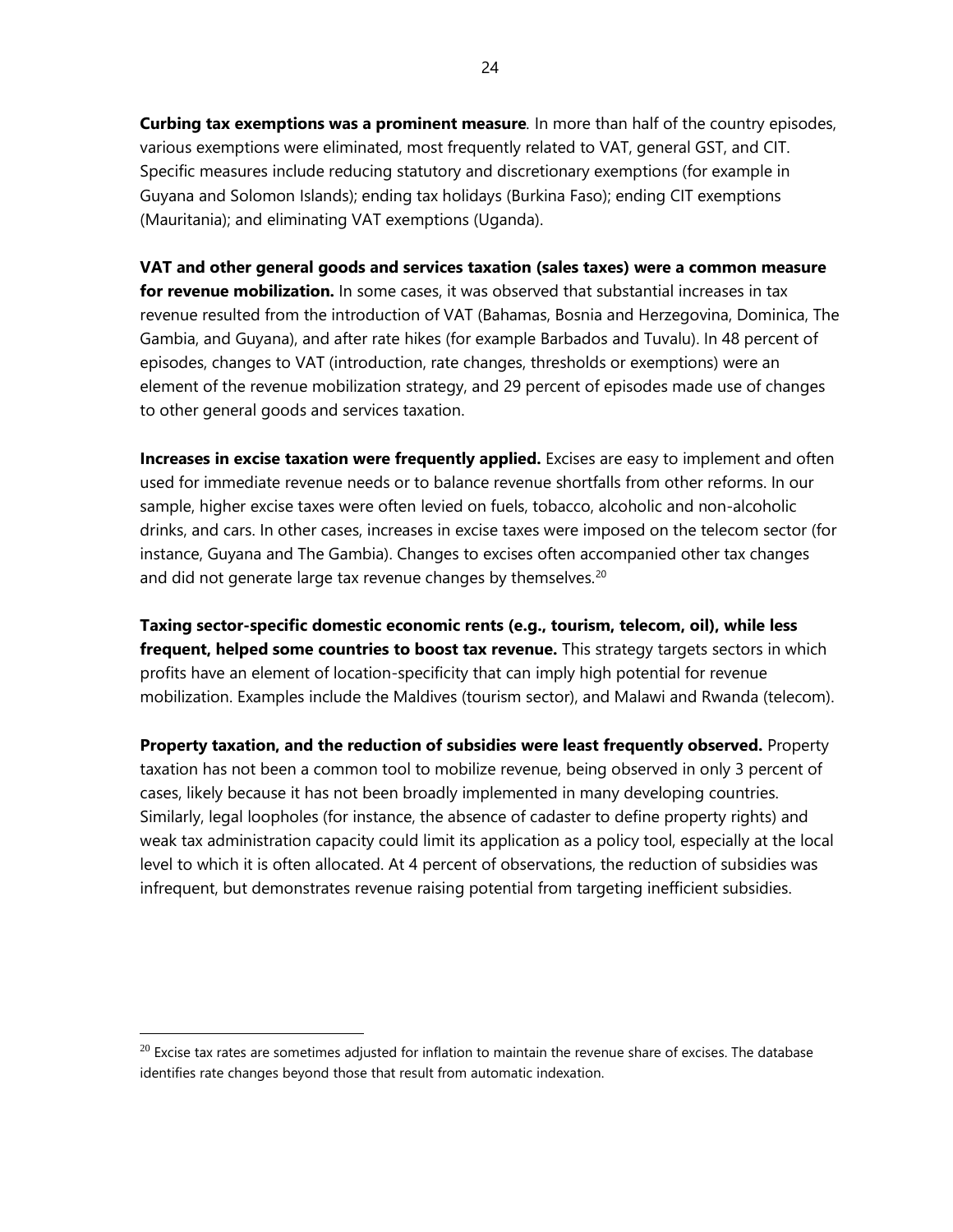#### **B. Key Findings – Revenue Administration Measures**

**The analysis identifies several RA measures that were implemented during the tax reform periods.** Given the difficulty of measuring the impact of revenue administration measures, which often impact multiple revenue sources, this paper does equally not attempt to quantify their impact on tax collection, nor to empirically establish a causal link between such measures and the outcome.<sup>[21](#page-24-0)</sup> Based on international experiences, however, it is broadly accepted that tax administration measures that facilitate and enforce tax compliance will help reduce the tax gap and thereby increase the tax yield (Brondolo et al. 2008).<sup>[22](#page-24-1)</sup> With this understanding, we highlight key revenue administrative measures which were implemented during the reform periods (when tax collection increased significantly).

**Revenue administration measures have been used widely across many episodes.** As shown in Table 1, Figure 13, and Appendix V, revenue administration measures were common in almost all (90 percent) of the episodes, regardless of a country's income group and the range of tax policy measures. In some cases (for example Sierra Leone and Republic of Congo), the authorities focused only on administrative measures during the tax reform period.

**Steps to improve audits and other verification measures were undertaken in most countries that achieved an increase in tax revenue.** 89 percent of the episodes that involved an improvement in revenue administration targeted changes in audits and verification programs (Figure 13), with a focus on administering audits, combatting tax evasion and reducing corruption. Evidence has shown that strengthening the auditing and enforcement capacity remains crucial for effective tax collection in developing countries (Carrillo et al. 2017). The findings in this study show that improvements in tax revenue collection in Georgia and Guinea coincided with intensified tax and customs audits.

**Many countries focused on strengthening management, governance, and human resources (HR) to enhance their tax performance.** Hiring more qualified staff, strategic planning and monitoring performance, focusing on training and development to strengthen technical skills of staff at tax and customs offices, and strengthening tax legislation to empower revenue collection agencies were commonly used measures (77 percent of the episodes). In some cases, their taxto-GDP ratios increased following the setting up and empowering of a semi-autonomous revenue authority (e.g., Jamaica). This result is supported by Ebeke et al. (2016), who find that semi-autonomous revenue agencies have on average had a large and positive effect on nonresource taxes. However, establishing semi-autonomous agencies alone will not guarantee a

 $\overline{a}$ 

<span id="page-24-0"></span><sup>&</sup>lt;sup>21</sup> It is difficult to isolate the influence of the inputs from the many other factors that can affect the outcomes (Crandall, 2010).

<span id="page-24-1"></span> $22$  Quantitative analysis presented in Brondolo et al. (2008) showed that a reduction in the tax gap led to an increase in tax revenue in Indonesia.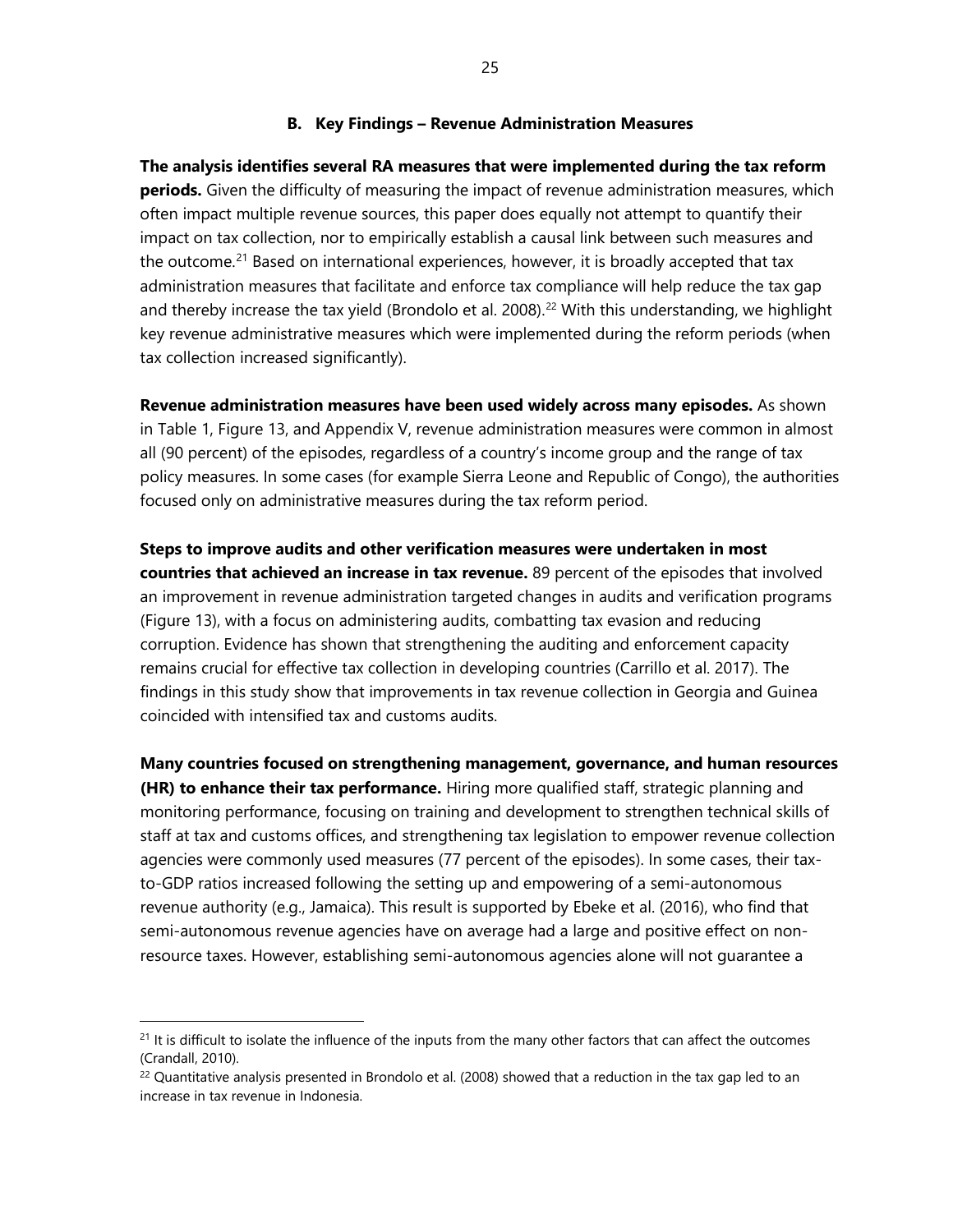revenue impact, especially if capacity and staffing are insufficient (see also Kidd and Crandall, 2006).



**Figure 13. Revenue Administration Measures**

Source: IMF staff estimates.

**In more than half of the episodes improvements in information technology (IT) systems provided support for core revenue administration processes**. In these cases (for example in Burkina Faso, Tonga, Guinea-Bissau, and Uruguay), tax collection increased following the implementation of an IT strategic plan, the enhancement of the IT system, the computerization of tax and customs administration to support tax payments, and filing and use of third-party information. Russell (2010) noted that IT is important to build capacity in core tax administration functions, such as registration, filing and payment enforcement, and it supports compliance management. Also, the introduction of an electronic system could support tax collections by accelerating the processing of tax payments. However, as noted in IMF (2015), despite significant investment into IT, many developing countries still struggle with successfully automating basic compliance operations, and IT improvements will need to go hand in hand with advances in other administrative procedures to be fully beneficial.

**Several countries employed measures to strengthen the registration process and improve filing.** Improvements in tax revenue were supported by an increase in the number of registered taxpayers (Central African Republic), and in some cases re-registering taxpayers (Georgia,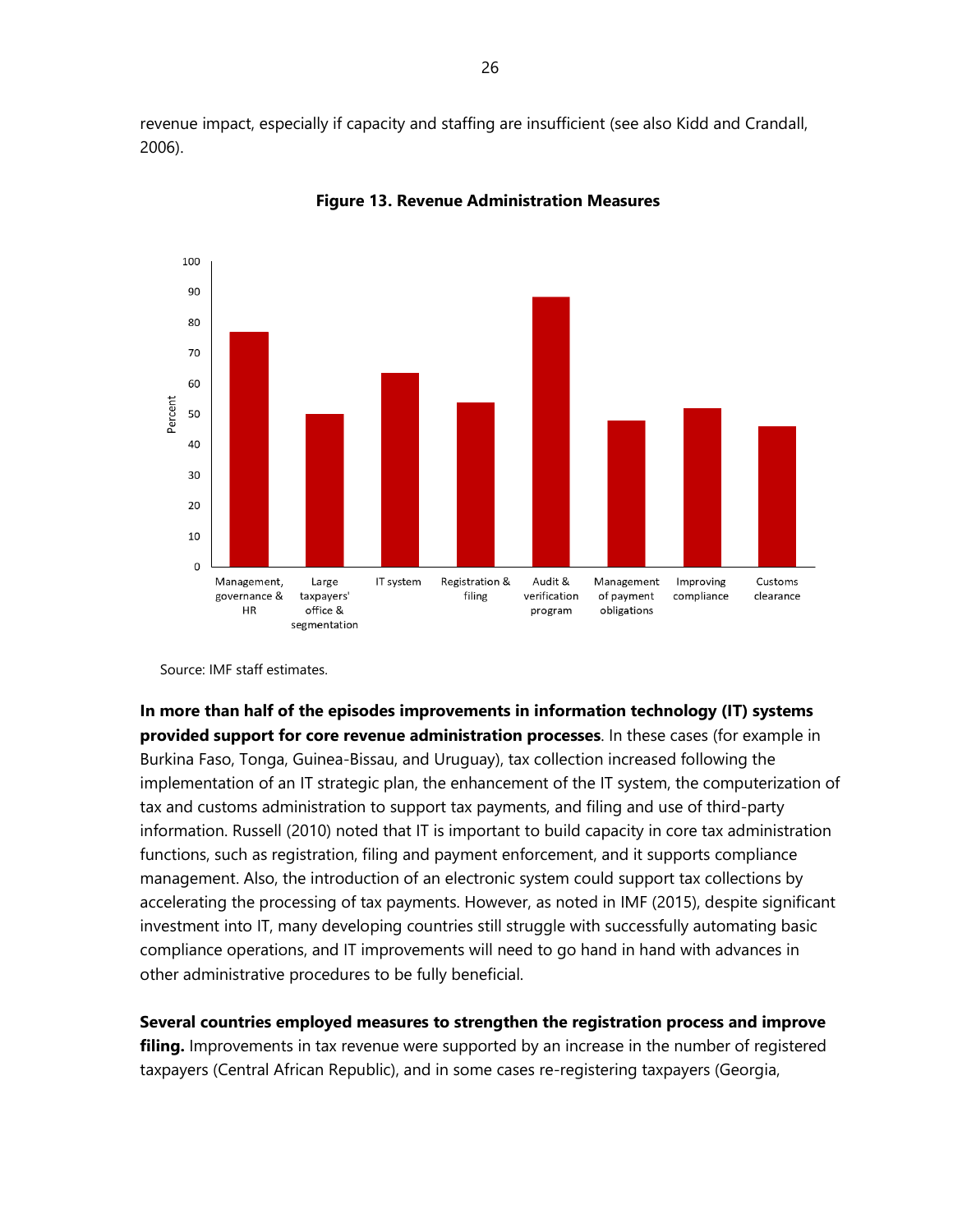Guinea-Bissau). Several countries focused on ensuring timely filing and payment of taxes, and enforcing sanctions for failure to file.

**Several countries improved voluntary compliance and strengthened the customs clearance process during the tax reform period.** For instance, in Tonga, the increase in revenue coincided with strengthening tax compliance and reorganizing the one-stop shop for customs tariff payments. Guinea-Bissau strengthened customs administration by improving cross-border controls.

**Some countries improved the management of payment obligations and strengthened segmentation (often focusing on large taxpayers).** Developing a policy to limit, manage, and recover tax arrears contributed positively to tax revenue performance in several countries (Burundi, Comoros, Dominica). Some countries implemented a large taxpayer unit (LTU) (Cabo Verde, Uruguay) and strengthened management of large taxpayers to ensure timely filing and payment of taxes. Large taxpayers can account for as much as 80 percent of all tax revenue, therefore strengthening procedures targeted at them is seen as a critical reform step.<sup>[23](#page-26-0)</sup>

**Countries often relied on an array of revenue administration instruments in their mobilization efforts.** Most of the revenue administration measures are interlinked and closely associated, therefore a more comprehensive approach with multiple revenue administration instruments could enhance the results if they are successfully implemented. In more than 30 percent of the country-episodes, 4-5 elements of revenue administration were addressed in parallel (Figure 14). For example, in Paraguay the authorities streamlined the auditing and collection process, improved the efficiency of the customs clearance process, and adopted measures to reduce corruption. The anti-corruption driven revenue mobilization strategy in Georgia (2003-2008) also benefitted from a range of administrative measures, including the mass-replacement and training of staff, strengthening of legal procedures for tax disputes, upgrading of IT, simplifying of tax returns and improvement of audits (Akitoby 2018 and Akitoby et al. 2018a).<sup>[24](#page-26-1)</sup>

<span id="page-26-0"></span> $^{23}$  Empirical studies, however, find somewhat mixed results on the impact of LTUs. Baum et al. (2017) find evidence of a positive impact of the establishment of LTUs on revenue performance, whereas, in Sub-Saharan Africa, Ebeke et al. 2016 find that the existence of LTUs did not have a significant impact on tax revenue.

<span id="page-26-1"></span> $^{24}$  See also the IMF SDN (2016) and IMF Board Paper (2018) for detailed discussions on the link between fiscal institutions and corruption, and evidence showing that revenue reforms can have positive effects in reducing corruption.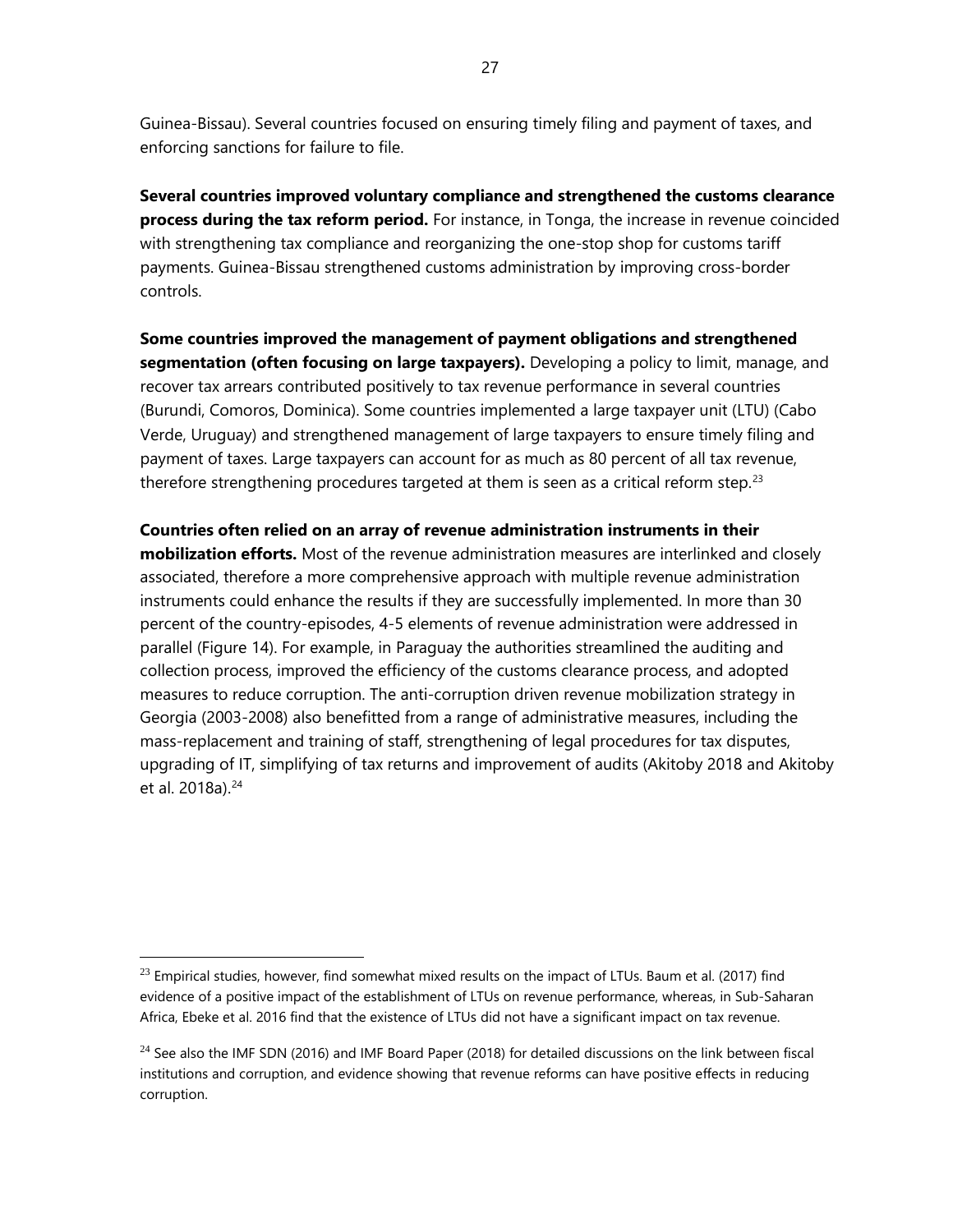

**Figure 14. Number of Revenue Administration Instruments Used**

Source: IMF staff estimates.

**In some cases, the initial success following tax policy measures was eroded in the absence of sustained reform efforts for revenue administration.** For example, Antigua and Barbuda increased its tax-to-GDP ratio temporarily, helped by the introduction of a sales tax. However, most of the other tax categories declined during this time, amid limited improvements in tax and customs administration. Similarly, in The Gambia, the introduction of VAT was a positive contribution to revenue performance, but the limited capacity to enforce compliance caused VAT and other tax revenue growth to slow down, especially between 2015 and 2016. In general, almost all of the countries that sustained the increase have undertaken reforms to revenue administration, often in combination with other measures (see Table 1 and Appendix V).

#### **VI. CONCLUSIONS**

**This study provides an assessment of large tax revenue increases in LICs and EMs.** The paper identifies and takes stock of reform episodes marked by such increases, describing the main tax policy and revenue administration measures undertaken, without inferring causality. The analysis shows that, despite the challenges that some countries have in enhancing their tax performance, significant increases in tax revenue are achievable and, in some cases, within reach over relatively short periods of time. A few common observations emerge from the country cases:

Sustained and large revenue gains are usually accompanied by a comprehensive strategy that interlinks tax policy reforms *and* revenue administration reforms. In other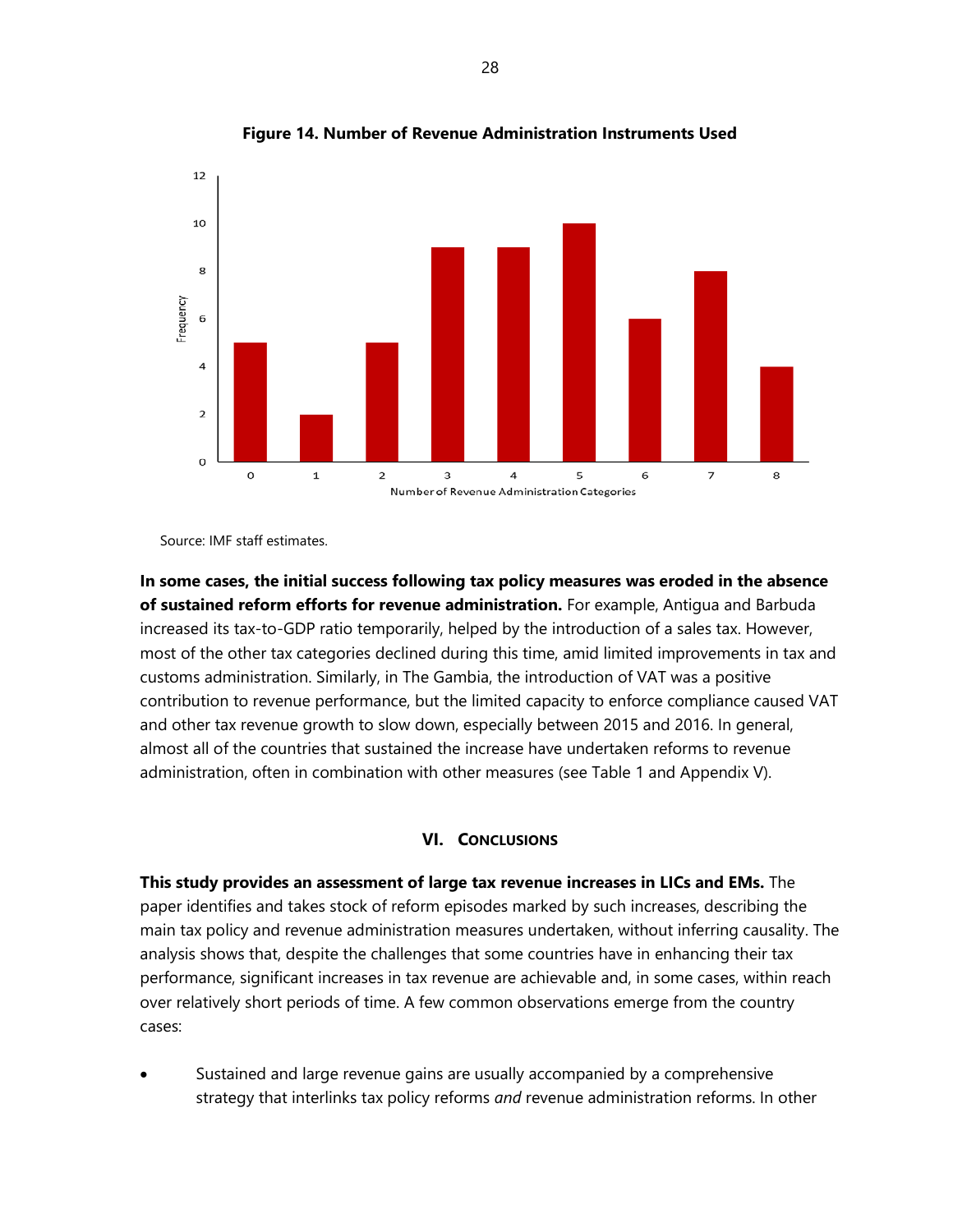words, what and whom to tax will go hand in hand with how to go about collecting these taxes. Combining several tax instruments (e.g., increasing the VAT rate and reducing the PIT rate; reducing VAT rates while broadening the tax base by lowering exemptions) was observed to be the norm. In only a few cases, revenue administrative and tax policy measures where not used in combination during the revenue mobilization episode.

- Rate increases in indirect taxation and broadening the tax base for both direct and indirect taxation were the most frequently observed tax policy instruments. Rate increases in especially excises and GST were most common, followed by the elimination of exemptions and tax holidays. In some episodes the system of taxation was simplified, for example by reducing the number of taxes to be paid or by introducing a broad-based VAT. Property taxes have played a limited role during the identified episodes in both LICs and EMs, likely due to legal loopholes (for instance, the absence of cadaster to define property rights) and weak tax administration capacity, especially at the local level.
- Capacity enhancing measures in revenue administration were most frequently observed in risked-based audits, management, governance and human resource strategies, as well as through enhancements to the IT system.

**Future research could use and extend the revenue dataset presented and used here, to:** (i) similarly analyze episodes of tax reform failures to draw conclusions on the likelihood of certain measures being (or not) associated with increased revenue, (ii) inform the discussion on the relative importance of revenue administration versus tax policy changes, as well as measures within the two categories; (iii) explore if there are any systematic differences in revenue mobilization and its sustainability between IMF program and non-program countries, as well as the impact of IMF and other donors' technical assistance; and (iv) analyze the drivers of sustainability, such as the role of international assistance or growth acceleration (see for example, Hausmann et al. 2004).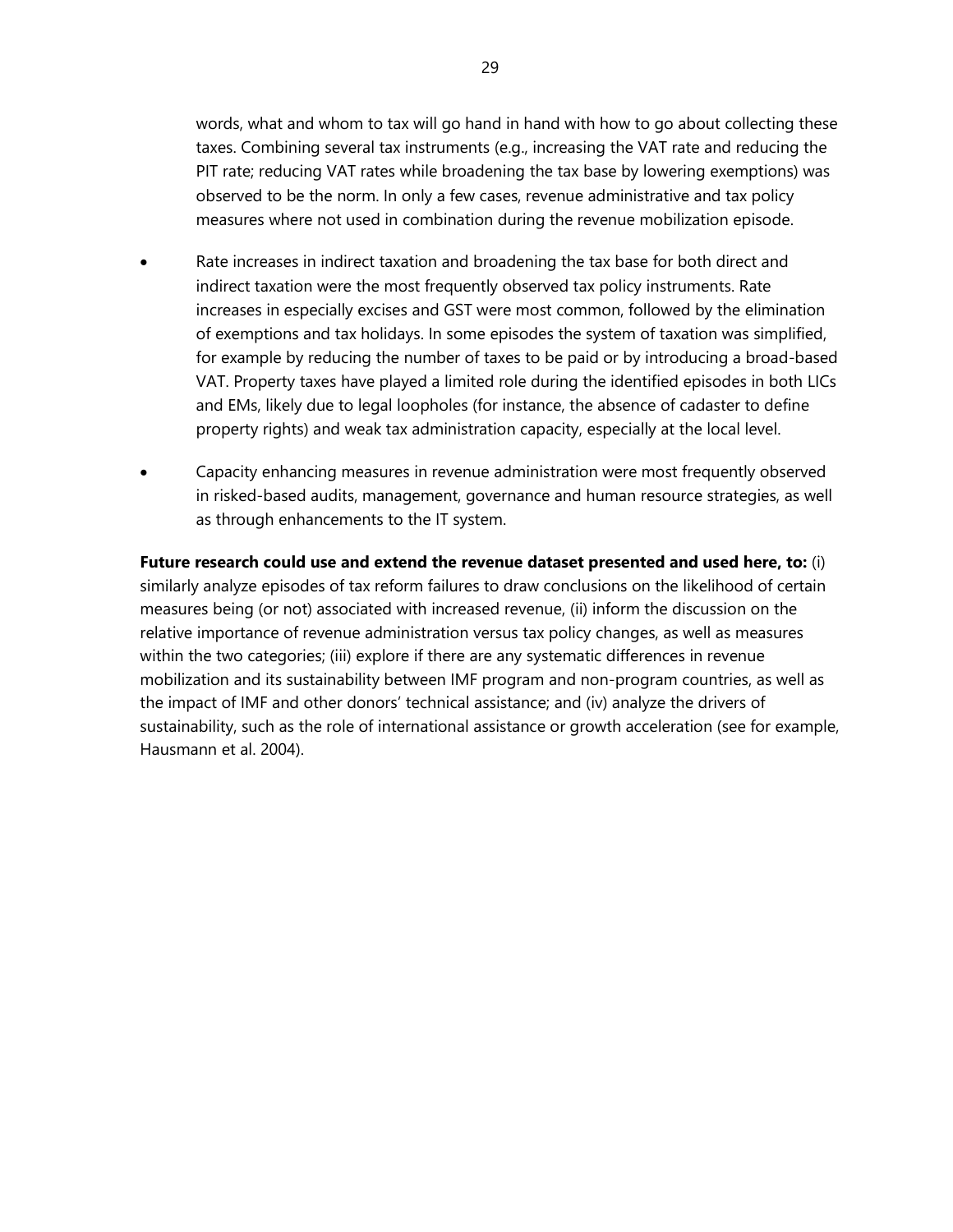#### **REFERENCES**

- Akitoby, Bernardin (2018), "Raising Revenue", Finance and Development, Vol. 55, No. 1, pp: 18- 21.
- Akitoby, Bernardin, Anja Baum, Svetlana Cerovic, and Jiro Honda, 2018a, "Tax Revenue Mobilization in Emerging Market Countries: Lessons from Country Cases," IMF Working Paper, *forthcoming*, (Washington: International Monetary Fund).
- Akitoby, Bernardin, Jiro Honda, Hiroaki Miyamoto, Keyra Primus, and Mouhamadou Sy, 2018b, "Case Studies in Tax Revenue Mobilization in Low-Income Countries," IMF Working Paper, *forthcoming*, (Washington: International Monetary Fund).
- Akitoby, Bernardin, Jiro Honda, and Keyra Primus, 2018c, "Enhancing Tax Revenues in Fragile States," IMF Working Paper, *forthcoming*, (Washington: International Monetary Fund).
- Akitoby, Bernardin, Anja Baum, Clay Hackney, Olamide Harrison, Keyra Primus, and Veronique Salins, 2018d, "Dataset on Large Tax Revenue Mobilization in Low-Income Countries and Emerging Markets," (Washington: International Monetary Fund).
- Baum, Anja, Sanjeev Gupta, Elijah Kimani, and Sampawende Jules Tapsoba, 2017, "Corruption, taxes and compliance", *eJournal of Tax Research*, Vol. 15(2), pp. 190-216.
- Baunsgaard, Thomas, and Michael Keen, 2010, "Tax Revenue and (or?) Trade Liberalization," *Journal of Public Economics*, Vol. 94, pp. 563 – 577.
- Besley, Timothy, and Torsten Persson, 2009, "The Origins of State Capacity: Property Rights, Taxation, and Politics," *American Economic Review*, Vol. 99, pp. 1218–44.
- \_\_\_\_\_\_\_\_\_\_, 2010, "Pillars of Prosperity: Peace, Easy Taxes and the Rule of Law," Manuscript (London: London School of Economics).
- Brondolo, John, Carlos Silvani, Eric Le Borgne, and Frank Bosch, 2008, "Tax Administration Reform and Fiscal Adjustment: The Case of Indonesia (2001-07)," IMF Working Paper, WP/08/129, (Washington: International Monetary Fund).
- Burgess, Robin and Nicholas Stern, 1993, "Taxation and Development", *Journal of Economic Literature,* Vol. 31, pp. 762-830.
- Carrillo, Paul, Dina Pomeranz, and Monica Singhal, 2017, "Dodging the Taxman: Firm Misreporting and Limits to Tax Enforcement," *American Economic Journal: Applied Economics,* Vol. 9(2), pp.144–164.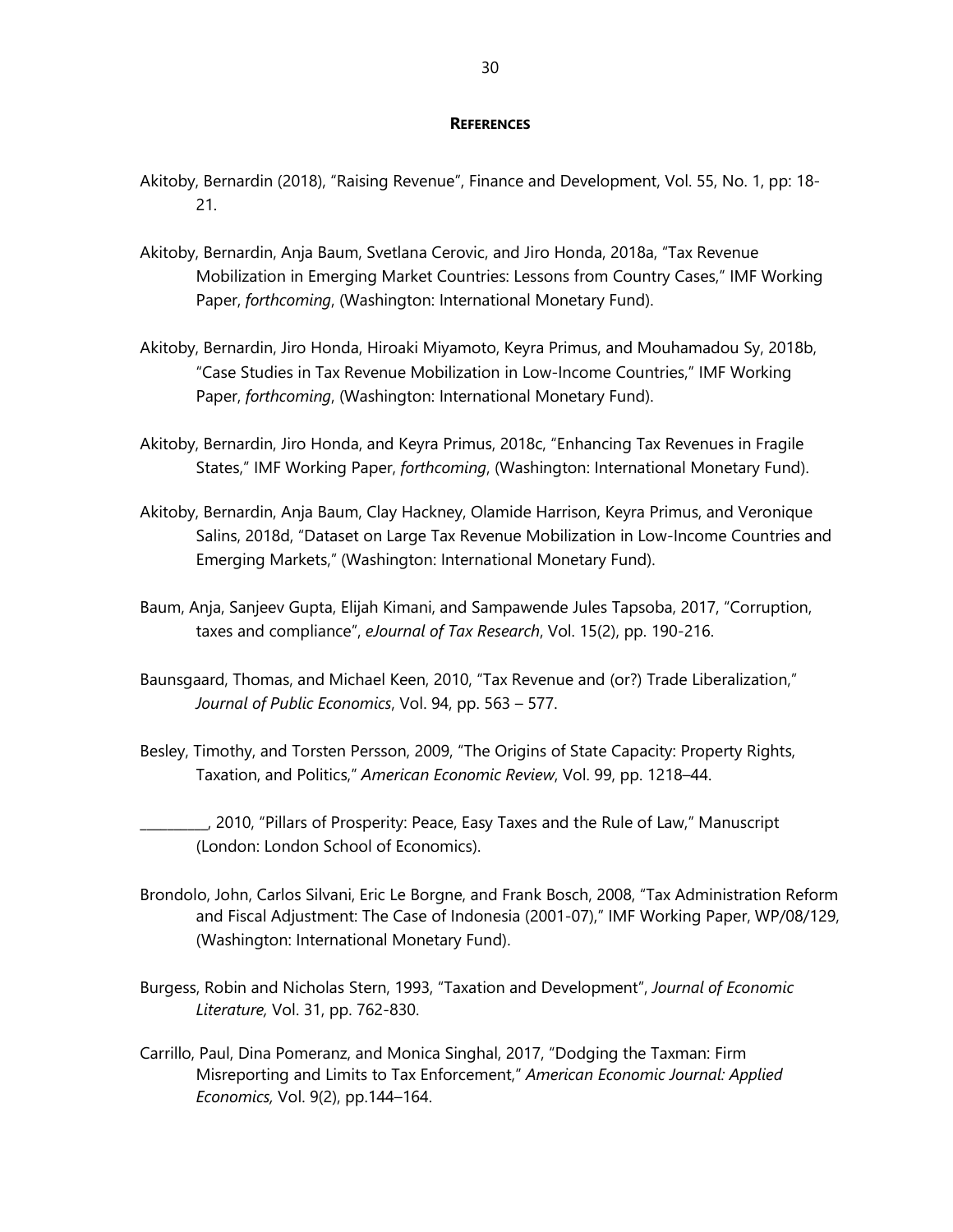- Clist, Paul and Oliver Morrissey, 2011, "Aid and Tax Revenue: Signs of a Positive Effect Since the 1980s," *Journal of International Development*, Vol. 23, pp. 165-180.
- Crandall, William, 2010, "Revenue Administration: Performance Measurement in Tax Administration", IMF Technical Note, (Washington: International Monetary Fund).
- Crivelli, Ernesto, and Sanjeev Gupta, 2014, "Does Conditionality in IMF-Supported Programs Promote Revenue Reform?", IMF Working Paper, WP/14/206, (Washington: International Monetary Fund).
- Ebeke, Christian, Mario Mansour, and Grégoire Rota Graziosi, 2016, "The Power to Tax in Sub-Saharan Africa: LTUs, VATs, and SARAs", Working Paper 154, Foundation for Studies and Research on International Development (FERDI).
- Fedelino, Annalisa, Anna Ivanova and Mark Horton, 2009, "Computing Cyclically Adjusted Balances and Automatic Stabilizers," IMF Technical Note, (Washington: International Monetary Fund).
- Gaspar, Vitor, Laura Jaramillo and Philippe Wingender, 2016a, "Political Institutions, State Building, and Tax Capacity: Crossing the Tipping Point," IMF Working Paper, WP/16/233, (Washington: International Monetary Fund).
- Gaspar, Vitor, Laura Jaramillo and Philippe Wingender, 2016b, "Tax Capacity and Growth: Is there a Tipping Point?", IMF Working Paper, WP/16/234, (Washington: International Monetary Fund).
- Hausmann, Ricardo, Lant Pritchett and Dani Rodrik, 2004, "Growth Accelerations," NBER Working Paper, nb. 10566.
- International Monetary Fund, 2011, "Revenue Mobilization in Developing Countries," (Washington: International Monetary Fund).
	- \_\_\_\_\_\_\_\_\_\_, 2015. "Current Challenges in Revenue Mobilization: Improving Tax Compliance," (Washington: International Monetary Fund).
	- \_\_\_\_\_\_\_\_\_\_, 2016. "Corruption: Costs and Mitigating Strategies," IMF Staff Discussion Note SDN/16/05, (Washington: International Monetary Fund).
- \_\_\_\_\_\_\_\_\_\_, 2017. "Building Fiscal Capacity in Fragile State," IMF Policy Paper, (Washington: International Monetary Fund).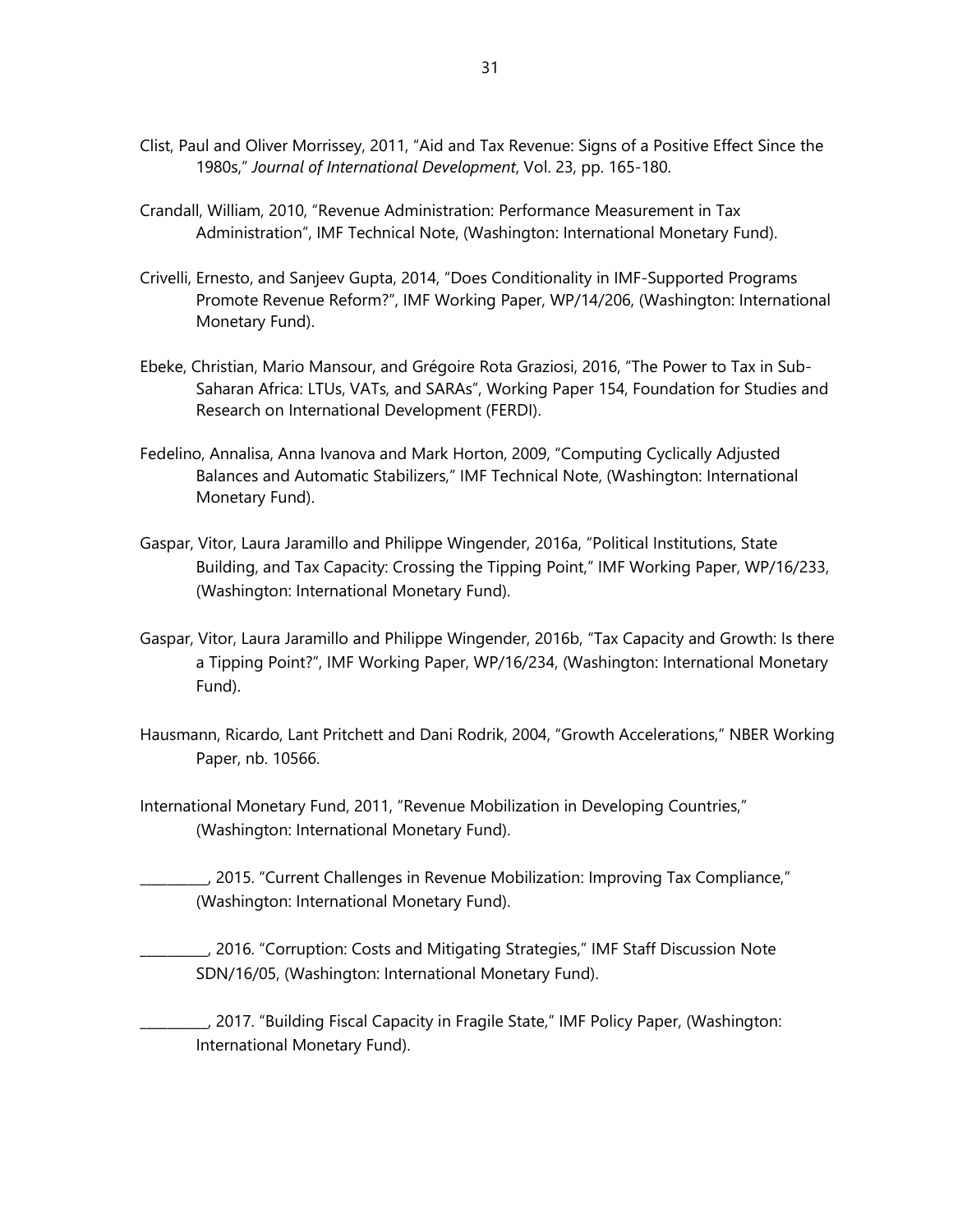\_\_\_\_\_\_\_\_\_\_, 2018. "Review of 1997 Guidance Note on Governance – A Proposed Framework For Enhanced Fund Engagement," IMF Policy Paper, (Washington: International Monetary Fund).

- Keen, Michael, 2013, "The Anatomy of the VAT," IMF Working Paper, WP/13/111, (Washington: International Monetary Fund).
- Keen, Michael, and Jenny Ligthart, 2002, "Coordinating Tariff Reduction and Domestic Tax Reform," *Journal of International Economics*, Vol. 56, pp. 489-507.
- Keen, Michael, and Ben Lockwood, 2010, "The Value Added Tax: Its Causes and Consequences," *Journal of Development Economics*, Vol. 92, pp. 138-151.
- Kidd, Maureen, and William Crandall, 2006, "Revenue Authorities: Issues and Problems in Evaluating Their Success," IMF Working Paper, WP/06/240, (Washington: International Monetary Fund).
- Lagarde, Christine, 2017, "The Compact with Africa—The Contribution of the IMF," IMF Blog (see [https://blogs.imf.org/2017/06/12/the-compact-with-africa-the-contribution-of-the-imf/\)](https://blogs.imf.org/2017/06/12/the-compact-with-africa-the-contribution-of-the-imf/).
- Norregaard, John, 2013, "Taxing Immovable Property: Revenue Potential and Implementation Challenges," IMF Working Paper, WP/13/129 ( Washington: International Monetary Fund).
- Organisation for Economic Co-operation and Development (OECD), 2008, "Governance, Taxation and Accountability: Issues and Practices," DAC Guidelines and Reference Series.
- Organisation for Economic Co-operation and Development (OECD), 2017, *Tax Policy Reforms 2017:* OECD and Selected Partner Economies*,* OECD Publishing, Paris.
- Russell, Barrie, 2010, "Revenue Administration: Developing a Taxpayer Compliance Program," IMF Technical Note, (Washington: International Monetary Fund).
- Tanzi, Vito, 1992, "Structural Factors and Tax Revenue in Developing Countries: A Decade of Evidence," In Open economies: Structural Adjustment and Agriculture, Ian Goldin, and L. Alan Winters (Eds.), Cambridge: Cambridge University Press, 267-281.
- Teera, Joweria and John Hudson, 2004, "Tax Performance: A Comparative Study," *Journal of International Development*, Vol. 16, pp. 785-802.
- Ufier, Alex, "Quasi-Experimental Analysis on the Effects of Adoption of a Value Added Tax," *Economic Inquiry*, Vol. 52, pp. 1364-1379.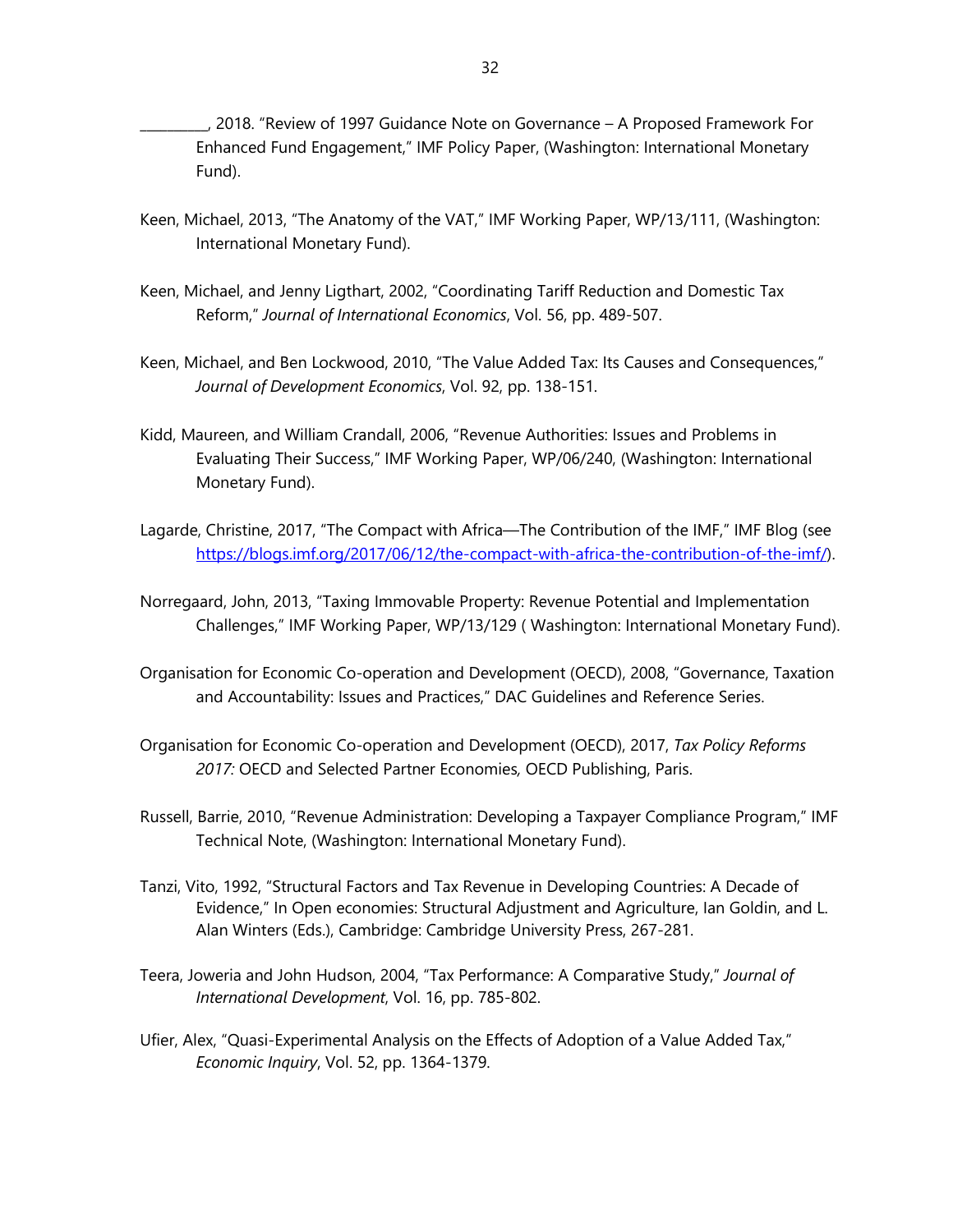von Haldenwang, Christian and Maksym Ivanyna, 2012, "A Comparative View on the Tax Performance of Developing Countries: Regional Patterns, Non-tax Revenue and Governance," *Economics: The Open-Access, Open-Assessment E-Journal*, Vol. 6, pp. 1-44.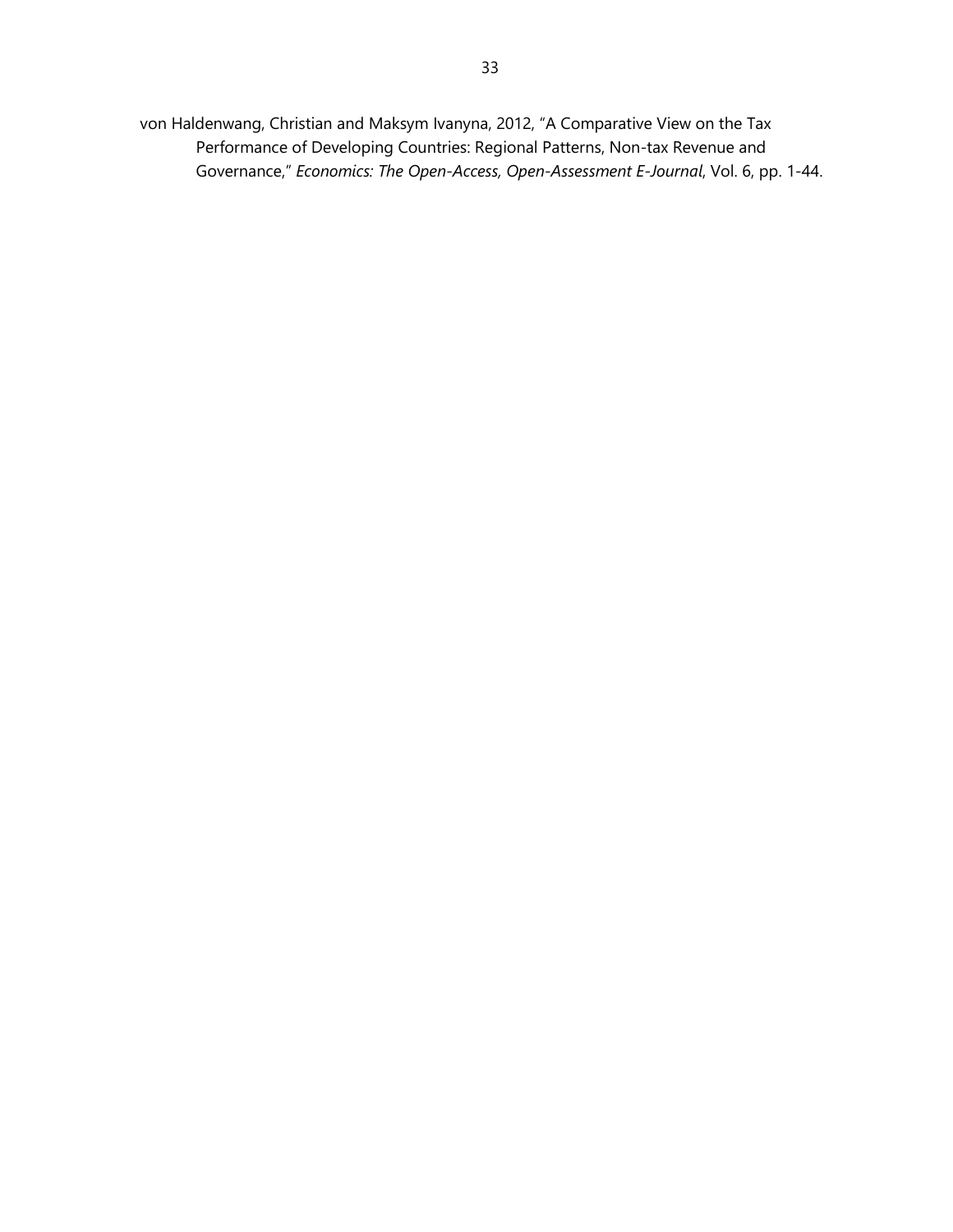| Low Income Country (LIC): 65 |                              | Emerging Market (EM): 71 |                      | Resource Rich: 35    | Fragile: 31              |
|------------------------------|------------------------------|--------------------------|----------------------|----------------------|--------------------------|
| Afghanistan                  | Marshall Islands             | Albania                  | Lebanon              | Algeria              | Afghanistan              |
| Bangladesh                   | Mauritania                   | Algeria                  | Macedonia, FYR       | Angola               | Angola                   |
| Benin                        | Micronesia                   | Angola                   | Malaysia             | Bahrain              | Bosnia & Herzegovina     |
| Bhutan                       | Moldova                      | Antiqua & Barbuda        | Mauritius            | <b>Bolivia</b>       | Burundi                  |
| Burkina Faso                 | Myanmar                      | Argentina                | Morocco              | Botswana             | Central African Republic |
| Burundi                      | Nepal                        | Armenia                  | Namibia              | Cameroon             | Chad                     |
| Cabo Verde                   | Nicaragua                    | Bahamas                  | Nigeria              | Chad                 | Comoros                  |
| Cambodia                     | Niger                        | Bahrain                  | Oman                 | Congo, Republic of   | Congo, Republic of       |
| Cameroon                     | Papua New Guinea             | Barbados                 | Pakistan             | Côte d'Ivoire        | Côte d'Ivoire            |
| Central African Republic     | Rwanda                       | Belarus                  | Palau                | Ecuador              | Eritrea                  |
| Chad                         | Samoa                        | Belize                   | Panama               | Gabon                | Guinea                   |
| Comoros                      | St. Lucia                    | Bolivia                  | Paraguay             | Ghana                | Guinea-Bissau            |
| Congo, Republic of           | St. Vincent & the Grenadines | Bosnia & Herzegovina     | Peru                 | Guinea               | Haiti                    |
| Côte d'Ivoire                | São Tomé & Príncipe          | Botswana                 | Philippines          | Guyana               | Iraq                     |
| Djibouti                     | Senegal                      | Brazil                   | Poland               | Indonesia            | Kiribati                 |
| Dominica                     | Sierra Leone                 | Bulgaria                 | Qatar                | Iran                 | Liberia                  |
| Eritrea                      | Solomon Islands              | China                    | Romania              | Iraq                 | Madagascar               |
| Ethiopia                     | Sudan                        | Costa Rica               | Russia               | Kazakhstan           | Malawi                   |
| Gambia, The                  | Tajikistan                   | Croatia                  | St. Kitts & Nevis    | Kuwait               | Mali                     |
| Ghana                        | Tanzania                     | Dominican Republic       | Saudi Arabia         | Mali                 | Marshall Islands         |
| Grenada                      | Togo                         | Ecuador                  | Serbia               | Mauritania           | Micronesia               |
| Guinea                       | Tonga                        | Eqypt                    | Seychelles           | Nigeria              | Myanmar                  |
| Guinea-Bissau                | Tuvalu                       | El Salvador              | Sri Lanka            | Oman                 | Nepal                    |
| Guyana                       | Uganda                       | Fiji                     | Suriname             | Papua New Guinea     | São Tomé & Príncipe      |
| Haiti                        | Uzbekistan                   | Gabon                    | Swaziland            | Peru                 | Sierra Leone             |
| Honduras                     | Vanuatu                      | Georgia                  | Thailand             | Qatar                | Solomon Islands          |
| Kenya                        | Yemen                        | Guatemala                | Trinidad & Tobago    | Russia               | Sudan                    |
| Kiribati                     | Zambia                       | Hungary                  | Tunisia              | Saudi Arabia         | Togo                     |
| Kyrgyz Republic              | Zimbabwe                     | India                    | Turkey               | Sudan                | Tuvalu                   |
| Lao P.D.R.                   |                              | Indonesia                | Turkmenistan         | Suriname             | Yemen                    |
| Lesotho                      |                              | Iran                     | Ukraine              | Trinidad & Tobago    | Zimbabwe                 |
| Liberia                      |                              | Iraq                     | United Arab Emirates | United Arab Emirates |                          |
| Madagascar                   |                              | Jamaica                  | Uruguay              | Venezuela            |                          |
| Malawi                       |                              | Jordan                   | Venezuela            | Yemen                |                          |
| Maldives                     |                              | Kazakhstan               | Vietnam              | Zambia               |                          |
| Mali                         |                              | Kuwait                   |                      |                      |                          |

# <span id="page-33-0"></span>**Appendix I. Country Classification[25](#page-33-0) Table AI.1. Development Classification**

Sources: WEO, IMF Fiscal Monitor, and IMF (2017).

 $\sim$ 

 $\overline{a}$ 

 $^{25}$  Country classification is reported only for those countries for which tax revenue data are available.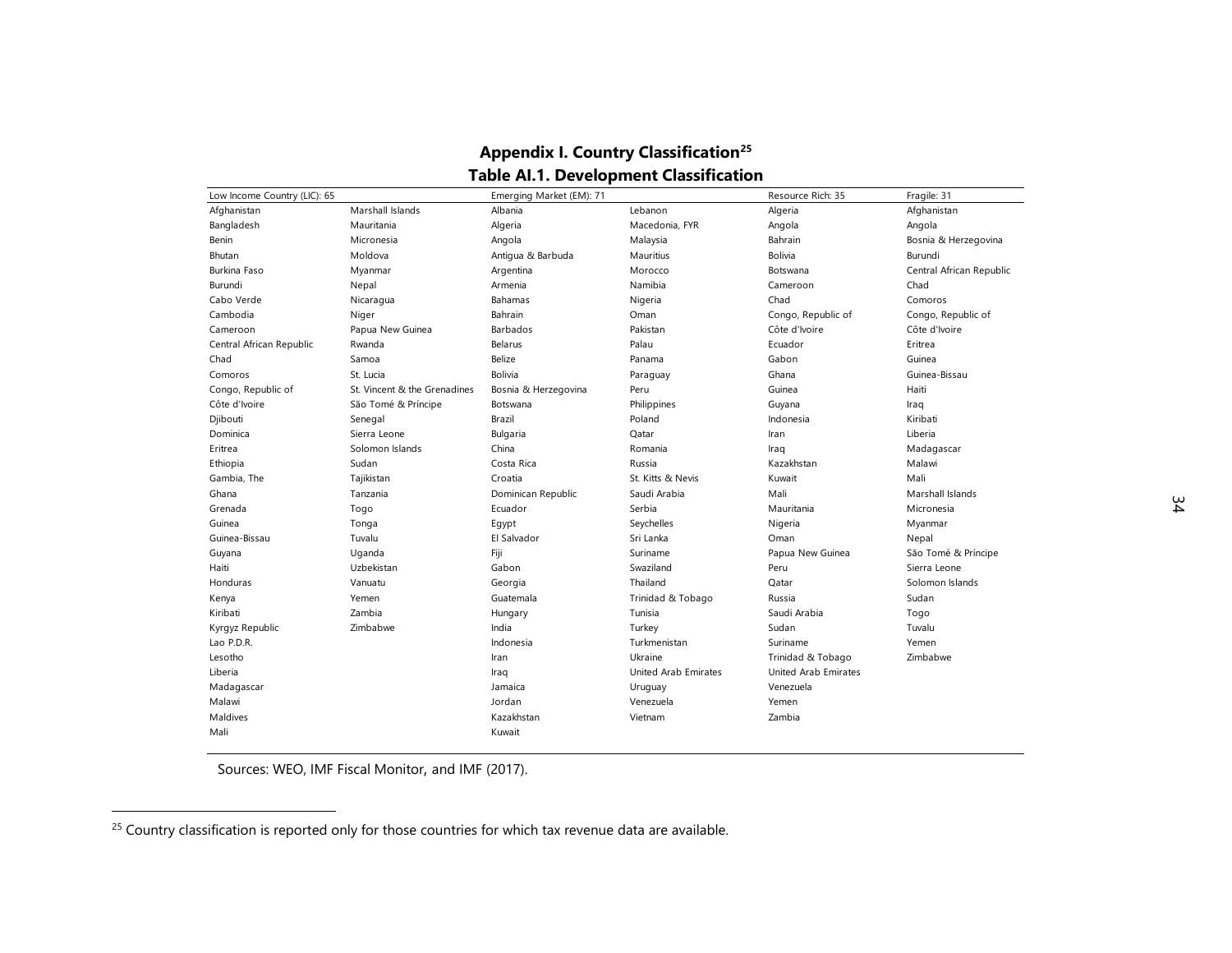|                          |                         |                      | Middle East &          |                              |
|--------------------------|-------------------------|----------------------|------------------------|------------------------------|
| Africa (AFR): 40         | Asian Pacific (APD): 26 | Europe (EUR): 14     | Central Asia (MCD): 27 | Western Hemisphere (WHD): 29 |
| Angola                   | Bangladesh              | Albania              | Afghanistan            | Antigua & Barbuda            |
| Benin                    | Bhutan                  | Belarus              | Algeria                | Argentina                    |
| Botswana                 | Cambodia                | Bosnia & Herzegovina | Armenia                | Bahamas                      |
| Burkina Faso             | China                   | Bulgaria             | Bahrain                | Barbados                     |
| Burundi                  | Fiji                    | Croatia              | Djibouti               | Belize                       |
| Cabo Verde               | India                   | Hungary              | Egypt                  | <b>Bolivia</b>               |
| Cameroon                 | Indonesia               | Macedonia, FYR       | Georgia                | Brazil                       |
| Central African Republic | Kiribati                | Moldova              | Iran                   | Costa Rica                   |
| Chad                     | Lao P.D.R.              | Poland               | Iraq                   | Dominica                     |
| Comoros                  | Malaysia                | Romania              | Jordan                 | Dominican Republic           |
| Congo, Republic of       | Maldives                | Russia               | Kazakhstan             | Ecuador                      |
| Côte d'Ivoire            | Marshall Islands        | Serbia               | Kuwait                 | El Salvador                  |
| Eritrea                  | Micronesia              | Turkey               | Kyrgyz Republic        | Grenada                      |
| Ethiopia                 | Myanmar                 | Ukraine              | Lebanon                | Guatemala                    |
| Gabon                    | Nepal                   |                      | Mauritania             | Guyana                       |
| Gambia, The              | Palau                   |                      | Morocco                | Haiti                        |
| Ghana                    | Papua New Guinea        |                      | Oman                   | Honduras                     |
| Guinea                   | Philippines             |                      | Pakistan               | Jamaica                      |
| Guinea-Bissau            | Samoa                   |                      | Qatar                  | Nicaragua                    |
| Kenya                    | Solomon Islands         |                      | Saudi Arabia           | Panama                       |
| Lesotho                  | Sri Lanka               |                      | Sudan                  | Paraguay                     |
| Liberia                  | Thailand                |                      | Tajikistan             | Peru                         |
| Madagascar               | Tonga                   |                      | Tunisia                | St. Kitts & Nevis            |
| Malawi                   | Tuvalu                  |                      | Turkmenistan           | St. Lucia                    |
| Mali                     | Vanuatu                 |                      | United Arab Emirates   | St. Vincent & the Grenadines |
| Mauritius                | Vietnam                 |                      | Uzbekistan             | Suriname                     |
| Namibia                  |                         |                      | Yemen                  | Trinidad & Tobago            |
| Niger                    |                         |                      |                        | Uruguay                      |
| Nigeria                  |                         |                      |                        | Venezuela                    |
| Rwanda                   |                         |                      |                        |                              |
| Senegal                  |                         |                      |                        |                              |
| Seychelles               |                         |                      |                        |                              |
| Sierra Leone             |                         |                      |                        |                              |
| Swaziland                |                         |                      |                        |                              |
| São Tomé & Príncipe      |                         |                      |                        |                              |
| Tanzania                 |                         |                      |                        |                              |
| Togo                     |                         |                      |                        |                              |
| Uganda                   |                         |                      |                        |                              |
| Zambia                   |                         |                      |                        |                              |
| Zimbabwe                 |                         |                      |                        |                              |

## **Table AI.2. Regional Classification**

Source: WEO.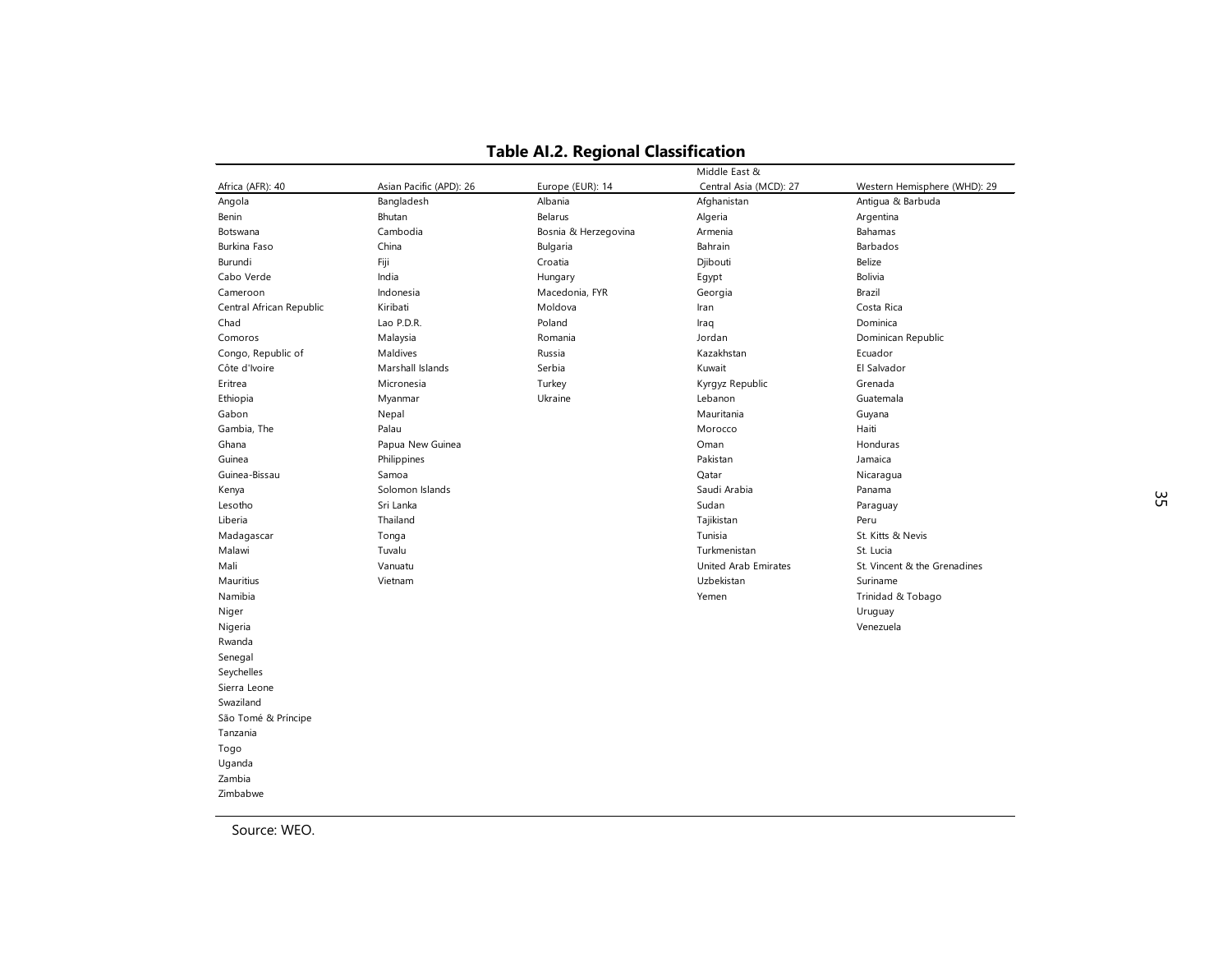|                         | Obs | Mean | Median | Std. Dev | Min | Max  |
|-------------------------|-----|------|--------|----------|-----|------|
| Non-Resource Rich       |     |      |        |          |     |      |
| <b>Emerging Markets</b> |     |      |        |          |     |      |
| Tax Revenue             | 737 | 18.7 | 18.6   | 5.6      | 7.0 | 39.3 |
| PIT                     | 604 | 2.5  | 2.1    | 1.8      | 0.0 | 8.3  |
| <b>CIT</b>              | 604 | 2.9  | 2.5    | 1.7      | 0.0 | 9.9  |
| G&S                     | 648 | 6.4  | 6.5    | 3.5      | 0.0 | 19.3 |
| Trade                   | 651 | 2.7  | 1.6    | 3.3      | 0.0 | 24.3 |
| LIC                     |     |      |        |          |     |      |
| Tax Revenue             | 773 | 15.0 | 14.4   | 6.9      | 1.7 | 58.1 |
| PIT                     | 377 | 2.1  | 1.6    | 1.6      | 0.0 | 8.7  |
| <b>CIT</b>              | 378 | 2.0  | 1.7    | 1.3      | 0.0 | 9.0  |
| G&S                     | 430 | 4.4  | 3.9    | 2.9      | 0.0 | 14.5 |
| Trade                   | 456 | 4.4  | 2.8    | 4.9      | 0.0 | 39.9 |
| Resource-Rich           |     |      |        |          |     |      |
| <b>Emerging Markets</b> |     |      |        |          |     |      |
| Non-Commodity Revenue   | 341 | 12.6 | 12.4   | 7.2      | 0.9 | 31.5 |
| PIT                     | 201 | 1.7  | 1.4    | 1.4      | 0.1 | 9.2  |
| <b>CIT</b>              | 278 | 5.0  | 3.7    | 5.0      | 0.1 | 25.5 |
| G&S                     | 282 | 4.6  | 4.5    | 3.5      | 0.0 | 25.9 |
| Trade                   | 291 | 1.8  | 1.1    | 2.2      | 0.0 | 12.6 |
| LIC                     |     |      |        |          |     |      |
| Non-Commodity Revenue   | 184 | 12.2 | 12.3   | 4.0      | 4.2 | 24.9 |
| PIT                     | 84  | 2.0  | 1.7    | 1.3      | 0.1 | 5.8  |
| <b>CIT</b>              | 85  | 2.0  | 1.7    | 1.3      | 0.1 | 7.3  |
| G&S                     | 92  | 3.5  | 3.1    | 1.9      | 0.2 | 8.1  |
| Trade                   | 95  | 2.9  | 2.1    | 2.1      | 0.2 | 7.9  |

# **Appendix II. Summary Statistics**

**Table AII.1. Summary Statistics, as a percent of GDP, 2000-2015**

Source: WoRLD.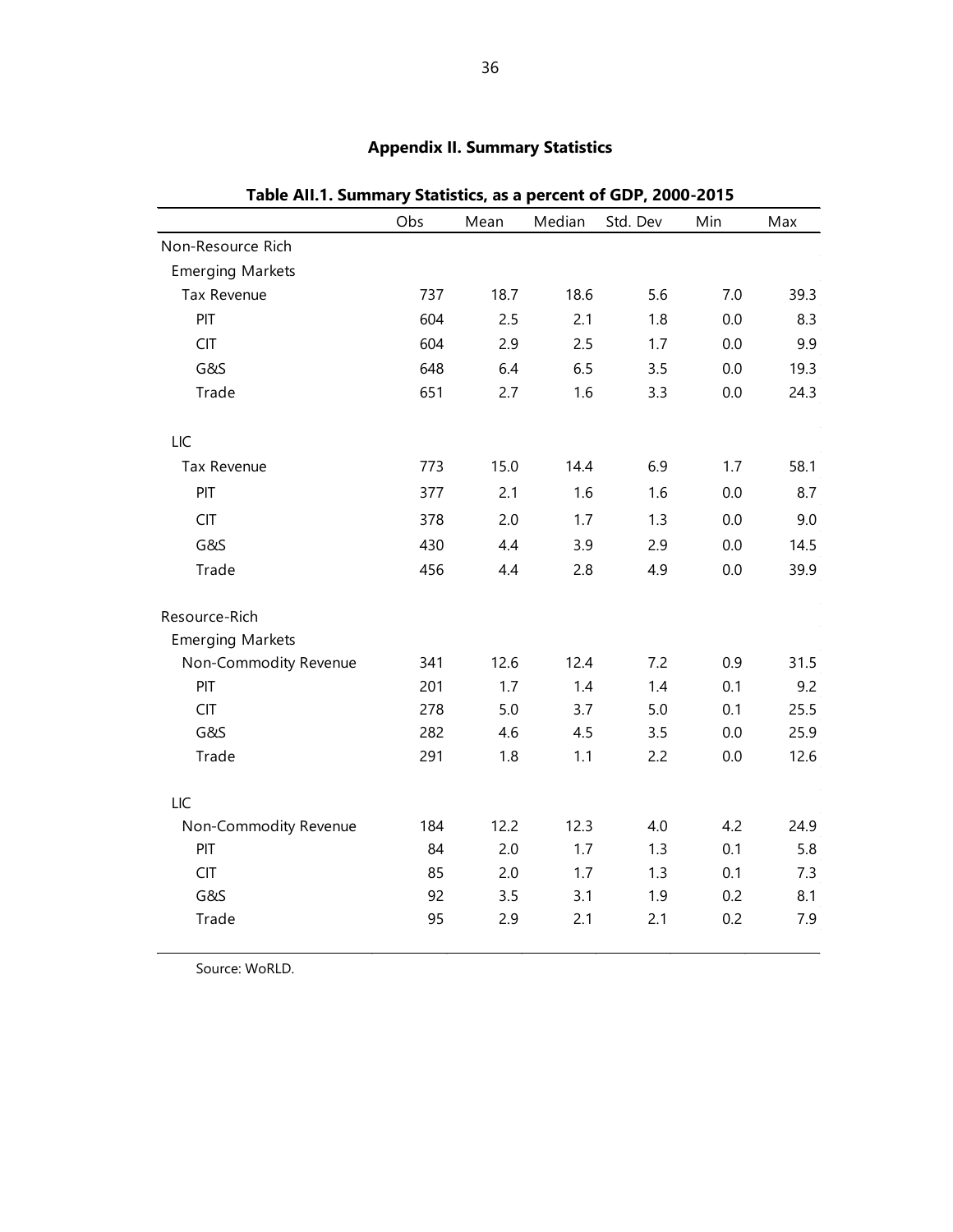|             | <b>AFR</b> |        | <b>APD</b> |        | <b>EUR</b> |        | <b>MCD</b> |        | <b>WHD</b> |        |
|-------------|------------|--------|------------|--------|------------|--------|------------|--------|------------|--------|
|             | <b>RR</b>  | Non-RR | <b>RR</b>  | Non-RR | <b>RR</b>  | Non-RR | <b>RR</b>  | Non-RR | <b>RR</b>  | Non-RR |
| Tax Revenue | 11.9       | 15.8   | 14.5       | 14.9   | 26.4       | 22.4   | 8.4        | 16.1   | 18.5       | 17.4   |
| PIT         | 2.1        | 2.6    | 2.0        | 1.7    | 3.5        | 3.4    | 1.5        | 2.3    | 1.4        | 1.8    |
| <b>CIT</b>  | 4.5        | 2.3    | 4.3        | 3.1    | 4.6        | 2.2    | 3.7        | 2.7    | 4.5        | 2.4    |
| G&S         | 3.2        | 4.8    | 4.7        | 3.6    | 6.0        | 9.4    | 4.0        | 6.6    | 5.4        | 5.0    |
| Trade       | 3.2        | 5.6    | 1.6        | 2.7    | 6.2        | 1.1    | 1.4        | 1.7    | 1.1        | 4.2    |

**Table AII.2. Tax Revenue Average by Region (EMs and LICs), 2000-2015, as a percent of GDP**

 Notes: RR (resource rich) countries use noncommodity revenue less grants. Non-RR (non-resource rich) countries use tax revenue.

Sources: WEO and WoRLD.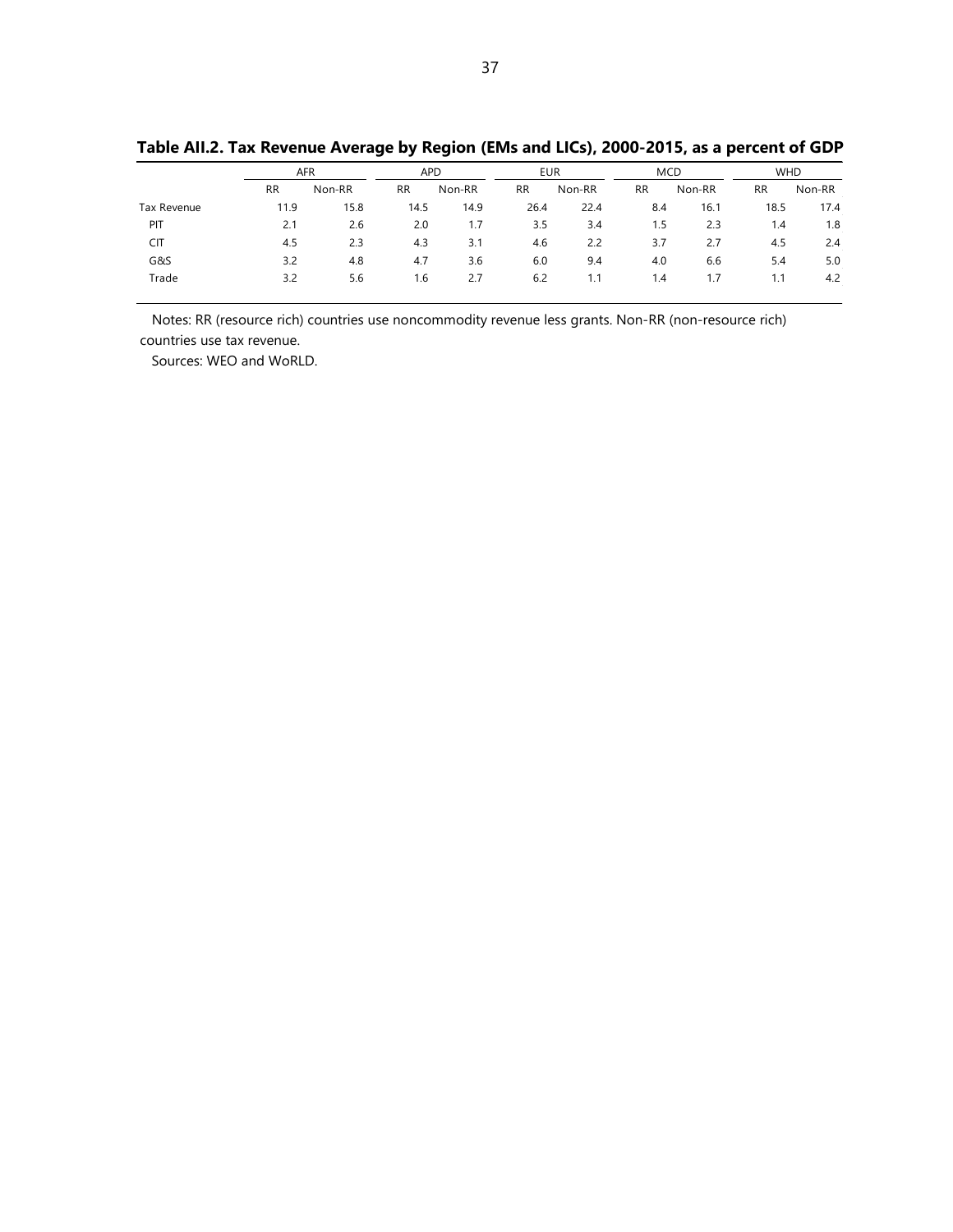| Country                       | Period    | Above<br>Average<br>Increase | 3 Years or<br>More<br>Subsequent<br>Increases | von Halden-<br>wang and<br>Ivanyna |
|-------------------------------|-----------|------------------------------|-----------------------------------------------|------------------------------------|
| Low Income Countries          |           |                              |                                               |                                    |
| Afghanistan                   | 2009-2010 | $\sqrt{}$                    |                                               |                                    |
| <b>Burkina Faso</b>           | 2009-2013 |                              | $\sqrt{}$                                     | $\sqrt{}$                          |
| Burundi                       | 2009-2011 |                              | $\sqrt{}$                                     |                                    |
| Cabo Verde                    | 2004-2007 |                              | √                                             | $\sqrt{}$                          |
| Cambodia                      | 2012-2015 | $\sqrt{}$                    | √                                             | $\sqrt{}$                          |
| Central African Republic      | 2008-2010 |                              | $\sqrt{}$                                     |                                    |
| Comoros                       | 2001-2003 | $\sqrt{}$                    | $\sqrt{}$                                     |                                    |
| Dominica                      | 2004-2006 |                              | √                                             |                                    |
| Gambia, The                   | 2006-2007 | √                            |                                               |                                    |
| Gambia, The                   | 2011-2015 | $\sqrt{}$                    |                                               | $\sqrt{ }$                         |
| Guinea-Bissau                 | 2009-2015 | √                            |                                               | √                                  |
| Kyrgyz Republic               | 2004-2007 |                              | $\sqrt{}$                                     |                                    |
| Kyrgyz Republic               | 2011-2012 | √                            |                                               | $\sqrt{}$                          |
| Lao P.D.R                     | 2007-2009 |                              | $\sqrt{}$                                     |                                    |
| Liberia                       | 2006-2007 | √                            |                                               |                                    |
| Liberia                       | 2009-2012 | √                            | $\sqrt{}$                                     |                                    |
| Malawi                        | 2012-2014 | √                            |                                               | $\sqrt{}$                          |
| <b>Maldives</b>               | 2011-2015 | √                            | $\sqrt{}$                                     | $\sqrt{}$                          |
| Moldova                       | 2003-2006 |                              | √                                             |                                    |
| Nepal                         | 2007-2010 |                              | $\sqrt{}$                                     | $\sqrt{}$                          |
| Nicaragua                     | 2002-2006 |                              | √                                             |                                    |
| Rwanda                        | 2010-2014 |                              | √                                             |                                    |
| St. Vincent & the Grenadines  | 2005-2008 | $\sqrt{}$                    |                                               |                                    |
| Senegal                       | 2010-2015 |                              |                                               | √                                  |
| Sierra Leone                  | 2010-2011 | √                            |                                               |                                    |
| Solomon Islands               | 2002-2013 | √                            |                                               |                                    |
| Solomon Islands (subinterval) | 2003-2004 | √                            | $\sqrt{}$                                     |                                    |
| Solomon Islands (subinterval) | 2007-2008 | √                            | √                                             |                                    |
| Solomon Islands (subinterval) | 2009-2010 | √                            | √                                             |                                    |
| Tonga                         | 2005-2006 |                              | √                                             |                                    |
| Tuvalu                        | 2013      | $\sqrt{}$                    |                                               |                                    |
| Uganda                        | 2013-2015 |                              | √                                             |                                    |

**Appendix III. Method of Identification of Episodes (continued)**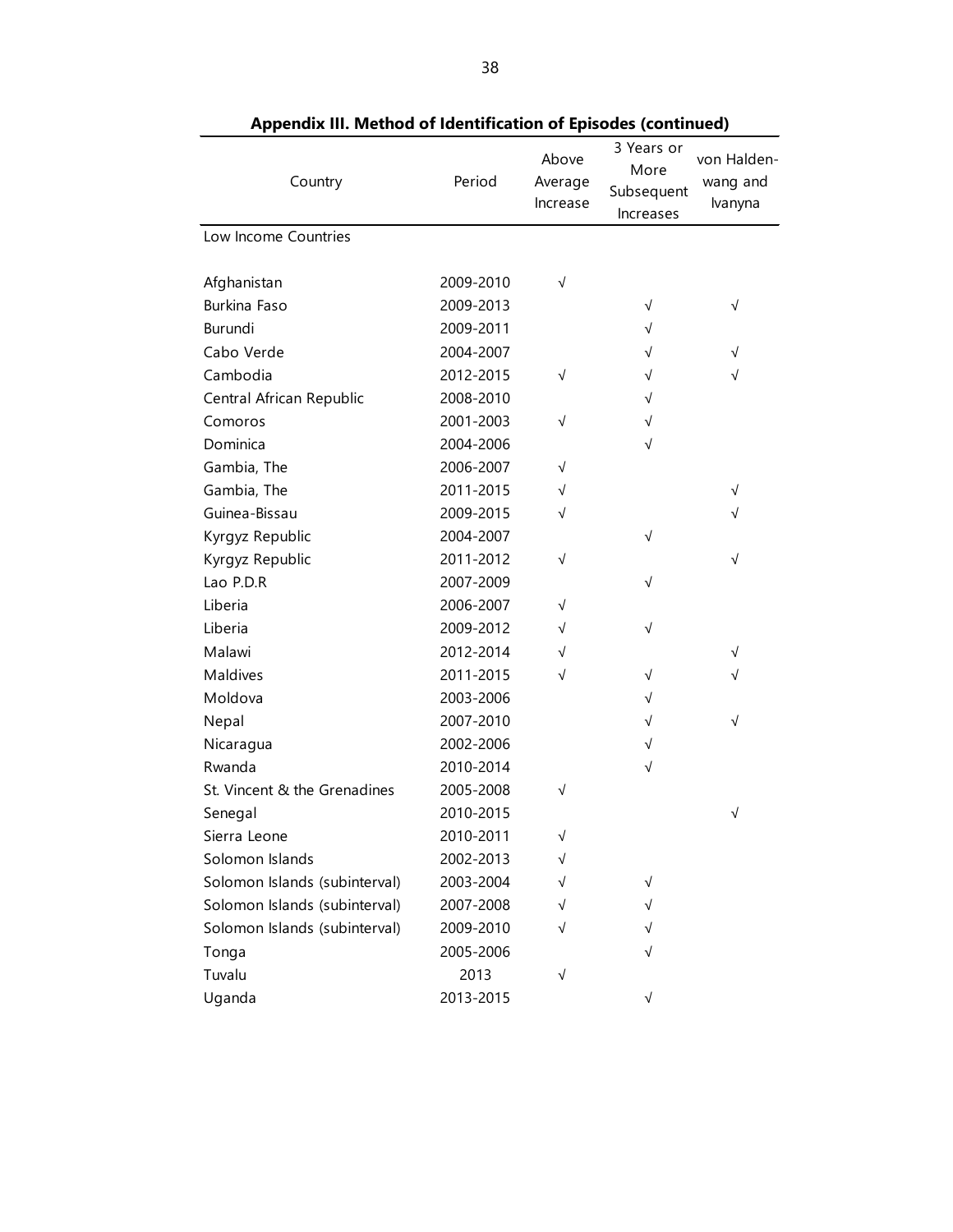|                                  |           | ,,,,,                        | , , , , , , , , , , , ,<br>3 Years or  |                                    |
|----------------------------------|-----------|------------------------------|----------------------------------------|------------------------------------|
| Country                          | Period    | Above<br>Average<br>Increase | More<br>Subsequent<br><b>Increases</b> | von Halden-<br>wang and<br>Ivanyna |
| <b>Emerging Markets</b>          |           |                              |                                        |                                    |
|                                  |           |                              |                                        |                                    |
| Antigua & Barbuda                | 2006-2007 | $\sqrt{}$                    |                                        |                                    |
| Armenia                          | 2013-2014 | $\sqrt{ }$                   |                                        | $\sqrt{}$                          |
| <b>Bahamas</b>                   | 2015      |                              |                                        | $\sqrt{}$                          |
| <b>Barbados</b>                  | 2010-2011 | $\sqrt{}$                    |                                        |                                    |
| <b>Belize</b>                    | 2013-2014 | $\sqrt{}$                    |                                        |                                    |
| Bosnia & Herzegovina             | 2005-2006 | $\sqrt{}$                    |                                        |                                    |
| Bulgaria                         | 2003-2006 |                              | √                                      |                                    |
| Georgia                          | 2004-2008 | $\sqrt{ }$                   | $\sqrt{}$                              |                                    |
| Jamaica                          | 2012-2015 |                              |                                        | $\sqrt{}$                          |
| Morocco                          | 2004-2008 | $\sqrt{}$                    |                                        |                                    |
| Namibia                          | 2005-2007 | $\sqrt{ }$                   | √                                      |                                    |
| Paraguay                         | 2003-2005 |                              | √                                      |                                    |
| Philippines                      | 2010-2015 |                              |                                        | $\sqrt{}$                          |
| Seychelles                       | 2002-2003 | $\sqrt{}$                    |                                        |                                    |
| Seychelles                       | 2008-2011 | $\sqrt{}$                    | $\sqrt{}$                              | $\sqrt{}$                          |
| Turkey                           | 2009-2013 |                              |                                        | $\sqrt{}$                          |
| Ukraine                          | 2005-2006 | $\sqrt{ }$                   |                                        | $\sqrt{}$                          |
| Uruguay                          | 2003-2006 |                              | √                                      |                                    |
| Low Income Countries - Resource- |           |                              |                                        |                                    |
| <b>Rich Economies</b>            |           |                              |                                        |                                    |
| Congo, Republic of               | 2011-2015 | $\sqrt{}$                    |                                        |                                    |
| Guinea                           | 2007-2009 | $\sqrt{ }$                   |                                        |                                    |
| Guinea                           | 2011-2012 |                              | √                                      |                                    |
| Guyana                           | 2004-2010 | $\sqrt{}$                    |                                        |                                    |
| Guyana                           | 2014-2015 | √                            | $\sqrt{}$                              |                                    |
| Mauritania                       | 2010-2013 | $\sqrt{}$                    |                                        |                                    |
| Emerging Markets - Resource-     |           |                              |                                        |                                    |
| <b>Rich Economies</b>            |           |                              |                                        |                                    |
| Algeria                          | 2008-2011 | $\sqrt{}$                    |                                        |                                    |
| Ecuador                          | 2010-2014 | $\sqrt{}$                    |                                        |                                    |

**Method of Identification of Episodes (end)**

 Note: "Above average increase" and "3 years or more subsequent increases" are identified under Strategy 1, "von Haldenwang and Ivanyna" corresponds to the analyzed episodes under Strategy 2.

Source: IMF staff estimates.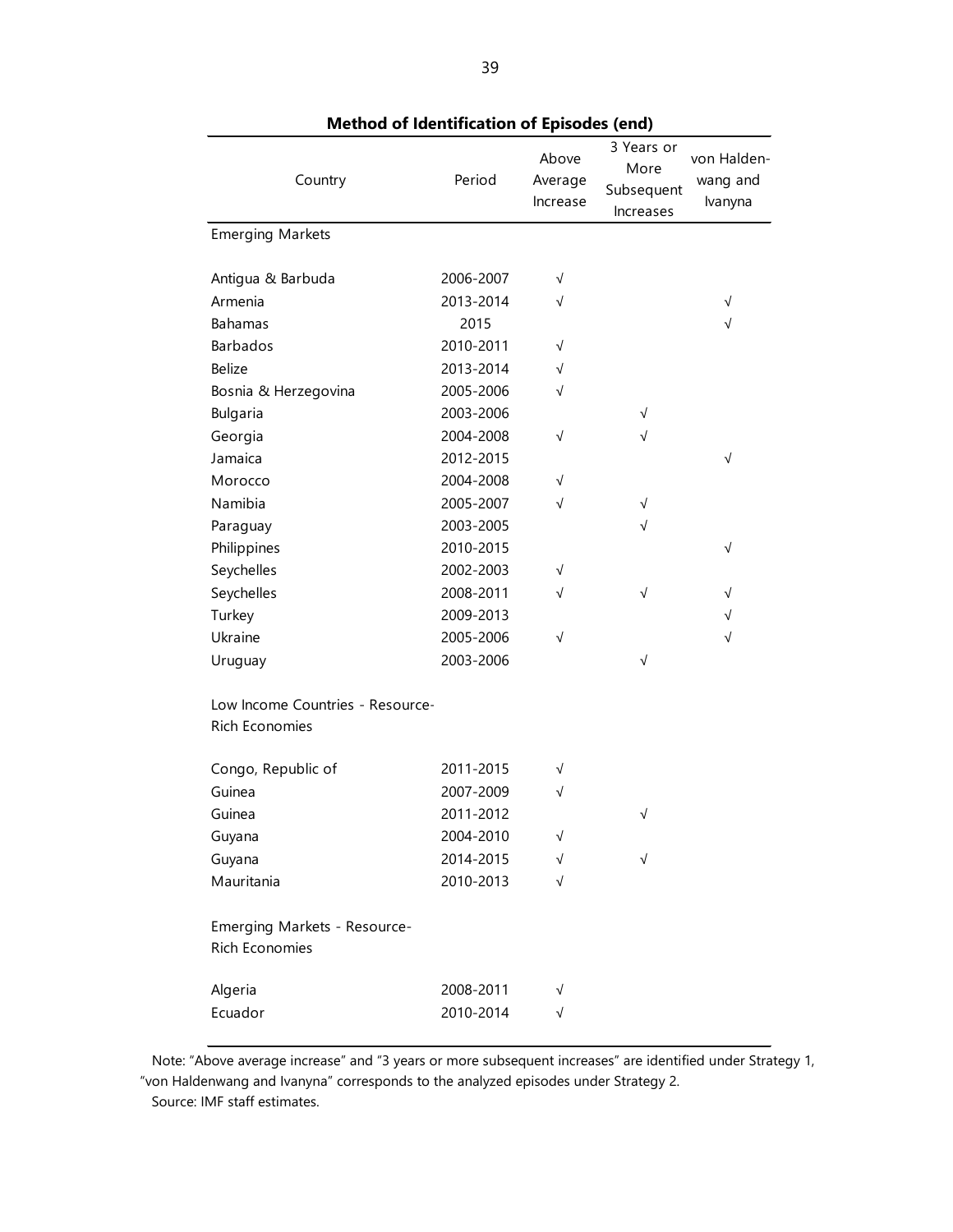|                               |           |              |              | PIT |               |            |              | CIT |               |              |              | General GST |               |              |            | VAT          |               |                      | <b>Trade Taxes</b> |               |            |                      | Excise |               |            | Property     |
|-------------------------------|-----------|--------------|--------------|-----|---------------|------------|--------------|-----|---------------|--------------|--------------|-------------|---------------|--------------|------------|--------------|---------------|----------------------|--------------------|---------------|------------|----------------------|--------|---------------|------------|--------------|
|                               |           |              |              |     | Thresh-Exemp- |            |              |     | Thresh-Exemp- |              |              |             | Thresh-Exemp- |              |            |              | Thresh-Exemp- |                      |                    | Thresh-Exemp- |            |                      |        | Thresh-Exemp- |            |              |
| Country                       | Period    |              | New Rate     | old | tions         |            | New Rate     | old | tions         |              | New Rate old |             | tions         |              | New Rate   | old          | tions         | New Rate             | old                | tions         |            | New Rate             | old    | tions         | New        | Rate         |
| Low Income Countries          |           |              |              |     |               |            |              |     |               |              |              |             |               |              |            |              |               |                      |                    |               |            |                      |        |               |            |              |
| Afghanistan                   | 2009-2010 |              |              |     |               |            |              |     |               |              |              |             | $\sqrt{ }$    |              |            |              |               |                      |                    |               |            |                      |        |               |            |              |
| Burkina Faso                  | 2009-2013 |              |              |     |               | $\sqrt{ }$ |              |     |               |              |              |             | $\sqrt{ }$    |              |            |              | $\sqrt{ }$    |                      |                    |               |            | $\sqrt{ }$           |        |               | $\sqrt{ }$ |              |
| Burundi                       | 2009-2011 |              |              |     |               |            |              |     |               |              |              |             |               | $\sqrt{ }$   |            |              |               |                      |                    |               |            |                      |        | $\sqrt{ }$    |            |              |
| Cabo Verde                    | 2004-2007 |              |              |     |               |            |              |     |               | $\sqrt{(-)}$ |              |             | $\sqrt{ }$    | $\sqrt{ }$   |            |              | $\sqrt{ }$    | $\sqrt{(-)}$         |                    |               |            |                      |        |               |            |              |
| Cambodia                      | 2012-2015 |              |              |     |               |            |              |     |               |              |              |             |               |              |            |              |               |                      |                    |               |            |                      |        |               |            |              |
| Central African Republic      | 2008-2010 |              |              |     |               |            |              |     |               |              |              |             |               |              |            | $\sqrt{(-)}$ | $\sqrt{ }$    |                      |                    | $\sqrt{ }$    |            | $\sqrt{ }$           |        |               |            |              |
| Comoros                       | 2001-2003 |              |              |     |               |            |              |     | $\sqrt{ }$    |              | $\sqrt{ }$   |             | $\sqrt{ }$    |              |            |              |               | $\sqrt{ }$           |                    | $\sqrt{ }$    |            | $\sqrt{ }$           |        |               |            |              |
| Dominica                      | 2004-2006 |              |              |     |               |            |              |     |               |              |              |             |               | $\sqrt{ }$   |            |              |               |                      |                    |               | $\sqrt{ }$ |                      |        |               |            |              |
| Gambia, The                   | 2006-2007 |              |              |     |               |            |              |     |               |              | $\sqrt{ }$   |             |               |              |            |              |               | $\sqrt{ }$           |                    |               |            | $\sqrt{ }$           |        |               |            |              |
| Gambia, The                   | 2011-2015 |              | $\sqrt{(-)}$ |     |               |            | $\sqrt{(-)}$ |     |               | $\sqrt{(-)}$ |              |             |               | $\sqrt{ }$   |            |              |               |                      |                    |               | $\sqrt{ }$ |                      |        |               |            |              |
| Guinea-Bissau                 | 2009-2015 |              |              |     |               |            |              |     |               |              |              |             |               |              |            |              |               |                      |                    |               |            | $\sqrt{ }$           |        | $\sqrt{ }$    |            |              |
| Kyrgyz Republic               | 2004-2007 | $\sqrt{ }$   | $\sqrt{(-)}$ |     |               |            | $\sqrt{(-)}$ |     |               |              |              |             |               |              |            |              | $\sqrt{ }$    |                      |                    |               |            | $\sqrt{ }$           |        |               |            |              |
| Kyrgyz Republic               | 2011-2012 |              |              |     |               | $\sqrt{ }$ |              |     |               | $\sqrt{ }$   |              |             |               |              |            |              | $\sqrt{ }$    |                      |                    |               |            | $\sqrt{ }$           |        |               |            |              |
| Lao P.D.R                     | 2007-2009 |              |              |     |               |            |              |     |               |              |              |             |               |              |            |              |               |                      |                    |               |            | $\sqrt{ }$           |        |               |            |              |
| Liberia                       | 2006-2007 |              |              |     |               |            |              |     |               |              |              |             | $\sqrt{ }$    |              |            |              |               |                      |                    |               |            | $\sqrt{ }$           |        |               |            |              |
| Liberia                       | 2009-2012 |              | $\sqrt{(-)}$ |     |               |            | $\sqrt{(-)}$ |     |               | $\sqrt{ }$   |              |             |               |              |            |              |               |                      |                    |               | $\sqrt{ }$ | $\sqrt{ }$           |        |               |            |              |
| Malawi                        | 2012-2014 |              |              |     |               |            |              |     |               |              |              |             |               |              |            |              |               |                      |                    |               |            |                      |        |               |            |              |
| Maldives                      | 2011-2015 |              |              |     |               | $\sqrt{ }$ |              |     |               | $\sqrt{ }$   | $\sqrt{ }$   |             |               |              |            |              |               | $\sqrt{ }$           |                    |               |            |                      |        |               |            |              |
| Moldova                       | 2003-2006 |              | $\sqrt{(-)}$ |     |               |            | $\sqrt{(-)}$ |     |               |              |              |             |               |              |            |              | $\sqrt{ }$    |                      |                    |               |            |                      |        |               |            |              |
| Nepal                         | 2007-2010 |              |              |     |               |            |              |     |               |              |              |             |               |              |            |              | $\sqrt{ }$    | $\sqrt{ }$           |                    |               |            | $\sqrt{ }$           |        |               | $\sqrt{ }$ |              |
| Nicaragua                     | 2002-2006 |              |              |     |               |            |              |     |               |              |              |             |               |              | $\sqrt{ }$ |              |               |                      |                    |               |            | $\sqrt{ }$           |        |               |            |              |
| Rwanda                        | 2010-2014 | $\sqrt{ }$   |              |     |               |            |              |     |               |              | $\sqrt{(-)}$ |             |               | $\sqrt{(-)}$ |            |              | $\sqrt{ }$    | $\sqrt{ }$           |                    |               | $\sqrt{ }$ | $\sqrt{,}\sqrt{(-)}$ |        |               |            |              |
| St. Vincent & the Grenadines  | 2005-2008 |              |              |     |               |            |              |     |               |              |              |             | $\sqrt{ }$    | $\sqrt{ }$   |            |              |               |                      |                    | $\sqrt{ }$    |            |                      |        |               |            |              |
| Senegal                       | 2010-2015 | $\sqrt{(-)}$ |              |     |               |            |              |     |               |              |              |             |               |              |            |              | $\sim$        |                      |                    |               |            | $\sqrt{(-)}$         |        |               |            | $\sqrt{(-)}$ |
| Sierra Leone                  | 2010-2011 |              |              |     |               |            |              |     |               |              |              |             |               |              |            |              |               |                      |                    |               |            |                      |        |               |            |              |
| Solomon Islands               | 2002-2013 |              |              |     |               |            |              |     |               |              |              |             |               |              |            |              |               | $\sqrt{,}\sqrt{(-)}$ |                    | $\sqrt{ }$    | $\sqrt{ }$ | $\sqrt{ }$           |        | $\sqrt{ }$    |            |              |
| Solomon Islands (subinterval) | 2003-2004 |              |              |     |               |            |              |     |               |              |              |             |               |              |            |              |               |                      |                    |               |            |                      |        |               |            |              |
| Solomon Islands (subinterval) | 2007-2008 |              |              |     |               |            |              |     |               |              |              |             |               |              |            |              |               | $\sqrt{(-)}$         |                    |               |            | $\sqrt{ }$           |        | $\sqrt{ }$    |            |              |
| Solomon Islands (subinterval) | 2009-2010 |              |              |     |               |            |              |     |               |              |              |             |               |              |            |              |               | $\sqrt{ }$           |                    |               |            | $\sqrt{ }$           |        |               |            |              |
| Tonga                         | 2005-2006 |              |              |     |               |            |              |     |               | $\sqrt{ }$   |              |             |               |              |            |              |               |                      |                    |               |            |                      |        |               |            |              |
| Tuvalu                        | 2013      |              |              |     |               |            |              |     |               |              |              |             |               |              | $\sqrt{ }$ |              |               |                      |                    |               |            |                      |        |               |            |              |
| Uganda                        | 2013-2015 |              | $\sqrt{ }$   |     |               |            |              |     |               |              |              |             |               |              |            | $\sqrt{ }$   | $\sqrt{ }$    |                      |                    |               |            | $\sqrt{ }$           |        |               |            |              |

# **Appendix IV. Tax Policy Measures (continued)**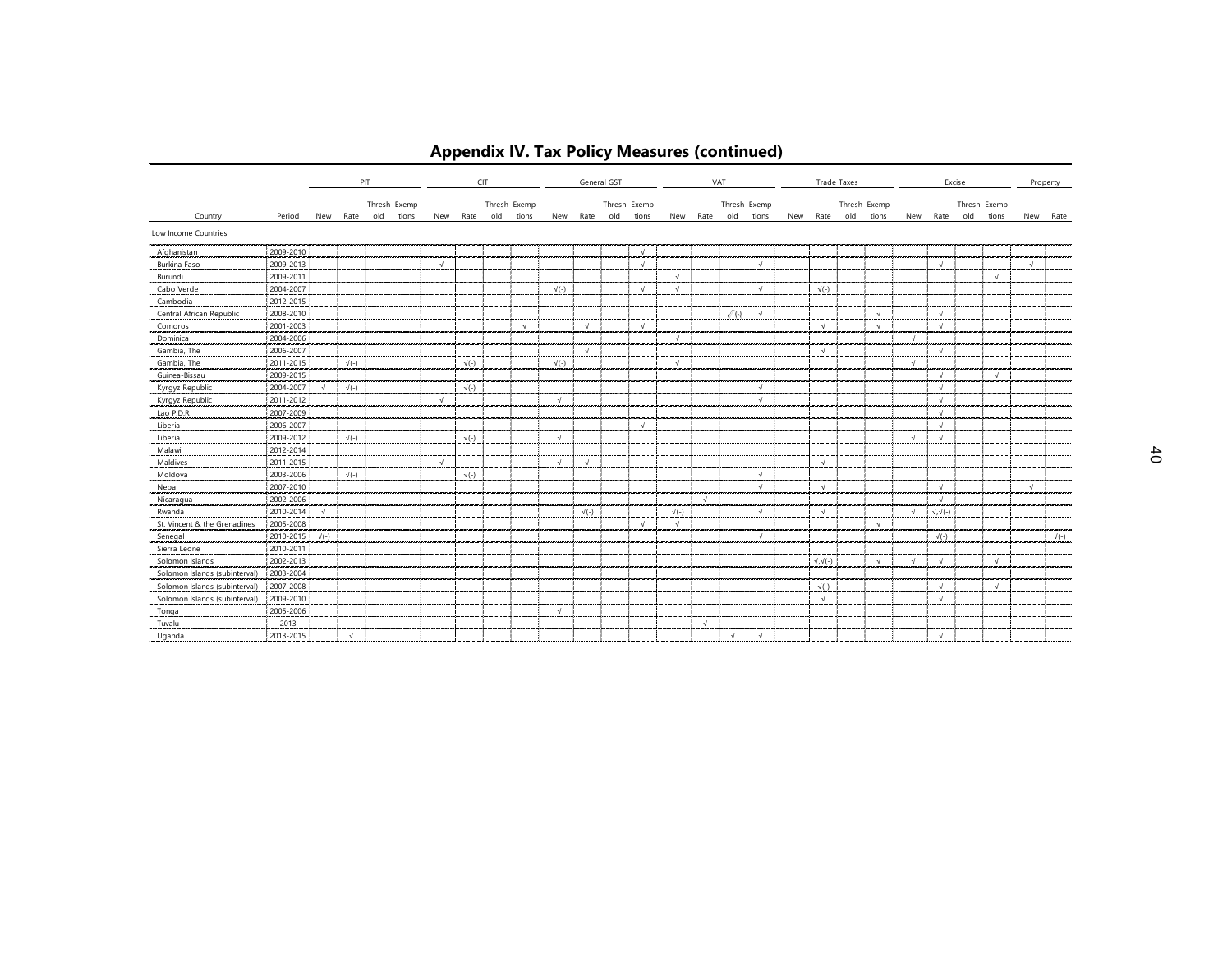# **Tax Policy Measures (end)**

|                                                |           |            |                      | PIT        |               | CIT        |                      |              | General GST   |              |            |            |               |            | VAT          |              |               | <b>Trade Taxes</b> |                      |           |               | Excise     |                      |  |               | Property   |                     |
|------------------------------------------------|-----------|------------|----------------------|------------|---------------|------------|----------------------|--------------|---------------|--------------|------------|------------|---------------|------------|--------------|--------------|---------------|--------------------|----------------------|-----------|---------------|------------|----------------------|--|---------------|------------|---------------------|
|                                                |           |            |                      |            | Thresh-Exemp- |            |                      |              | Thresh-Exemp- |              |            |            | Thresh-Exemp- |            |              |              | Thresh-Exemp- |                    |                      |           | Thresh-Exemp- |            |                      |  | Thresh-Exemp- |            |                     |
| Country                                        | Period    |            | New Rate             | old        | tions         | New        | Rate old             |              | tions         | New          | Rate old   |            | tions         |            | New Rate old |              | tions         | New                | Rate                 | old tions |               |            | New Rate old         |  | tions         | New        | Rate                |
| <b>Emerging Markets</b>                        |           |            |                      |            |               |            |                      |              |               |              |            |            |               |            |              |              |               |                    |                      |           |               |            |                      |  |               |            |                     |
| Antigua & Barbuda                              | 2006-2007 | $\sqrt{ }$ |                      |            |               |            |                      |              |               | $\sqrt{ }$   |            |            |               |            |              |              |               |                    |                      |           |               |            |                      |  |               |            |                     |
| Armenia                                        | 2013-2014 |            | $\sqrt{ }$           |            | $\sqrt{ }$    | $\sqrt{ }$ |                      | $\sqrt{ }$   |               |              |            |            |               |            |              | $\sqrt{(-)}$ |               |                    |                      |           |               |            | $\sqrt{ }$           |  |               | $\sqrt{ }$ |                     |
| Bahamas                                        | 2015      |            |                      |            |               |            |                      |              |               |              |            |            |               | $\sqrt{ }$ |              |              | $\sqrt{ }$    |                    | $\sqrt{(-)}$         |           |               |            | $\sqrt{,}\sqrt{(-)}$ |  |               |            | $\sqrt{\sqrt{(-)}}$ |
| Barbados                                       | 2010-2011 |            |                      |            |               |            |                      |              |               |              |            |            |               |            | $\sqrt{ }$   |              |               |                    |                      |           |               |            | $\sqrt{ }$           |  | $\sqrt{ }$    |            |                     |
| Belize                                         | 2013-2014 |            |                      |            |               |            |                      |              |               |              | $\sqrt{ }$ |            | $\sqrt{ }$    |            |              |              |               |                    |                      |           |               |            | $\sqrt{ }$           |  |               |            |                     |
| Bosnia & Herzegovina                           | 2005-2006 |            |                      |            |               |            |                      |              |               | $\sqrt{(-)}$ |            |            |               | $\sqrt{ }$ |              |              |               |                    |                      |           |               |            |                      |  |               |            |                     |
| Bulgaria                                       | 2003-2006 |            | $\sqrt{(-)}$         |            |               |            | $\sqrt{(-)}$         |              |               |              |            |            |               |            |              |              |               |                    |                      |           |               |            | $\sqrt{ }$           |  |               |            |                     |
| Georgia                                        | 2004-2008 |            | $\sqrt{(-)}$         |            | $\sqrt{ }$    |            |                      |              | $\sqrt{ }$    |              |            |            |               |            | $\sqrt{(-)}$ |              | $\sqrt{ }$    |                    | $\sqrt{(-)}$         |           | $\sqrt{ }$    |            | $\sqrt{,}\sqrt{(-)}$ |  | $\sqrt{ }$    |            |                     |
| Jamaica                                        | 2012-2015 |            |                      | $\sqrt{ }$ |               |            | $\sqrt{,}\sqrt{(-)}$ |              | $\sqrt{ }$    |              | $\sqrt{ }$ | $\sqrt{ }$ | $\sqrt{ }$    |            |              |              | $\sqrt{ }$    |                    | $\sqrt{,}\sqrt{(-)}$ |           | $\sqrt{ }$    |            | $\sqrt{ }$           |  |               |            |                     |
| Morocco                                        | 2004-2008 |            |                      |            | $\sqrt{ }$    |            |                      |              | $\sqrt{ }$    |              |            |            |               |            |              |              | $\sqrt{ }$    |                    |                      |           |               |            |                      |  |               |            |                     |
| Namibia                                        | 2005-2007 |            |                      |            |               |            |                      |              |               |              |            |            |               |            | $\sqrt{(-)}$ |              |               |                    |                      |           |               |            |                      |  |               |            |                     |
| Paraguay                                       | 2003-2005 |            |                      |            |               | $\sqrt{ }$ |                      |              | $\sqrt{ }$    |              |            |            |               |            |              |              | $\sqrt{ }$    |                    |                      |           |               | $\sqrt{ }$ | $\sqrt{ }$           |  |               |            |                     |
| Philippines                                    | 2010-2015 |            |                      |            |               |            |                      |              | $\sqrt{ }$    |              |            |            |               |            |              |              |               |                    |                      |           |               |            | $\sqrt{ }$           |  |               |            |                     |
| Seychelles                                     | 2002-2003 |            |                      |            |               |            |                      |              | $\sqrt{ }$    |              | $\sqrt{ }$ |            | $\sqrt{ }$    |            |              |              |               |                    |                      |           |               |            |                      |  |               |            |                     |
| Seychelles                                     | 2008-2011 | $\sqrt{ }$ | $\sqrt{,}\sqrt{(-)}$ |            | $\sqrt{ }$    |            | $\sqrt{(-)}$         | $\sqrt{(-)}$ | $\sqrt{ }$    |              | $\sqrt{ }$ |            | $\sqrt{ }$    | $\sqrt{ }$ |              |              |               |                    |                      |           | $\sqrt{ }$    |            | $\sqrt{ }$           |  | $\sqrt{ }$    |            |                     |
| Turkey                                         | 2009-2013 |            |                      |            |               |            |                      |              |               |              |            |            |               |            |              |              |               |                    | $\sqrt{ }$           |           |               |            | $\sqrt{ }$           |  |               |            |                     |
| Ukraine                                        | 2005-2006 |            |                      |            |               |            |                      |              | $\sqrt{ }$    |              |            |            |               |            | $\sqrt{(-)}$ |              | $\sqrt{ }$    |                    |                      |           |               |            | $\sqrt{ }$           |  |               |            |                     |
| Uruguay                                        | 2003-2006 |            |                      |            |               |            |                      |              |               |              |            |            |               |            |              |              |               |                    |                      |           |               |            | $\sqrt{ }$           |  |               |            |                     |
| Low Income Countries - Resource-Rich Economies |           |            |                      |            |               |            |                      |              |               |              |            |            |               |            |              |              |               |                    |                      |           |               |            |                      |  |               |            |                     |
| Congo, Republic of                             | 2011-2015 |            |                      |            |               |            |                      |              |               |              |            |            |               |            |              |              |               |                    |                      |           |               |            |                      |  |               |            |                     |
| Guinea                                         | 2007-2009 |            |                      |            |               |            |                      |              |               |              |            |            |               |            |              |              |               |                    |                      |           |               |            | $\sqrt{ }$           |  |               |            |                     |
| Guinea                                         | 2011-2012 |            | $\sqrt{ }$           |            |               |            |                      |              |               |              |            |            |               |            |              |              |               |                    |                      |           |               |            |                      |  |               |            |                     |
| Guyana                                         | 2004-2010 |            |                      | $\sqrt{ }$ |               |            |                      |              | $\sqrt{ }$    |              | $\sqrt{ }$ |            | $\sqrt{ }$    | $\sqrt{ }$ |              |              |               |                    |                      |           |               |            | $\sqrt{,}\sqrt{(-)}$ |  |               |            |                     |
| Guyana                                         | 2014-2015 |            |                      |            |               |            |                      |              |               |              |            |            |               |            |              |              |               |                    |                      |           |               |            | $\sqrt{ }$           |  |               |            |                     |
| Mauritania                                     | 2010-2013 |            |                      |            |               |            | $\sqrt{ }$           |              | $\sqrt{ }$    |              |            |            |               |            |              |              |               |                    |                      |           |               |            | $\sqrt{ }$           |  |               |            |                     |
| Emerging Markets - Resource-Rich Economies     |           |            |                      |            |               |            |                      |              |               |              |            |            |               |            |              |              |               |                    |                      |           |               |            |                      |  |               |            |                     |
| Algeria                                        | 2008-2011 |            |                      |            |               |            | $\sqrt{(-)}$         |              |               |              |            |            |               |            |              | $\sqrt{ }$   |               |                    |                      |           |               |            |                      |  |               |            |                     |
| Ecuador                                        | 2010-2014 |            |                      |            |               |            | $\sqrt{ }$           |              |               |              |            |            |               |            |              |              |               |                    |                      |           |               |            |                      |  |               |            |                     |
|                                                |           |            |                      |            |               |            |                      |              |               |              |            |            |               |            |              |              |               |                    |                      |           |               |            |                      |  |               |            |                     |

Source: IMF staff estimates.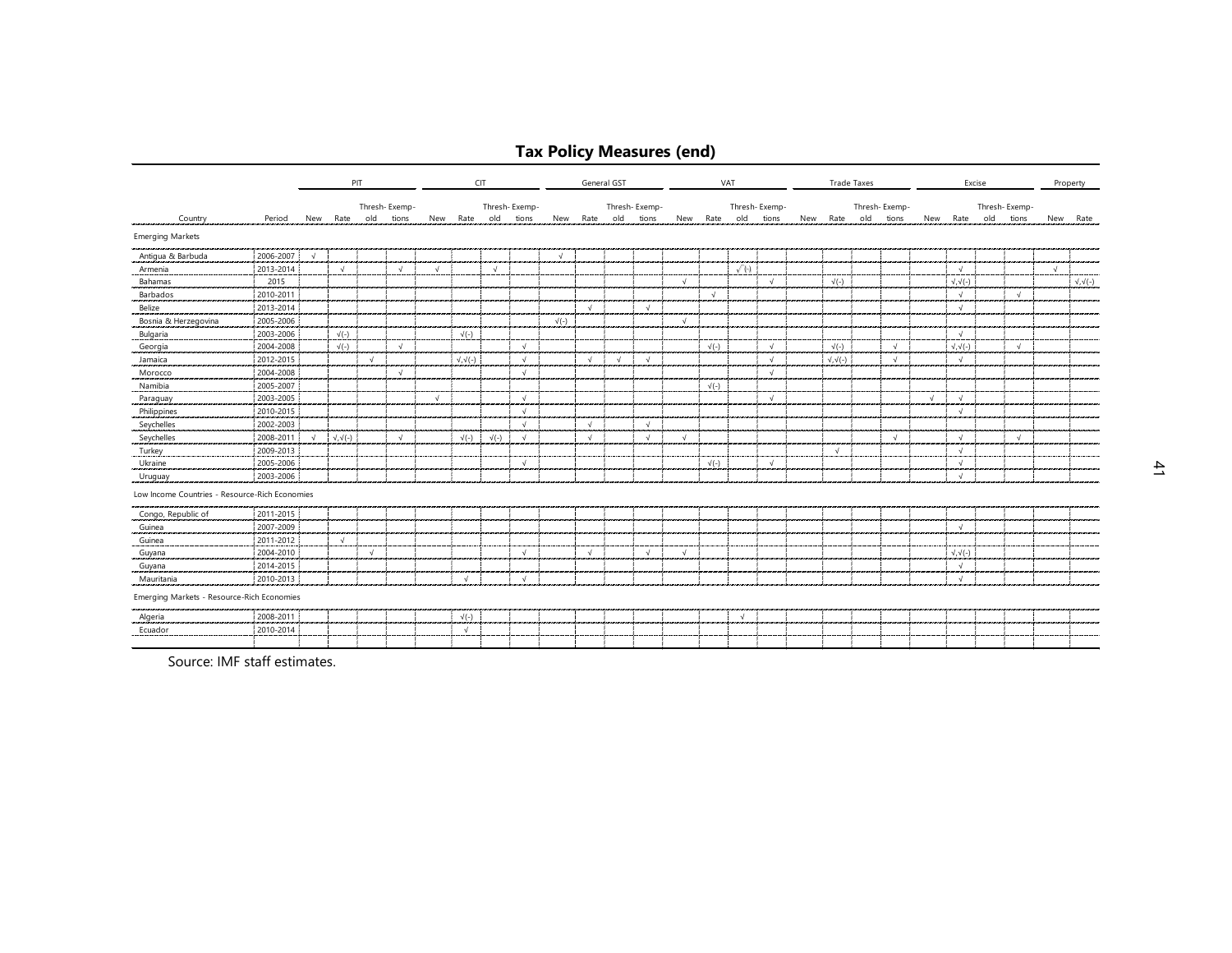| Management,<br>Large taxpayers'<br>Audit &<br>Management of<br>governance &<br>office &<br>Registration<br>verification<br>payment<br>Improving<br>Customs<br>& filing<br>Country<br>Period<br>HR<br>segmentation<br>IT system<br>program<br>obligations<br>compliance<br>clearance<br>Low Income Countries<br>2009-2010<br>$\sqrt{ }$<br>Afghanistan<br>$\sqrt{}$<br>$\sqrt{}$<br>$\sqrt{}$<br>2009-2013<br>Burkina Faso<br>$\sqrt{}$<br>$\checkmark$<br>$\sqrt{ }$<br>$\sqrt{ }$<br>√<br>$\sqrt{ }$<br>√<br>√<br>2009-2011<br>Burundi<br>$\sqrt{ }$<br>√<br>√<br>$\sqrt{}$<br>√<br>$\sqrt{}$<br>2004-2007<br>$\sqrt{ }$<br>Cabo Verde<br>$\sqrt{ }$<br>√<br>$\sqrt{ }$<br>√<br>$\sqrt{ }$<br>2012-2015<br>$\sqrt{ }$<br>Cambodia<br>$\sqrt{ }$<br>$\sqrt{ }$<br>$\sqrt{ }$<br>$\sqrt{}$<br>2008-2010<br>Central African Republic<br>$\sqrt{}$<br>$\sqrt{ }$<br>$\sqrt{}$<br>$\sqrt{ }$<br>$\sqrt{ }$<br>$\sqrt{ }$<br>$\sqrt{ }$<br>$\sqrt{ }$<br>2001-2003<br>$\sqrt{ }$<br>$\sqrt{ }$<br>Comoros<br>$\sqrt{}$<br>$\sqrt{ }$<br>2004-2006<br>Dominica<br>$\sqrt{ }$<br>$\sqrt{}$<br>2006-2007<br>Gambia, The<br>$\sqrt{ }$<br>$\sqrt{ }$<br>$\sqrt{}$<br>$\sqrt{ }$<br>2011-2015<br>Gambia, The<br>$\sqrt{ }$<br>√<br>√<br>2009-2015<br>Guinea-Bissau<br>$\sqrt{ }$<br>$\sqrt{}$<br>$\sqrt{ }$<br>$\sqrt{}$<br>$\sqrt{}$<br>$\sqrt{}$<br>$\sqrt{}$<br>2004-2007<br>Kyrgyz Republic<br>$\sqrt{}$<br>$\sqrt{}$<br>$\sqrt{}$<br>$\sqrt{ }$<br>$\sqrt{}$<br>Kyrgyz Republic<br>2011-2012<br>√<br>$\sqrt{}$<br>$\sqrt{ }$<br>2007-2009<br>Lao P.D.R<br>$\sqrt{ }$<br>$\sqrt{ }$<br>2006-2007<br>$\sqrt{ }$<br>Liberia<br>$\sqrt{ }$<br>$\sqrt{}$<br>$\sqrt{ }$<br>$\sqrt{ }$<br>2009-2012<br>Liberia<br>$\sqrt{}$<br>$\sqrt{ }$<br>$\sqrt{ }$<br>$\sqrt{ }$<br>$\sqrt{ }$<br>√<br>$\sqrt{ }$<br>Malawi<br>2012-2014<br>√<br>√<br>$\sqrt{}$<br>$\sqrt{ }$<br>√<br>$\sqrt{}$<br>2011-2015<br>Maldives<br>$\sqrt{}$<br>√<br>$\sqrt{ }$<br>$\sqrt{ }$<br>√<br>Moldova<br>2003-2006<br>$\sqrt{}$<br>√<br>2007-2010<br>$\sqrt{ }$<br>Nepal<br>$\sqrt{}$<br>$\sqrt{ }$<br>$\sqrt{ }$<br>√<br>√<br>$\sqrt{}$<br>$\sqrt{}$<br>2002-2006<br>Nicaragua<br>√<br>$\sqrt{}$<br>$\sqrt{ }$<br>$\sqrt{}$<br>$\sqrt{ }$<br>√<br>$\sqrt{}$<br>2010-2014<br>Rwanda<br>$\sqrt{ }$<br>$\sqrt{ }$<br>$\sqrt{}$<br>$\sqrt{ }$<br>√<br>√<br>$\sqrt{}$<br>St. Vincent & the Grenadines<br>2005-2008<br>2010-2015<br>Senegal<br>$\sqrt{\phantom{a}}$<br>$\sqrt{}$<br>$\sqrt{ }$<br>$\sqrt{ }$<br>$\sqrt{}$<br>$\sqrt{}$<br>Sierra Leone<br>2010-2011<br>$\sqrt{ }$<br>$\sqrt{ }$<br>$\sqrt{}$<br>√<br>$\sqrt{}$<br>√<br>2002-2013<br>Solomon Islands<br>$\sqrt{}$<br>$\sqrt{}$<br>$\sqrt{\phantom{a}}$<br>√<br>√<br>$\sqrt{}$<br>$\sqrt{}$<br>Solomon Islands (subinterval)<br>2003-2004<br>√<br>$\sqrt{}$<br>√<br>√<br>Solomon Islands (subinterval)<br>2007-2008<br>$\sqrt{}$<br>√<br>√<br>Solomon Islands (subinterval)<br>2009-2010<br>√<br>√<br>√<br>√<br>$\sqrt{}$<br>2005-2006<br>$\sqrt{ }$<br>$\sqrt{ }$<br>Tonga<br>$\sqrt{}$<br>$\sqrt{ }$<br>√<br>Tuvalu<br>2013<br>√<br>√<br>2013-2015<br>$\sqrt{ }$<br>Uganda<br>$\sqrt{ }$<br>$\sqrt{ }$<br>$\sqrt{}$<br>$\sqrt{ }$<br><b>Emerging Markets</b><br>2006-2007<br>Antigua & Barbuda<br>2013-2014<br>$\sqrt{ }$<br>$\sqrt{ }$<br>$\sqrt{ }$<br>1<br>Armenia<br>2015<br>$\sqrt{}$<br>Bahamas<br>√<br>√<br>2010-2011<br>Barbados<br>2013-2014<br>$\sqrt{ }$<br>$\sqrt{ }$<br>Belize<br>$\sqrt{}$<br>$\sqrt{ }$<br>$\sqrt{}$<br>2005-2006<br>$\sqrt{}$<br>Bosnia & Herzegovina<br>2003-2006<br>Bulgaria<br>$\sqrt{ }$<br>$\sqrt{}$<br>√<br>√<br>√<br>2004-2008<br>$\sqrt{}$<br>$\sqrt{ }$<br>$\sqrt{ }$<br>$\sqrt{}$<br>Georgia<br>$\sqrt{ }$<br>V<br>$\sqrt{}$<br>2012-2015<br>$\sqrt{ }$<br>Jamaica<br>$\sqrt{}$<br>√<br>$\sqrt{ }$<br>√<br>√<br>√<br>√<br>2004-2008<br>$\sqrt{ }$<br>$\sqrt{ }$<br>$\sqrt{2}$<br>$\sqrt{}$<br>$\sqrt{ }$<br>$\sqrt{}$<br>$\sqrt{2}$<br>Morocco<br>2005-2007<br>Namibia<br>$\sqrt{ }$<br>$\sqrt{ }$<br>$\sqrt{ }$<br>$\sqrt{ }$<br>2003-2005<br>$\sqrt{ }$<br>$\sqrt{}$<br>$\sqrt{ }$<br>Paraguay<br>2010-2015<br>$\sqrt{ }$<br>$\sqrt{ }$<br>$\checkmark$<br>Philippines<br>$\sqrt{}$<br>√<br>$\sqrt{ }$<br>√<br>$\sqrt{}$<br>$\sqrt{ }$<br>$\sqrt{ }$<br>$\sqrt{ }$<br>2002-2003<br>Seychelles<br>2008-2011<br>$\sqrt{ }$<br>Seychelles<br>$\sqrt{}$<br>$\sqrt{ }$<br>2009-2013<br>Turkey<br>2005-2006<br>$\sqrt{ }$<br>Ukraine<br>$\sqrt{ }$<br>$\sqrt{ }$<br>$\sqrt{}$<br>$\sqrt{ }$<br>$\sqrt{ }$<br>2003-2006<br>$\sqrt{ }$<br>Uruguay | Revenue Administration Categories |  |  |  |  |  |  |  |  |  |  |  |
|------------------------------------------------------------------------------------------------------------------------------------------------------------------------------------------------------------------------------------------------------------------------------------------------------------------------------------------------------------------------------------------------------------------------------------------------------------------------------------------------------------------------------------------------------------------------------------------------------------------------------------------------------------------------------------------------------------------------------------------------------------------------------------------------------------------------------------------------------------------------------------------------------------------------------------------------------------------------------------------------------------------------------------------------------------------------------------------------------------------------------------------------------------------------------------------------------------------------------------------------------------------------------------------------------------------------------------------------------------------------------------------------------------------------------------------------------------------------------------------------------------------------------------------------------------------------------------------------------------------------------------------------------------------------------------------------------------------------------------------------------------------------------------------------------------------------------------------------------------------------------------------------------------------------------------------------------------------------------------------------------------------------------------------------------------------------------------------------------------------------------------------------------------------------------------------------------------------------------------------------------------------------------------------------------------------------------------------------------------------------------------------------------------------------------------------------------------------------------------------------------------------------------------------------------------------------------------------------------------------------------------------------------------------------------------------------------------------------------------------------------------------------------------------------------------------------------------------------------------------------------------------------------------------------------------------------------------------------------------------------------------------------------------------------------------------------------------------------------------------------------------------------------------------------------------------------------------------------------------------------------------------------------------------------------------------------------------------------------------------------------------------------------------------------------------------------------------------------------------------------------------------------------------------------------------------------------------------------------------------------------------------------------------------------------------------------------------------------------------------------------------------------------------------------------------------------------------------------------------------------------------------------------------------------------------------------------------------------------------------------------------------------------------------------------------------------------------------------------------------------------------------------------------------------------------------------------------------------------------------------------------------------------------------------------------------------------------------------------------------------------------------------------------------------------------------------------------------------------------------------------------|-----------------------------------|--|--|--|--|--|--|--|--|--|--|--|
|                                                                                                                                                                                                                                                                                                                                                                                                                                                                                                                                                                                                                                                                                                                                                                                                                                                                                                                                                                                                                                                                                                                                                                                                                                                                                                                                                                                                                                                                                                                                                                                                                                                                                                                                                                                                                                                                                                                                                                                                                                                                                                                                                                                                                                                                                                                                                                                                                                                                                                                                                                                                                                                                                                                                                                                                                                                                                                                                                                                                                                                                                                                                                                                                                                                                                                                                                                                                                                                                                                                                                                                                                                                                                                                                                                                                                                                                                                                                                                                                                                                                                                                                                                                                                                                                                                                                                                                                                                                                                                            |                                   |  |  |  |  |  |  |  |  |  |  |  |
|                                                                                                                                                                                                                                                                                                                                                                                                                                                                                                                                                                                                                                                                                                                                                                                                                                                                                                                                                                                                                                                                                                                                                                                                                                                                                                                                                                                                                                                                                                                                                                                                                                                                                                                                                                                                                                                                                                                                                                                                                                                                                                                                                                                                                                                                                                                                                                                                                                                                                                                                                                                                                                                                                                                                                                                                                                                                                                                                                                                                                                                                                                                                                                                                                                                                                                                                                                                                                                                                                                                                                                                                                                                                                                                                                                                                                                                                                                                                                                                                                                                                                                                                                                                                                                                                                                                                                                                                                                                                                                            |                                   |  |  |  |  |  |  |  |  |  |  |  |
|                                                                                                                                                                                                                                                                                                                                                                                                                                                                                                                                                                                                                                                                                                                                                                                                                                                                                                                                                                                                                                                                                                                                                                                                                                                                                                                                                                                                                                                                                                                                                                                                                                                                                                                                                                                                                                                                                                                                                                                                                                                                                                                                                                                                                                                                                                                                                                                                                                                                                                                                                                                                                                                                                                                                                                                                                                                                                                                                                                                                                                                                                                                                                                                                                                                                                                                                                                                                                                                                                                                                                                                                                                                                                                                                                                                                                                                                                                                                                                                                                                                                                                                                                                                                                                                                                                                                                                                                                                                                                                            |                                   |  |  |  |  |  |  |  |  |  |  |  |
|                                                                                                                                                                                                                                                                                                                                                                                                                                                                                                                                                                                                                                                                                                                                                                                                                                                                                                                                                                                                                                                                                                                                                                                                                                                                                                                                                                                                                                                                                                                                                                                                                                                                                                                                                                                                                                                                                                                                                                                                                                                                                                                                                                                                                                                                                                                                                                                                                                                                                                                                                                                                                                                                                                                                                                                                                                                                                                                                                                                                                                                                                                                                                                                                                                                                                                                                                                                                                                                                                                                                                                                                                                                                                                                                                                                                                                                                                                                                                                                                                                                                                                                                                                                                                                                                                                                                                                                                                                                                                                            |                                   |  |  |  |  |  |  |  |  |  |  |  |
|                                                                                                                                                                                                                                                                                                                                                                                                                                                                                                                                                                                                                                                                                                                                                                                                                                                                                                                                                                                                                                                                                                                                                                                                                                                                                                                                                                                                                                                                                                                                                                                                                                                                                                                                                                                                                                                                                                                                                                                                                                                                                                                                                                                                                                                                                                                                                                                                                                                                                                                                                                                                                                                                                                                                                                                                                                                                                                                                                                                                                                                                                                                                                                                                                                                                                                                                                                                                                                                                                                                                                                                                                                                                                                                                                                                                                                                                                                                                                                                                                                                                                                                                                                                                                                                                                                                                                                                                                                                                                                            |                                   |  |  |  |  |  |  |  |  |  |  |  |
|                                                                                                                                                                                                                                                                                                                                                                                                                                                                                                                                                                                                                                                                                                                                                                                                                                                                                                                                                                                                                                                                                                                                                                                                                                                                                                                                                                                                                                                                                                                                                                                                                                                                                                                                                                                                                                                                                                                                                                                                                                                                                                                                                                                                                                                                                                                                                                                                                                                                                                                                                                                                                                                                                                                                                                                                                                                                                                                                                                                                                                                                                                                                                                                                                                                                                                                                                                                                                                                                                                                                                                                                                                                                                                                                                                                                                                                                                                                                                                                                                                                                                                                                                                                                                                                                                                                                                                                                                                                                                                            |                                   |  |  |  |  |  |  |  |  |  |  |  |
|                                                                                                                                                                                                                                                                                                                                                                                                                                                                                                                                                                                                                                                                                                                                                                                                                                                                                                                                                                                                                                                                                                                                                                                                                                                                                                                                                                                                                                                                                                                                                                                                                                                                                                                                                                                                                                                                                                                                                                                                                                                                                                                                                                                                                                                                                                                                                                                                                                                                                                                                                                                                                                                                                                                                                                                                                                                                                                                                                                                                                                                                                                                                                                                                                                                                                                                                                                                                                                                                                                                                                                                                                                                                                                                                                                                                                                                                                                                                                                                                                                                                                                                                                                                                                                                                                                                                                                                                                                                                                                            |                                   |  |  |  |  |  |  |  |  |  |  |  |
|                                                                                                                                                                                                                                                                                                                                                                                                                                                                                                                                                                                                                                                                                                                                                                                                                                                                                                                                                                                                                                                                                                                                                                                                                                                                                                                                                                                                                                                                                                                                                                                                                                                                                                                                                                                                                                                                                                                                                                                                                                                                                                                                                                                                                                                                                                                                                                                                                                                                                                                                                                                                                                                                                                                                                                                                                                                                                                                                                                                                                                                                                                                                                                                                                                                                                                                                                                                                                                                                                                                                                                                                                                                                                                                                                                                                                                                                                                                                                                                                                                                                                                                                                                                                                                                                                                                                                                                                                                                                                                            |                                   |  |  |  |  |  |  |  |  |  |  |  |
|                                                                                                                                                                                                                                                                                                                                                                                                                                                                                                                                                                                                                                                                                                                                                                                                                                                                                                                                                                                                                                                                                                                                                                                                                                                                                                                                                                                                                                                                                                                                                                                                                                                                                                                                                                                                                                                                                                                                                                                                                                                                                                                                                                                                                                                                                                                                                                                                                                                                                                                                                                                                                                                                                                                                                                                                                                                                                                                                                                                                                                                                                                                                                                                                                                                                                                                                                                                                                                                                                                                                                                                                                                                                                                                                                                                                                                                                                                                                                                                                                                                                                                                                                                                                                                                                                                                                                                                                                                                                                                            |                                   |  |  |  |  |  |  |  |  |  |  |  |
|                                                                                                                                                                                                                                                                                                                                                                                                                                                                                                                                                                                                                                                                                                                                                                                                                                                                                                                                                                                                                                                                                                                                                                                                                                                                                                                                                                                                                                                                                                                                                                                                                                                                                                                                                                                                                                                                                                                                                                                                                                                                                                                                                                                                                                                                                                                                                                                                                                                                                                                                                                                                                                                                                                                                                                                                                                                                                                                                                                                                                                                                                                                                                                                                                                                                                                                                                                                                                                                                                                                                                                                                                                                                                                                                                                                                                                                                                                                                                                                                                                                                                                                                                                                                                                                                                                                                                                                                                                                                                                            |                                   |  |  |  |  |  |  |  |  |  |  |  |
|                                                                                                                                                                                                                                                                                                                                                                                                                                                                                                                                                                                                                                                                                                                                                                                                                                                                                                                                                                                                                                                                                                                                                                                                                                                                                                                                                                                                                                                                                                                                                                                                                                                                                                                                                                                                                                                                                                                                                                                                                                                                                                                                                                                                                                                                                                                                                                                                                                                                                                                                                                                                                                                                                                                                                                                                                                                                                                                                                                                                                                                                                                                                                                                                                                                                                                                                                                                                                                                                                                                                                                                                                                                                                                                                                                                                                                                                                                                                                                                                                                                                                                                                                                                                                                                                                                                                                                                                                                                                                                            |                                   |  |  |  |  |  |  |  |  |  |  |  |
|                                                                                                                                                                                                                                                                                                                                                                                                                                                                                                                                                                                                                                                                                                                                                                                                                                                                                                                                                                                                                                                                                                                                                                                                                                                                                                                                                                                                                                                                                                                                                                                                                                                                                                                                                                                                                                                                                                                                                                                                                                                                                                                                                                                                                                                                                                                                                                                                                                                                                                                                                                                                                                                                                                                                                                                                                                                                                                                                                                                                                                                                                                                                                                                                                                                                                                                                                                                                                                                                                                                                                                                                                                                                                                                                                                                                                                                                                                                                                                                                                                                                                                                                                                                                                                                                                                                                                                                                                                                                                                            |                                   |  |  |  |  |  |  |  |  |  |  |  |
|                                                                                                                                                                                                                                                                                                                                                                                                                                                                                                                                                                                                                                                                                                                                                                                                                                                                                                                                                                                                                                                                                                                                                                                                                                                                                                                                                                                                                                                                                                                                                                                                                                                                                                                                                                                                                                                                                                                                                                                                                                                                                                                                                                                                                                                                                                                                                                                                                                                                                                                                                                                                                                                                                                                                                                                                                                                                                                                                                                                                                                                                                                                                                                                                                                                                                                                                                                                                                                                                                                                                                                                                                                                                                                                                                                                                                                                                                                                                                                                                                                                                                                                                                                                                                                                                                                                                                                                                                                                                                                            |                                   |  |  |  |  |  |  |  |  |  |  |  |
|                                                                                                                                                                                                                                                                                                                                                                                                                                                                                                                                                                                                                                                                                                                                                                                                                                                                                                                                                                                                                                                                                                                                                                                                                                                                                                                                                                                                                                                                                                                                                                                                                                                                                                                                                                                                                                                                                                                                                                                                                                                                                                                                                                                                                                                                                                                                                                                                                                                                                                                                                                                                                                                                                                                                                                                                                                                                                                                                                                                                                                                                                                                                                                                                                                                                                                                                                                                                                                                                                                                                                                                                                                                                                                                                                                                                                                                                                                                                                                                                                                                                                                                                                                                                                                                                                                                                                                                                                                                                                                            |                                   |  |  |  |  |  |  |  |  |  |  |  |
|                                                                                                                                                                                                                                                                                                                                                                                                                                                                                                                                                                                                                                                                                                                                                                                                                                                                                                                                                                                                                                                                                                                                                                                                                                                                                                                                                                                                                                                                                                                                                                                                                                                                                                                                                                                                                                                                                                                                                                                                                                                                                                                                                                                                                                                                                                                                                                                                                                                                                                                                                                                                                                                                                                                                                                                                                                                                                                                                                                                                                                                                                                                                                                                                                                                                                                                                                                                                                                                                                                                                                                                                                                                                                                                                                                                                                                                                                                                                                                                                                                                                                                                                                                                                                                                                                                                                                                                                                                                                                                            |                                   |  |  |  |  |  |  |  |  |  |  |  |
|                                                                                                                                                                                                                                                                                                                                                                                                                                                                                                                                                                                                                                                                                                                                                                                                                                                                                                                                                                                                                                                                                                                                                                                                                                                                                                                                                                                                                                                                                                                                                                                                                                                                                                                                                                                                                                                                                                                                                                                                                                                                                                                                                                                                                                                                                                                                                                                                                                                                                                                                                                                                                                                                                                                                                                                                                                                                                                                                                                                                                                                                                                                                                                                                                                                                                                                                                                                                                                                                                                                                                                                                                                                                                                                                                                                                                                                                                                                                                                                                                                                                                                                                                                                                                                                                                                                                                                                                                                                                                                            |                                   |  |  |  |  |  |  |  |  |  |  |  |
|                                                                                                                                                                                                                                                                                                                                                                                                                                                                                                                                                                                                                                                                                                                                                                                                                                                                                                                                                                                                                                                                                                                                                                                                                                                                                                                                                                                                                                                                                                                                                                                                                                                                                                                                                                                                                                                                                                                                                                                                                                                                                                                                                                                                                                                                                                                                                                                                                                                                                                                                                                                                                                                                                                                                                                                                                                                                                                                                                                                                                                                                                                                                                                                                                                                                                                                                                                                                                                                                                                                                                                                                                                                                                                                                                                                                                                                                                                                                                                                                                                                                                                                                                                                                                                                                                                                                                                                                                                                                                                            |                                   |  |  |  |  |  |  |  |  |  |  |  |
|                                                                                                                                                                                                                                                                                                                                                                                                                                                                                                                                                                                                                                                                                                                                                                                                                                                                                                                                                                                                                                                                                                                                                                                                                                                                                                                                                                                                                                                                                                                                                                                                                                                                                                                                                                                                                                                                                                                                                                                                                                                                                                                                                                                                                                                                                                                                                                                                                                                                                                                                                                                                                                                                                                                                                                                                                                                                                                                                                                                                                                                                                                                                                                                                                                                                                                                                                                                                                                                                                                                                                                                                                                                                                                                                                                                                                                                                                                                                                                                                                                                                                                                                                                                                                                                                                                                                                                                                                                                                                                            |                                   |  |  |  |  |  |  |  |  |  |  |  |
|                                                                                                                                                                                                                                                                                                                                                                                                                                                                                                                                                                                                                                                                                                                                                                                                                                                                                                                                                                                                                                                                                                                                                                                                                                                                                                                                                                                                                                                                                                                                                                                                                                                                                                                                                                                                                                                                                                                                                                                                                                                                                                                                                                                                                                                                                                                                                                                                                                                                                                                                                                                                                                                                                                                                                                                                                                                                                                                                                                                                                                                                                                                                                                                                                                                                                                                                                                                                                                                                                                                                                                                                                                                                                                                                                                                                                                                                                                                                                                                                                                                                                                                                                                                                                                                                                                                                                                                                                                                                                                            |                                   |  |  |  |  |  |  |  |  |  |  |  |
|                                                                                                                                                                                                                                                                                                                                                                                                                                                                                                                                                                                                                                                                                                                                                                                                                                                                                                                                                                                                                                                                                                                                                                                                                                                                                                                                                                                                                                                                                                                                                                                                                                                                                                                                                                                                                                                                                                                                                                                                                                                                                                                                                                                                                                                                                                                                                                                                                                                                                                                                                                                                                                                                                                                                                                                                                                                                                                                                                                                                                                                                                                                                                                                                                                                                                                                                                                                                                                                                                                                                                                                                                                                                                                                                                                                                                                                                                                                                                                                                                                                                                                                                                                                                                                                                                                                                                                                                                                                                                                            |                                   |  |  |  |  |  |  |  |  |  |  |  |
|                                                                                                                                                                                                                                                                                                                                                                                                                                                                                                                                                                                                                                                                                                                                                                                                                                                                                                                                                                                                                                                                                                                                                                                                                                                                                                                                                                                                                                                                                                                                                                                                                                                                                                                                                                                                                                                                                                                                                                                                                                                                                                                                                                                                                                                                                                                                                                                                                                                                                                                                                                                                                                                                                                                                                                                                                                                                                                                                                                                                                                                                                                                                                                                                                                                                                                                                                                                                                                                                                                                                                                                                                                                                                                                                                                                                                                                                                                                                                                                                                                                                                                                                                                                                                                                                                                                                                                                                                                                                                                            |                                   |  |  |  |  |  |  |  |  |  |  |  |
|                                                                                                                                                                                                                                                                                                                                                                                                                                                                                                                                                                                                                                                                                                                                                                                                                                                                                                                                                                                                                                                                                                                                                                                                                                                                                                                                                                                                                                                                                                                                                                                                                                                                                                                                                                                                                                                                                                                                                                                                                                                                                                                                                                                                                                                                                                                                                                                                                                                                                                                                                                                                                                                                                                                                                                                                                                                                                                                                                                                                                                                                                                                                                                                                                                                                                                                                                                                                                                                                                                                                                                                                                                                                                                                                                                                                                                                                                                                                                                                                                                                                                                                                                                                                                                                                                                                                                                                                                                                                                                            |                                   |  |  |  |  |  |  |  |  |  |  |  |
|                                                                                                                                                                                                                                                                                                                                                                                                                                                                                                                                                                                                                                                                                                                                                                                                                                                                                                                                                                                                                                                                                                                                                                                                                                                                                                                                                                                                                                                                                                                                                                                                                                                                                                                                                                                                                                                                                                                                                                                                                                                                                                                                                                                                                                                                                                                                                                                                                                                                                                                                                                                                                                                                                                                                                                                                                                                                                                                                                                                                                                                                                                                                                                                                                                                                                                                                                                                                                                                                                                                                                                                                                                                                                                                                                                                                                                                                                                                                                                                                                                                                                                                                                                                                                                                                                                                                                                                                                                                                                                            |                                   |  |  |  |  |  |  |  |  |  |  |  |
|                                                                                                                                                                                                                                                                                                                                                                                                                                                                                                                                                                                                                                                                                                                                                                                                                                                                                                                                                                                                                                                                                                                                                                                                                                                                                                                                                                                                                                                                                                                                                                                                                                                                                                                                                                                                                                                                                                                                                                                                                                                                                                                                                                                                                                                                                                                                                                                                                                                                                                                                                                                                                                                                                                                                                                                                                                                                                                                                                                                                                                                                                                                                                                                                                                                                                                                                                                                                                                                                                                                                                                                                                                                                                                                                                                                                                                                                                                                                                                                                                                                                                                                                                                                                                                                                                                                                                                                                                                                                                                            |                                   |  |  |  |  |  |  |  |  |  |  |  |
|                                                                                                                                                                                                                                                                                                                                                                                                                                                                                                                                                                                                                                                                                                                                                                                                                                                                                                                                                                                                                                                                                                                                                                                                                                                                                                                                                                                                                                                                                                                                                                                                                                                                                                                                                                                                                                                                                                                                                                                                                                                                                                                                                                                                                                                                                                                                                                                                                                                                                                                                                                                                                                                                                                                                                                                                                                                                                                                                                                                                                                                                                                                                                                                                                                                                                                                                                                                                                                                                                                                                                                                                                                                                                                                                                                                                                                                                                                                                                                                                                                                                                                                                                                                                                                                                                                                                                                                                                                                                                                            |                                   |  |  |  |  |  |  |  |  |  |  |  |
|                                                                                                                                                                                                                                                                                                                                                                                                                                                                                                                                                                                                                                                                                                                                                                                                                                                                                                                                                                                                                                                                                                                                                                                                                                                                                                                                                                                                                                                                                                                                                                                                                                                                                                                                                                                                                                                                                                                                                                                                                                                                                                                                                                                                                                                                                                                                                                                                                                                                                                                                                                                                                                                                                                                                                                                                                                                                                                                                                                                                                                                                                                                                                                                                                                                                                                                                                                                                                                                                                                                                                                                                                                                                                                                                                                                                                                                                                                                                                                                                                                                                                                                                                                                                                                                                                                                                                                                                                                                                                                            |                                   |  |  |  |  |  |  |  |  |  |  |  |
|                                                                                                                                                                                                                                                                                                                                                                                                                                                                                                                                                                                                                                                                                                                                                                                                                                                                                                                                                                                                                                                                                                                                                                                                                                                                                                                                                                                                                                                                                                                                                                                                                                                                                                                                                                                                                                                                                                                                                                                                                                                                                                                                                                                                                                                                                                                                                                                                                                                                                                                                                                                                                                                                                                                                                                                                                                                                                                                                                                                                                                                                                                                                                                                                                                                                                                                                                                                                                                                                                                                                                                                                                                                                                                                                                                                                                                                                                                                                                                                                                                                                                                                                                                                                                                                                                                                                                                                                                                                                                                            |                                   |  |  |  |  |  |  |  |  |  |  |  |
|                                                                                                                                                                                                                                                                                                                                                                                                                                                                                                                                                                                                                                                                                                                                                                                                                                                                                                                                                                                                                                                                                                                                                                                                                                                                                                                                                                                                                                                                                                                                                                                                                                                                                                                                                                                                                                                                                                                                                                                                                                                                                                                                                                                                                                                                                                                                                                                                                                                                                                                                                                                                                                                                                                                                                                                                                                                                                                                                                                                                                                                                                                                                                                                                                                                                                                                                                                                                                                                                                                                                                                                                                                                                                                                                                                                                                                                                                                                                                                                                                                                                                                                                                                                                                                                                                                                                                                                                                                                                                                            |                                   |  |  |  |  |  |  |  |  |  |  |  |
|                                                                                                                                                                                                                                                                                                                                                                                                                                                                                                                                                                                                                                                                                                                                                                                                                                                                                                                                                                                                                                                                                                                                                                                                                                                                                                                                                                                                                                                                                                                                                                                                                                                                                                                                                                                                                                                                                                                                                                                                                                                                                                                                                                                                                                                                                                                                                                                                                                                                                                                                                                                                                                                                                                                                                                                                                                                                                                                                                                                                                                                                                                                                                                                                                                                                                                                                                                                                                                                                                                                                                                                                                                                                                                                                                                                                                                                                                                                                                                                                                                                                                                                                                                                                                                                                                                                                                                                                                                                                                                            |                                   |  |  |  |  |  |  |  |  |  |  |  |
|                                                                                                                                                                                                                                                                                                                                                                                                                                                                                                                                                                                                                                                                                                                                                                                                                                                                                                                                                                                                                                                                                                                                                                                                                                                                                                                                                                                                                                                                                                                                                                                                                                                                                                                                                                                                                                                                                                                                                                                                                                                                                                                                                                                                                                                                                                                                                                                                                                                                                                                                                                                                                                                                                                                                                                                                                                                                                                                                                                                                                                                                                                                                                                                                                                                                                                                                                                                                                                                                                                                                                                                                                                                                                                                                                                                                                                                                                                                                                                                                                                                                                                                                                                                                                                                                                                                                                                                                                                                                                                            |                                   |  |  |  |  |  |  |  |  |  |  |  |
|                                                                                                                                                                                                                                                                                                                                                                                                                                                                                                                                                                                                                                                                                                                                                                                                                                                                                                                                                                                                                                                                                                                                                                                                                                                                                                                                                                                                                                                                                                                                                                                                                                                                                                                                                                                                                                                                                                                                                                                                                                                                                                                                                                                                                                                                                                                                                                                                                                                                                                                                                                                                                                                                                                                                                                                                                                                                                                                                                                                                                                                                                                                                                                                                                                                                                                                                                                                                                                                                                                                                                                                                                                                                                                                                                                                                                                                                                                                                                                                                                                                                                                                                                                                                                                                                                                                                                                                                                                                                                                            |                                   |  |  |  |  |  |  |  |  |  |  |  |
|                                                                                                                                                                                                                                                                                                                                                                                                                                                                                                                                                                                                                                                                                                                                                                                                                                                                                                                                                                                                                                                                                                                                                                                                                                                                                                                                                                                                                                                                                                                                                                                                                                                                                                                                                                                                                                                                                                                                                                                                                                                                                                                                                                                                                                                                                                                                                                                                                                                                                                                                                                                                                                                                                                                                                                                                                                                                                                                                                                                                                                                                                                                                                                                                                                                                                                                                                                                                                                                                                                                                                                                                                                                                                                                                                                                                                                                                                                                                                                                                                                                                                                                                                                                                                                                                                                                                                                                                                                                                                                            |                                   |  |  |  |  |  |  |  |  |  |  |  |
|                                                                                                                                                                                                                                                                                                                                                                                                                                                                                                                                                                                                                                                                                                                                                                                                                                                                                                                                                                                                                                                                                                                                                                                                                                                                                                                                                                                                                                                                                                                                                                                                                                                                                                                                                                                                                                                                                                                                                                                                                                                                                                                                                                                                                                                                                                                                                                                                                                                                                                                                                                                                                                                                                                                                                                                                                                                                                                                                                                                                                                                                                                                                                                                                                                                                                                                                                                                                                                                                                                                                                                                                                                                                                                                                                                                                                                                                                                                                                                                                                                                                                                                                                                                                                                                                                                                                                                                                                                                                                                            |                                   |  |  |  |  |  |  |  |  |  |  |  |
|                                                                                                                                                                                                                                                                                                                                                                                                                                                                                                                                                                                                                                                                                                                                                                                                                                                                                                                                                                                                                                                                                                                                                                                                                                                                                                                                                                                                                                                                                                                                                                                                                                                                                                                                                                                                                                                                                                                                                                                                                                                                                                                                                                                                                                                                                                                                                                                                                                                                                                                                                                                                                                                                                                                                                                                                                                                                                                                                                                                                                                                                                                                                                                                                                                                                                                                                                                                                                                                                                                                                                                                                                                                                                                                                                                                                                                                                                                                                                                                                                                                                                                                                                                                                                                                                                                                                                                                                                                                                                                            |                                   |  |  |  |  |  |  |  |  |  |  |  |
|                                                                                                                                                                                                                                                                                                                                                                                                                                                                                                                                                                                                                                                                                                                                                                                                                                                                                                                                                                                                                                                                                                                                                                                                                                                                                                                                                                                                                                                                                                                                                                                                                                                                                                                                                                                                                                                                                                                                                                                                                                                                                                                                                                                                                                                                                                                                                                                                                                                                                                                                                                                                                                                                                                                                                                                                                                                                                                                                                                                                                                                                                                                                                                                                                                                                                                                                                                                                                                                                                                                                                                                                                                                                                                                                                                                                                                                                                                                                                                                                                                                                                                                                                                                                                                                                                                                                                                                                                                                                                                            |                                   |  |  |  |  |  |  |  |  |  |  |  |
|                                                                                                                                                                                                                                                                                                                                                                                                                                                                                                                                                                                                                                                                                                                                                                                                                                                                                                                                                                                                                                                                                                                                                                                                                                                                                                                                                                                                                                                                                                                                                                                                                                                                                                                                                                                                                                                                                                                                                                                                                                                                                                                                                                                                                                                                                                                                                                                                                                                                                                                                                                                                                                                                                                                                                                                                                                                                                                                                                                                                                                                                                                                                                                                                                                                                                                                                                                                                                                                                                                                                                                                                                                                                                                                                                                                                                                                                                                                                                                                                                                                                                                                                                                                                                                                                                                                                                                                                                                                                                                            |                                   |  |  |  |  |  |  |  |  |  |  |  |
|                                                                                                                                                                                                                                                                                                                                                                                                                                                                                                                                                                                                                                                                                                                                                                                                                                                                                                                                                                                                                                                                                                                                                                                                                                                                                                                                                                                                                                                                                                                                                                                                                                                                                                                                                                                                                                                                                                                                                                                                                                                                                                                                                                                                                                                                                                                                                                                                                                                                                                                                                                                                                                                                                                                                                                                                                                                                                                                                                                                                                                                                                                                                                                                                                                                                                                                                                                                                                                                                                                                                                                                                                                                                                                                                                                                                                                                                                                                                                                                                                                                                                                                                                                                                                                                                                                                                                                                                                                                                                                            |                                   |  |  |  |  |  |  |  |  |  |  |  |
|                                                                                                                                                                                                                                                                                                                                                                                                                                                                                                                                                                                                                                                                                                                                                                                                                                                                                                                                                                                                                                                                                                                                                                                                                                                                                                                                                                                                                                                                                                                                                                                                                                                                                                                                                                                                                                                                                                                                                                                                                                                                                                                                                                                                                                                                                                                                                                                                                                                                                                                                                                                                                                                                                                                                                                                                                                                                                                                                                                                                                                                                                                                                                                                                                                                                                                                                                                                                                                                                                                                                                                                                                                                                                                                                                                                                                                                                                                                                                                                                                                                                                                                                                                                                                                                                                                                                                                                                                                                                                                            |                                   |  |  |  |  |  |  |  |  |  |  |  |
|                                                                                                                                                                                                                                                                                                                                                                                                                                                                                                                                                                                                                                                                                                                                                                                                                                                                                                                                                                                                                                                                                                                                                                                                                                                                                                                                                                                                                                                                                                                                                                                                                                                                                                                                                                                                                                                                                                                                                                                                                                                                                                                                                                                                                                                                                                                                                                                                                                                                                                                                                                                                                                                                                                                                                                                                                                                                                                                                                                                                                                                                                                                                                                                                                                                                                                                                                                                                                                                                                                                                                                                                                                                                                                                                                                                                                                                                                                                                                                                                                                                                                                                                                                                                                                                                                                                                                                                                                                                                                                            |                                   |  |  |  |  |  |  |  |  |  |  |  |
|                                                                                                                                                                                                                                                                                                                                                                                                                                                                                                                                                                                                                                                                                                                                                                                                                                                                                                                                                                                                                                                                                                                                                                                                                                                                                                                                                                                                                                                                                                                                                                                                                                                                                                                                                                                                                                                                                                                                                                                                                                                                                                                                                                                                                                                                                                                                                                                                                                                                                                                                                                                                                                                                                                                                                                                                                                                                                                                                                                                                                                                                                                                                                                                                                                                                                                                                                                                                                                                                                                                                                                                                                                                                                                                                                                                                                                                                                                                                                                                                                                                                                                                                                                                                                                                                                                                                                                                                                                                                                                            |                                   |  |  |  |  |  |  |  |  |  |  |  |
|                                                                                                                                                                                                                                                                                                                                                                                                                                                                                                                                                                                                                                                                                                                                                                                                                                                                                                                                                                                                                                                                                                                                                                                                                                                                                                                                                                                                                                                                                                                                                                                                                                                                                                                                                                                                                                                                                                                                                                                                                                                                                                                                                                                                                                                                                                                                                                                                                                                                                                                                                                                                                                                                                                                                                                                                                                                                                                                                                                                                                                                                                                                                                                                                                                                                                                                                                                                                                                                                                                                                                                                                                                                                                                                                                                                                                                                                                                                                                                                                                                                                                                                                                                                                                                                                                                                                                                                                                                                                                                            |                                   |  |  |  |  |  |  |  |  |  |  |  |
|                                                                                                                                                                                                                                                                                                                                                                                                                                                                                                                                                                                                                                                                                                                                                                                                                                                                                                                                                                                                                                                                                                                                                                                                                                                                                                                                                                                                                                                                                                                                                                                                                                                                                                                                                                                                                                                                                                                                                                                                                                                                                                                                                                                                                                                                                                                                                                                                                                                                                                                                                                                                                                                                                                                                                                                                                                                                                                                                                                                                                                                                                                                                                                                                                                                                                                                                                                                                                                                                                                                                                                                                                                                                                                                                                                                                                                                                                                                                                                                                                                                                                                                                                                                                                                                                                                                                                                                                                                                                                                            |                                   |  |  |  |  |  |  |  |  |  |  |  |
|                                                                                                                                                                                                                                                                                                                                                                                                                                                                                                                                                                                                                                                                                                                                                                                                                                                                                                                                                                                                                                                                                                                                                                                                                                                                                                                                                                                                                                                                                                                                                                                                                                                                                                                                                                                                                                                                                                                                                                                                                                                                                                                                                                                                                                                                                                                                                                                                                                                                                                                                                                                                                                                                                                                                                                                                                                                                                                                                                                                                                                                                                                                                                                                                                                                                                                                                                                                                                                                                                                                                                                                                                                                                                                                                                                                                                                                                                                                                                                                                                                                                                                                                                                                                                                                                                                                                                                                                                                                                                                            |                                   |  |  |  |  |  |  |  |  |  |  |  |
|                                                                                                                                                                                                                                                                                                                                                                                                                                                                                                                                                                                                                                                                                                                                                                                                                                                                                                                                                                                                                                                                                                                                                                                                                                                                                                                                                                                                                                                                                                                                                                                                                                                                                                                                                                                                                                                                                                                                                                                                                                                                                                                                                                                                                                                                                                                                                                                                                                                                                                                                                                                                                                                                                                                                                                                                                                                                                                                                                                                                                                                                                                                                                                                                                                                                                                                                                                                                                                                                                                                                                                                                                                                                                                                                                                                                                                                                                                                                                                                                                                                                                                                                                                                                                                                                                                                                                                                                                                                                                                            |                                   |  |  |  |  |  |  |  |  |  |  |  |
|                                                                                                                                                                                                                                                                                                                                                                                                                                                                                                                                                                                                                                                                                                                                                                                                                                                                                                                                                                                                                                                                                                                                                                                                                                                                                                                                                                                                                                                                                                                                                                                                                                                                                                                                                                                                                                                                                                                                                                                                                                                                                                                                                                                                                                                                                                                                                                                                                                                                                                                                                                                                                                                                                                                                                                                                                                                                                                                                                                                                                                                                                                                                                                                                                                                                                                                                                                                                                                                                                                                                                                                                                                                                                                                                                                                                                                                                                                                                                                                                                                                                                                                                                                                                                                                                                                                                                                                                                                                                                                            |                                   |  |  |  |  |  |  |  |  |  |  |  |
|                                                                                                                                                                                                                                                                                                                                                                                                                                                                                                                                                                                                                                                                                                                                                                                                                                                                                                                                                                                                                                                                                                                                                                                                                                                                                                                                                                                                                                                                                                                                                                                                                                                                                                                                                                                                                                                                                                                                                                                                                                                                                                                                                                                                                                                                                                                                                                                                                                                                                                                                                                                                                                                                                                                                                                                                                                                                                                                                                                                                                                                                                                                                                                                                                                                                                                                                                                                                                                                                                                                                                                                                                                                                                                                                                                                                                                                                                                                                                                                                                                                                                                                                                                                                                                                                                                                                                                                                                                                                                                            |                                   |  |  |  |  |  |  |  |  |  |  |  |
|                                                                                                                                                                                                                                                                                                                                                                                                                                                                                                                                                                                                                                                                                                                                                                                                                                                                                                                                                                                                                                                                                                                                                                                                                                                                                                                                                                                                                                                                                                                                                                                                                                                                                                                                                                                                                                                                                                                                                                                                                                                                                                                                                                                                                                                                                                                                                                                                                                                                                                                                                                                                                                                                                                                                                                                                                                                                                                                                                                                                                                                                                                                                                                                                                                                                                                                                                                                                                                                                                                                                                                                                                                                                                                                                                                                                                                                                                                                                                                                                                                                                                                                                                                                                                                                                                                                                                                                                                                                                                                            |                                   |  |  |  |  |  |  |  |  |  |  |  |
|                                                                                                                                                                                                                                                                                                                                                                                                                                                                                                                                                                                                                                                                                                                                                                                                                                                                                                                                                                                                                                                                                                                                                                                                                                                                                                                                                                                                                                                                                                                                                                                                                                                                                                                                                                                                                                                                                                                                                                                                                                                                                                                                                                                                                                                                                                                                                                                                                                                                                                                                                                                                                                                                                                                                                                                                                                                                                                                                                                                                                                                                                                                                                                                                                                                                                                                                                                                                                                                                                                                                                                                                                                                                                                                                                                                                                                                                                                                                                                                                                                                                                                                                                                                                                                                                                                                                                                                                                                                                                                            |                                   |  |  |  |  |  |  |  |  |  |  |  |
|                                                                                                                                                                                                                                                                                                                                                                                                                                                                                                                                                                                                                                                                                                                                                                                                                                                                                                                                                                                                                                                                                                                                                                                                                                                                                                                                                                                                                                                                                                                                                                                                                                                                                                                                                                                                                                                                                                                                                                                                                                                                                                                                                                                                                                                                                                                                                                                                                                                                                                                                                                                                                                                                                                                                                                                                                                                                                                                                                                                                                                                                                                                                                                                                                                                                                                                                                                                                                                                                                                                                                                                                                                                                                                                                                                                                                                                                                                                                                                                                                                                                                                                                                                                                                                                                                                                                                                                                                                                                                                            |                                   |  |  |  |  |  |  |  |  |  |  |  |
|                                                                                                                                                                                                                                                                                                                                                                                                                                                                                                                                                                                                                                                                                                                                                                                                                                                                                                                                                                                                                                                                                                                                                                                                                                                                                                                                                                                                                                                                                                                                                                                                                                                                                                                                                                                                                                                                                                                                                                                                                                                                                                                                                                                                                                                                                                                                                                                                                                                                                                                                                                                                                                                                                                                                                                                                                                                                                                                                                                                                                                                                                                                                                                                                                                                                                                                                                                                                                                                                                                                                                                                                                                                                                                                                                                                                                                                                                                                                                                                                                                                                                                                                                                                                                                                                                                                                                                                                                                                                                                            |                                   |  |  |  |  |  |  |  |  |  |  |  |
|                                                                                                                                                                                                                                                                                                                                                                                                                                                                                                                                                                                                                                                                                                                                                                                                                                                                                                                                                                                                                                                                                                                                                                                                                                                                                                                                                                                                                                                                                                                                                                                                                                                                                                                                                                                                                                                                                                                                                                                                                                                                                                                                                                                                                                                                                                                                                                                                                                                                                                                                                                                                                                                                                                                                                                                                                                                                                                                                                                                                                                                                                                                                                                                                                                                                                                                                                                                                                                                                                                                                                                                                                                                                                                                                                                                                                                                                                                                                                                                                                                                                                                                                                                                                                                                                                                                                                                                                                                                                                                            |                                   |  |  |  |  |  |  |  |  |  |  |  |
|                                                                                                                                                                                                                                                                                                                                                                                                                                                                                                                                                                                                                                                                                                                                                                                                                                                                                                                                                                                                                                                                                                                                                                                                                                                                                                                                                                                                                                                                                                                                                                                                                                                                                                                                                                                                                                                                                                                                                                                                                                                                                                                                                                                                                                                                                                                                                                                                                                                                                                                                                                                                                                                                                                                                                                                                                                                                                                                                                                                                                                                                                                                                                                                                                                                                                                                                                                                                                                                                                                                                                                                                                                                                                                                                                                                                                                                                                                                                                                                                                                                                                                                                                                                                                                                                                                                                                                                                                                                                                                            |                                   |  |  |  |  |  |  |  |  |  |  |  |
|                                                                                                                                                                                                                                                                                                                                                                                                                                                                                                                                                                                                                                                                                                                                                                                                                                                                                                                                                                                                                                                                                                                                                                                                                                                                                                                                                                                                                                                                                                                                                                                                                                                                                                                                                                                                                                                                                                                                                                                                                                                                                                                                                                                                                                                                                                                                                                                                                                                                                                                                                                                                                                                                                                                                                                                                                                                                                                                                                                                                                                                                                                                                                                                                                                                                                                                                                                                                                                                                                                                                                                                                                                                                                                                                                                                                                                                                                                                                                                                                                                                                                                                                                                                                                                                                                                                                                                                                                                                                                                            |                                   |  |  |  |  |  |  |  |  |  |  |  |
|                                                                                                                                                                                                                                                                                                                                                                                                                                                                                                                                                                                                                                                                                                                                                                                                                                                                                                                                                                                                                                                                                                                                                                                                                                                                                                                                                                                                                                                                                                                                                                                                                                                                                                                                                                                                                                                                                                                                                                                                                                                                                                                                                                                                                                                                                                                                                                                                                                                                                                                                                                                                                                                                                                                                                                                                                                                                                                                                                                                                                                                                                                                                                                                                                                                                                                                                                                                                                                                                                                                                                                                                                                                                                                                                                                                                                                                                                                                                                                                                                                                                                                                                                                                                                                                                                                                                                                                                                                                                                                            |                                   |  |  |  |  |  |  |  |  |  |  |  |
|                                                                                                                                                                                                                                                                                                                                                                                                                                                                                                                                                                                                                                                                                                                                                                                                                                                                                                                                                                                                                                                                                                                                                                                                                                                                                                                                                                                                                                                                                                                                                                                                                                                                                                                                                                                                                                                                                                                                                                                                                                                                                                                                                                                                                                                                                                                                                                                                                                                                                                                                                                                                                                                                                                                                                                                                                                                                                                                                                                                                                                                                                                                                                                                                                                                                                                                                                                                                                                                                                                                                                                                                                                                                                                                                                                                                                                                                                                                                                                                                                                                                                                                                                                                                                                                                                                                                                                                                                                                                                                            |                                   |  |  |  |  |  |  |  |  |  |  |  |